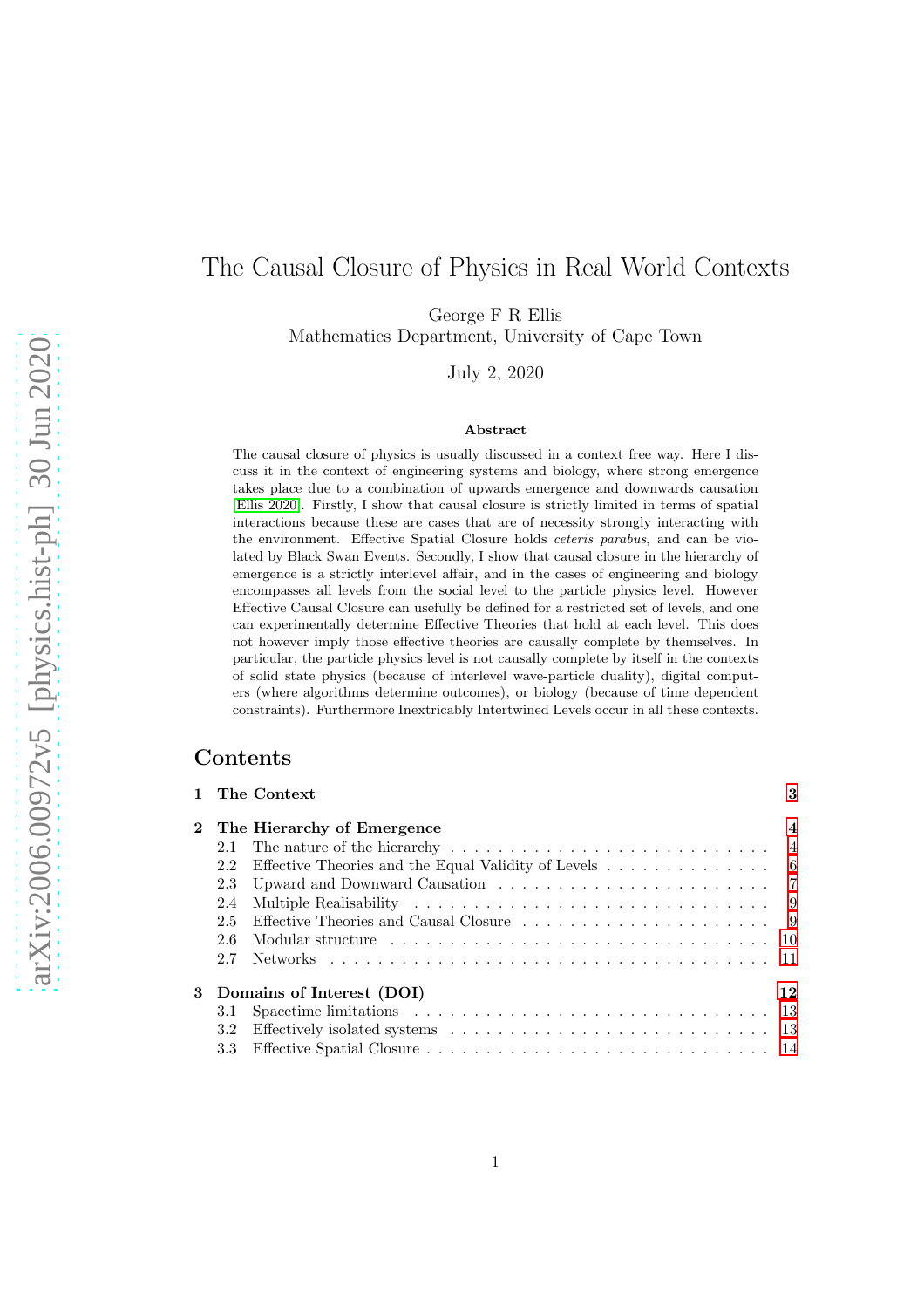|   |         | 4 Levels of Interest (LOI)                                                                         | 16     |  |
|---|---------|----------------------------------------------------------------------------------------------------|--------|--|
|   | 4.1     |                                                                                                    |        |  |
|   | 4.2     |                                                                                                    | 17     |  |
|   | 4.3     |                                                                                                    | 18     |  |
|   | 4.4     |                                                                                                    | 19     |  |
|   | 4.5     | How questions and Why questions $\dots \dots \dots \dots \dots \dots \dots \dots$                  | 20     |  |
| 5 |         | Interlevel Causal Closure: Biology                                                                 | 20     |  |
|   | 5.1     |                                                                                                    | 21     |  |
|   | 5.2     | The nature of biology $\dots \dots \dots \dots \dots \dots \dots \dots \dots \dots \dots \dots 22$ |        |  |
|   | 5.3     |                                                                                                    |        |  |
|   | $5.4\,$ |                                                                                                    |        |  |
| 6 |         | Interlevel Causal Closure: Digital Computers, Physics                                              | $27\,$ |  |
|   | 6.1     |                                                                                                    | 27     |  |
|   | 6.2     |                                                                                                    |        |  |
|   | 6.3     |                                                                                                    | -29    |  |
|   | 6.4     | Inextricably Intertwined Levels: Physics and Chemistry                                             | 30     |  |
| 7 |         | Conclusion                                                                                         | 31     |  |
|   | 7.1     | The Contextual Nature of Causal Closure of Physics                                                 | 31     |  |
|   | 7.2     | Unpredictability undermines causal closure of physics $per \, se \ldots \ldots$                    | 32     |  |
|   | 7.3     |                                                                                                    |        |  |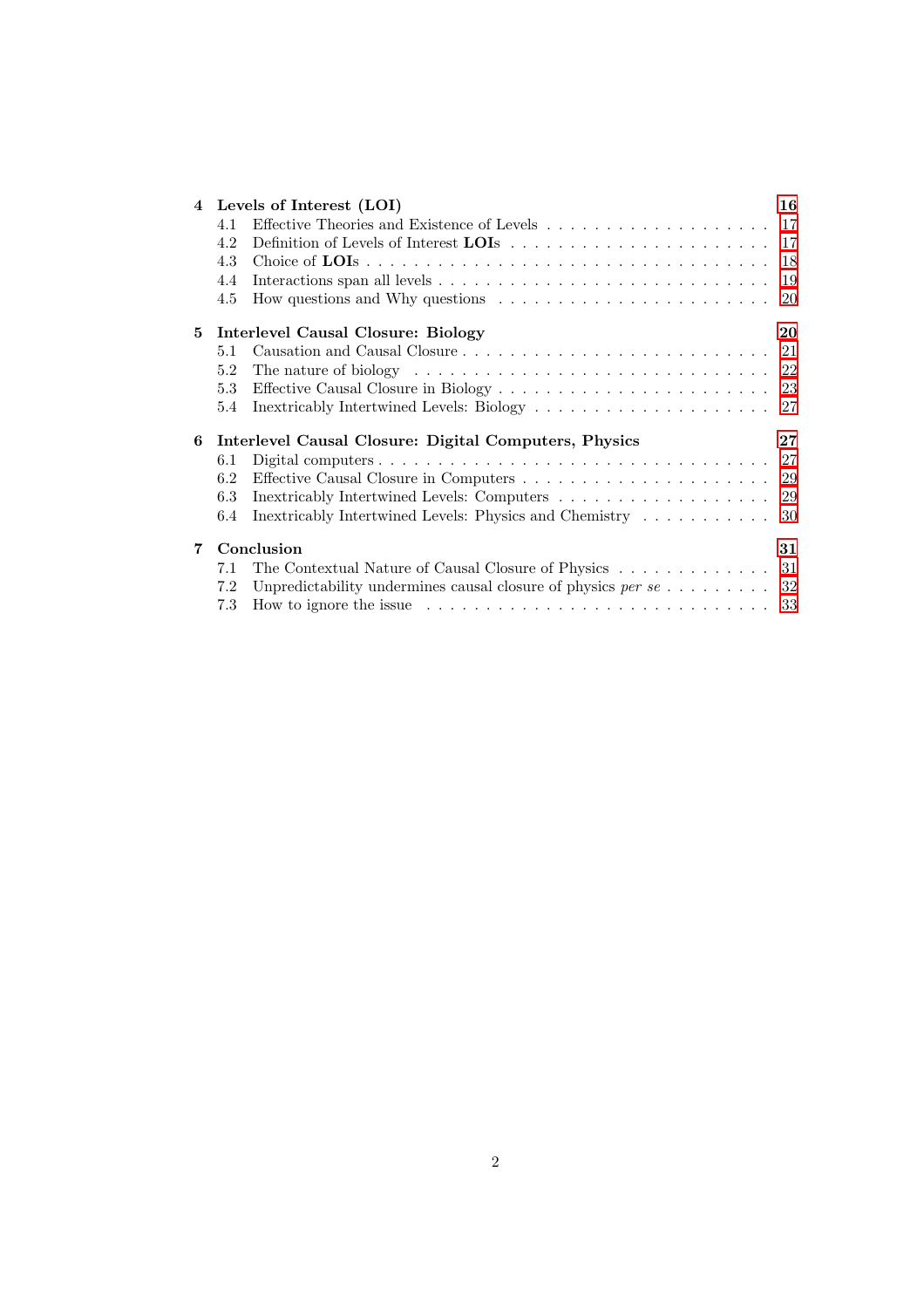# <span id="page-2-0"></span>1 The Context

It is often supposed that causal closure occurs at the micro level in physical systems, and hence prevents the occurrence of strong emergence because the macrostate supervenes on the microstate [Kim 1998] [Kim 1999]. This is discussed in [Clayton and Davies 2006] [Hohwy and Kallestrup 2008] [Macdonald and Macdonald 2010] and [\[Gibb](#page-37-0) et al 2019]. In contrast, [Butterfield 2011] shows by careful philosophical argument that

"One can have emergence with reduction, as well as without it; and emergence without supervenience, as well as with it."

Here I want to examine the issue in a different way, by dealing in some detail with the hierarchical nature of emergence in real world contexts: the cases of engineering, based in the underlying solid state physics, and biology, based in the underlying molecular biology, in turn based in the underlying physics. The context is my paper [\[Ellis 2020\]](#page-36-0) that establishes that strong emergence does indeed take place in both those cases, so that the argument against strong emergence has to be wrong in those contexts.

[\[Ellis 2020\]](#page-36-0) examines the issue of strong emergence of properties  $P$  of macrodynamics M out of the underlying microdynamics m in the context of condensed matter physics and biology. Following Anderson's lead [\[Anderson 1972\]](#page-33-0) [\[Anderson 1994\]](#page-33-1) that symmetry breaking is at the heart of emergence, its method was to identify five different kinds of symmetry breaking occurring in different contexts (Section 2.3 of [\[Ellis 2020\]](#page-36-0)) and then to trace how broken symmetry states at the macro and micro levels interact with each other.

- The microscale dynamics **, based in the Laws of Physics**  $L$ **, obeys symmetries**  $**S**$ **:**  $S(m)=m$ . [Spontaneous Symmetry Breaking](https://en.wikipedia.org/wiki/Spontaneous_symmetry_breaking)  $SSB(M)$  leads to symmetry breaking of the macro scale dynamics  $M$  through the emergence process  $E$  whereby  $M$  emerges from the microscale dynamics **m**. This is weak emergence  $\mathbf{E}: \mathbf{m} \to \mathbf{M}: \mathbf{S}(\mathbf{M}) \neq \mathbf{M}$ .
- This spontaneously broken macro state M reaches down to create [quasiparticles](https://en.wikipedia.org/wiki/Quasiparticle) such as [phonons](https://en.wikipedia.org/wiki/Phonon) at the micro level, which play a key dynamical role at that level.<sup>[1](#page-2-1)</sup> The base microdynamics m is altered to produce an effective microdynamics m' which breaks the symmetry of the underlying physical laws L. Thus  $\mathbf{m} \to \mathbf{m}' : \mathbf{S}(\mathbf{m}') \neq \mathbf{m}$ .
- To derive correctly the properties of macro dynamics M from the micro dynamical level, you must coarse grain the effective theory m' rather than m.
- Thus strong emergence takes place in this case: you cannot even in principle derive the macrodynamics M from the microdynamics m in a strictly bottom up way, because m satisfies the symmetry S and M does not.[2](#page-2-2)

As a consequence ([\[Ellis 2020\]](#page-36-0): Section 4.4), in the case of solid state physics, the underlying microphysics m cannot be causally complete, because by itself it cannot lead to the emergence of known properties of solids such as electrical conductivity. The lower level physics only gives the correct outcome when modified by inclusion of terms  $a(M)$  arising from the higher level state M (so  $S(a) \neq a$ ). The same is true for living systems. That is, in both these cases, causal completeness is only attained by considering both the low level properties **m** and the higher level properties **M** (which lead to the alteration  $\mathbf{m} \to \mathbf{m}'$ ) together. The real causally closed system comprises both those levels.

<sup>&</sup>lt;sup>1</sup>See the discussion in Section [6.3](#page-28-1) below.

<span id="page-2-2"></span><span id="page-2-1"></span><sup>&</sup>lt;sup>2</sup>Unless the coarse-graining operation C breaks the symmetry S: then CS  $\neq$  SC.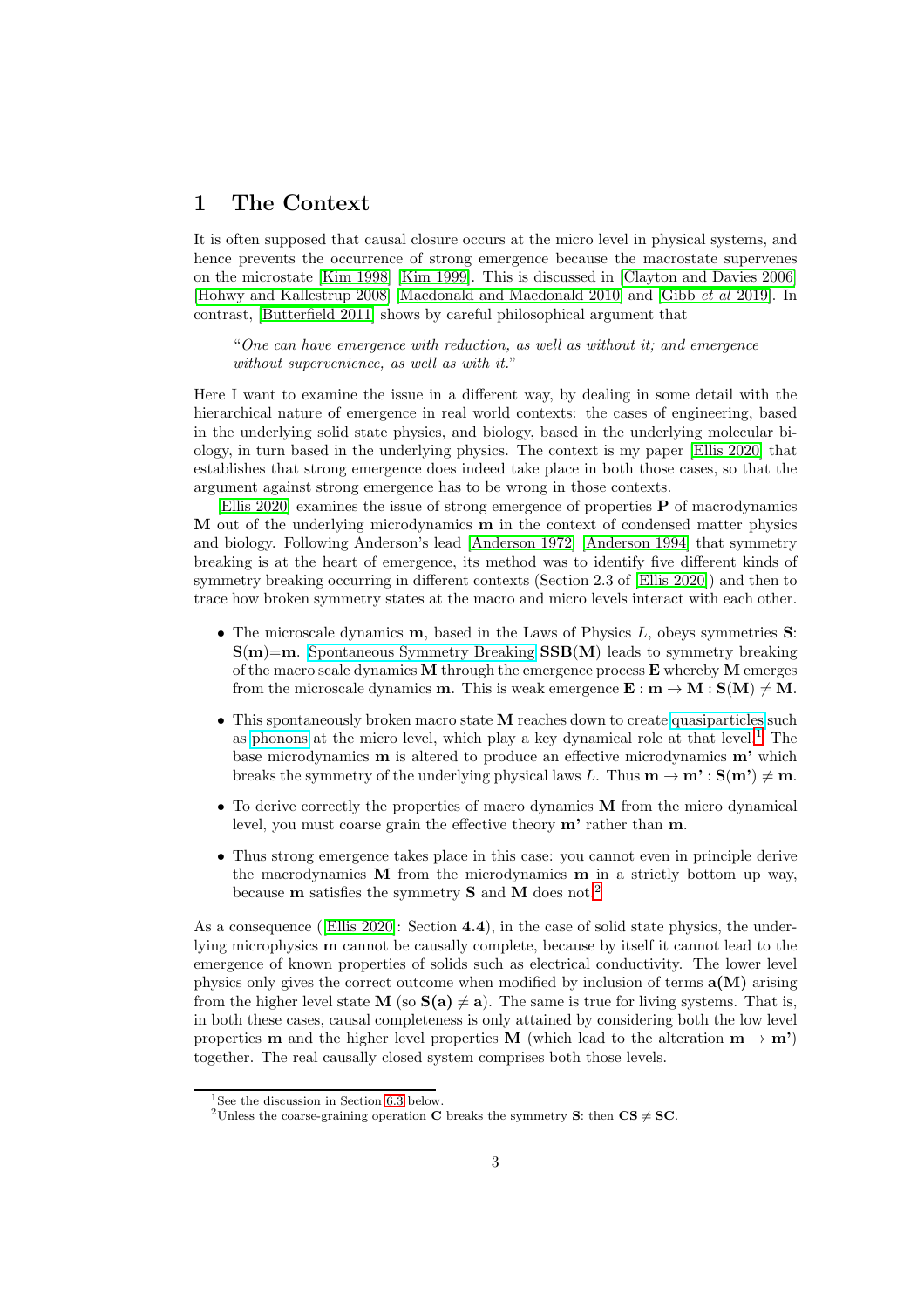The aim of this paper is to extend that result by investigating causal closure of physics in terms of determining dynamic properties<sup>[3](#page-3-2)</sup>  $P(d)$  of entities in engineering and biological contexts (I use the word closure rather than completeness for reasons that become apparent below as the theme develops). A separate very interesting project would extend this to considering the dynamic emergence of entities  $E(d)$  over time, see e.g. [Carroll 2005].

Section [2](#page-3-0) sets the context for the discussion, which is the hierarchies of emergence in the cases of engineering and the life sciences respectively (Table 1). It introduce the idea of an *Effective Theory*  $ET<sub>L</sub>$ , at each level L, and discusses bottom up and top down causation in the hierarchy of emergence (Section [2.3.](#page-6-0)

Section [3](#page-11-0) introduces the idea of a *Domain of Interest* (DOI), and the concept of *Effec*tive Spatial Closure (Section [3.3\)](#page-13-0). It is shown that in terms of spatial interactions, causal closure in engineering and biology only holds *ceteris parabus*. Yes of course philosophers know that this is the case; the point is that it has real consequences in real world contexts.

Section [4](#page-15-0) defines Levels of Interest (LOI) and Section [4.4](#page-18-0) introduces the need for Restricted Domains of Interest. Section [5](#page-19-1) introduces Interlevel Causal Closure in the case of biology (Section [5.3\)](#page-22-0), Section [6](#page-26-1) extends this to the case of digital computers and physics.

Section [7](#page-30-0) summarizes the main results of this paper, emphasizes that unavoidable unpredictability also undermines causal closure, and comments on ways people ignore the issues raised in this paper.

The novel concepts introduced are *Effective Theories*  $ET<sub>L</sub>$  (Section [2.2\)](#page-5-0), *Effective* Spatial Closure (Section [3.3\)](#page-13-0), Levels of Interest (LOI) (Section [4\)](#page-15-0), Effective Causal Closure  $(ECC)$  (Section [5.3\)](#page-22-0), and *Inextricably Intertwined Levels* (IIL) (Section [5.4\)](#page-26-0).

# <span id="page-3-0"></span>2 The Hierarchy of Emergence

The context of the discussion is the hierarchy of emergence. As stated by [\[Anderson 1972\]](#page-33-0),

"At each level of complexity, entirely new properties appear ... At each stage entirely new laws, concepts, and generalizations are necessary."

In this section, I present the nature of the hierarchy (Section [2.1\)](#page-3-1), and comment on Effective Theories and the Equal Validity of Levels (Section [2.2.](#page-5-0) The latter is enabled by a combination of upward and downward causation (Section [2.3\)](#page-6-0), with the key feature of multiple realisability of higher levels in terms of lower level states (Section [2.4\)](#page-8-0). The crucial relation between Effective Theories and Causal Closure is briefly commented on in Section [2.5.](#page-8-1) Going into more detail as regards the hierarchical structure, it is modular (Section [2.6\)](#page-9-0), with the modules forming networks (Section [2.7\)](#page-10-0).

## <span id="page-3-1"></span>2.1 The nature of the hierarchy

The emergent hierarchy is shown in **Table 1** for the cases of engineering on the left and life sciences, in particular the case of humanity, on the right. The left hand side represent The Sciences of the Artificial as discussed by [Simon 2019]. The right hand side represents the structures and processes of biology, as discussed by [Campbell and Reece 2005].

<span id="page-3-2"></span><sup>3</sup> I am using the classification in Section 2.2 of [\[Ellis 2020\]](#page-36-0).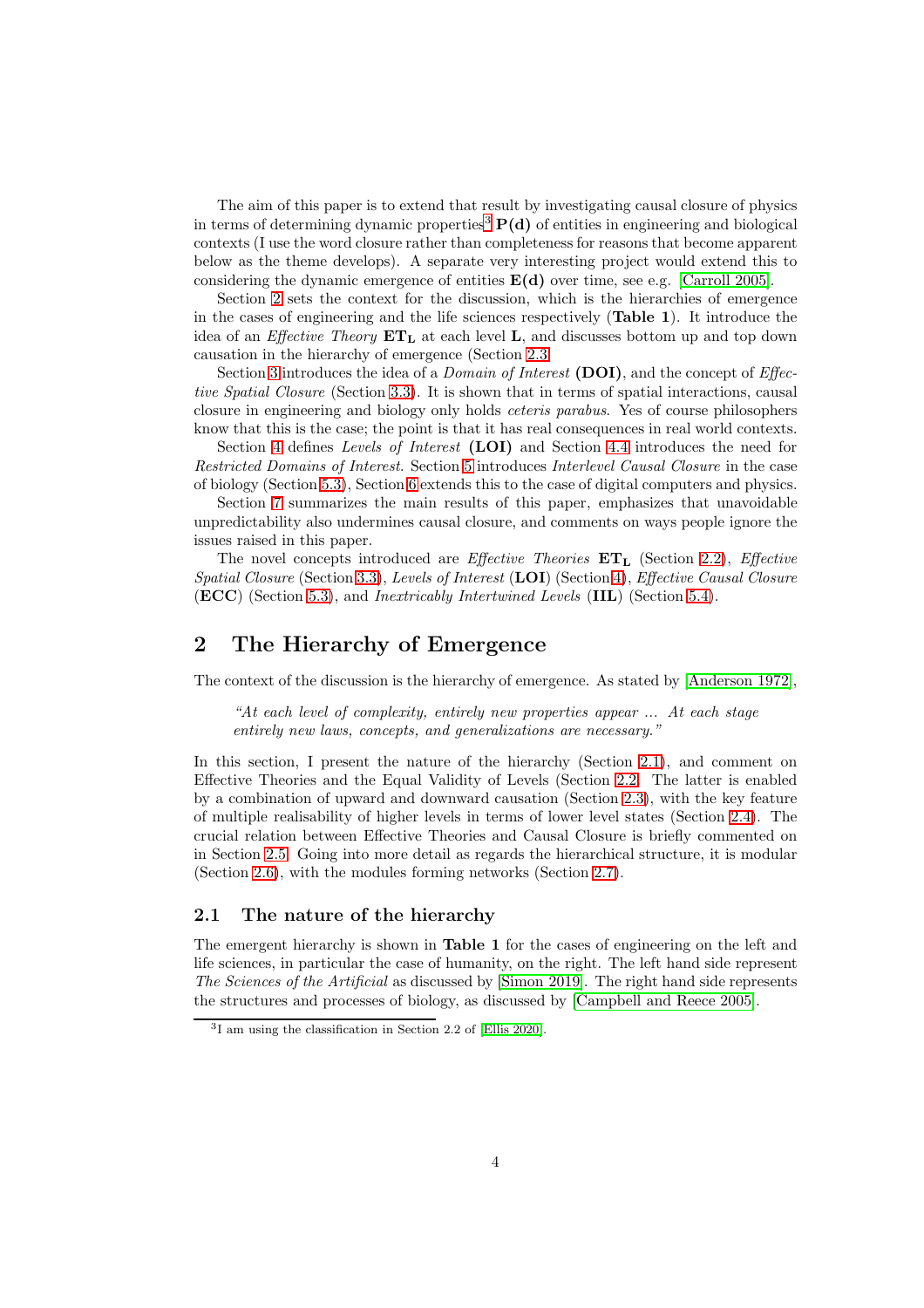|                      | Engineering                  | <b>Life Sciences</b>                      |
|----------------------|------------------------------|-------------------------------------------|
| Level 9 $(L9)$       | Environment                  | Environment                               |
| Level $8(L8)$        | Sociology/Economics/Politics | $Sociology/Economics/\overline{Politics}$ |
| Level $7(L7)$        | Machines                     | Individuals                               |
| Level $6(L6)$        | Components                   | Organs                                    |
| Level 5 $(L5)$       | Devices                      | Cells                                     |
| Level 4 $(L4)$       | Crystals                     | <b>Biomolecules</b>                       |
| Level 3 $(L3)$       | <b>Atomic Physics</b>        | <b>Atomic Physics</b>                     |
| Level 2 $(L2)$       | <b>Nuclear Physics</b>       | <b>Nuclear Physics</b>                    |
| $\bf(L1)$<br>Level 1 | Particle Physics             | Particle Physics                          |

Table 1: The emergent hierarchy of structure and causation for engineering (left) and life sciences (right) (developed from [\[Ellis 2016\]](#page-36-1) and [\[Ellis and Drossel 2019\]](#page-36-2)).

This hierarchy has important aspects.

- The bottom three levels **L1-L3** are the same on both sides. This is one of the great discoveries science has made: inanimate matter and living matter are made of the same stuff at the bottom. Electrons are at level L3, interacting with the nucleus.
- The atomic level L3 is where new properties emerge out of the underlying physics, as characterised by the [Periodic Table of the Elements,](https://en.wikipedia.org/wiki/Periodic_Table_of_the_Elements) another great discovery.
- The components enabling complexity to arise occur at level L4. Both [semiconductors](https://en.wikipedia.org/wiki/Semiconductor) and [metals](https://en.wikipedia.org/wiki/Metals) are crystals, and they are the key components of machines.<sup>[4](#page-4-0)</sup> Solid State Physics covers levels L3-L4. Biomolecules such as [DNA,](https://en.wikipedia.org/wiki/DNA) [RNA,](https://en.wikipedia.org/wiki/RNA) and [proteins](https://en.wikipedia.org/wiki/Protein) are the foundations of biological emergence.
- Level L5 is where the basic units of complexity arise, showing functional emergent properties, and being the basis for building complex entities. On the machines side, these are devices such as [transistors,](https://en.wikipedia.org/wiki/Transistor) [light emitting diodes,](https://en.wikipedia.org/wiki/Light_emitting_diodes) [photodetectors,](https://en.wikipedia.org/wiki/Photodetector) and [lasers.](https://en.wikipedia.org/wiki/Lasers) On the life sciences side, they are [cells:](https://en.wikipedia.org/wiki/Cell_(biology)) the basic building block of life, which come in many different types. This is the lowest level where the processes of life occur, entailing metabolism and information processing [\[Hartwell](#page-37-1) et al (1999)].
- Level L6 is where on the machine side, devices are integrated into functional units, such as the [Central Processing Unit](https://en.wikipedia.org/wiki/CPU) in a [Microprocessor](https://en.wikipedia.org/wiki/Microprocessor) , which is itself a device. On the life sciences side, [organs](https://en.wikipedia.org/wiki/Organ_(anatomy)) comprising [physiological systems](https://en.wikipedia.org/wiki/Physiology) occur.
- Level L7 is where functional units occur that have an integrity of their own: they are effectively causally closed systems imbedded in a larger environment. On the engineering side, they are [machines](https://en.wikipedia.org/wiki/Machine) built to carry out some purpose, such as aircraft or digital computers or particle colliders. On the life sciences side, they are [individuals](https://en.wikipedia.org/wiki/Individual) with autonomy of action.
- Level L8 is the same on both sides. Both machines and individual human beings exist in the context of a [society](https://en.wikipedia.org/wiki/Society) with social, economic, and political aspects, which sets the stage for their existence and functioning.
- Finally, level L9 is again the same on both sides. It reflects the fact that each society exists in a [natural environment](https://en.wikipedia.org/wiki/Natural_environment) with both ecological and geophysical aspects.

<span id="page-4-0"></span><sup>4</sup>[Amorphous materials](https://en.wikipedia.org/wiki/Amorphous_solid) such as glasses may also occur, but they do not play a key role in the dynamic emergence of properties  $P(d)$  in machines.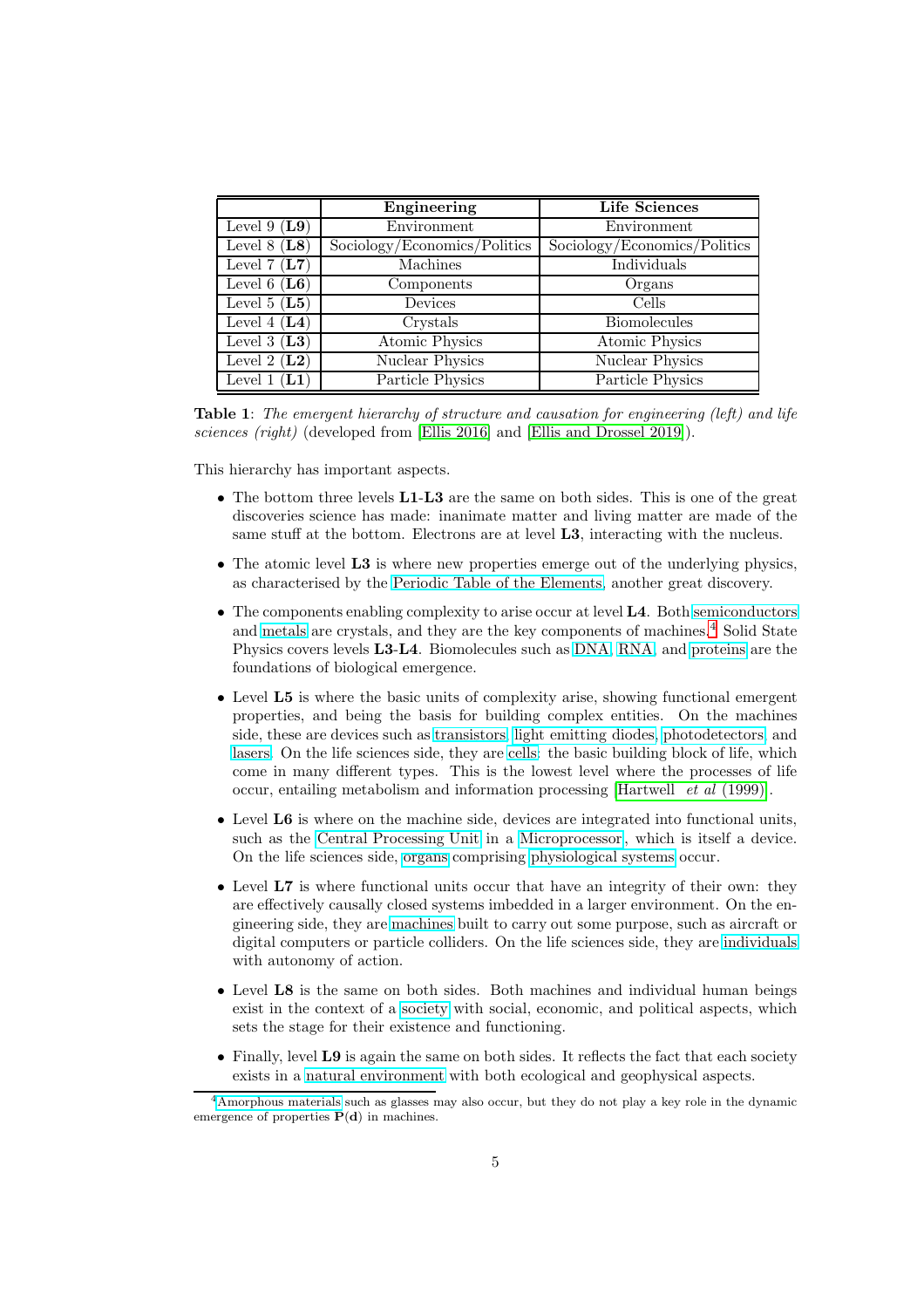Note that this Table has chosen a particular set of levels to represent causation all the way from the Particle Physics Level **L1** to the Environmental Level **L9**. However most scientific studies will be interested in a much more restricted sets of levels: the Levels of Interest (LOIs) discussed in Section [4.](#page-15-0) Given such a choice, one will in general use a more fine-grained set of levels than represented in Table 1. Thus for example if the LOI is (L4-L6), one might divide that range into a finer set of sublevels.

### <span id="page-5-0"></span>2.2 Effective Theories and the Equal Validity of Levels

It is a common belief that the lower levels are more real than the higher levels, because bottom up causation from the lower to higher levels is the source of higher level proper-ties. Arthur Eddington in On the Nature of the Physical World ([\[Eddington 1929\]](#page-35-0):5-12) muses on the dual (solid macroscopic/atomic microscopic) nature of his writing desk, and concludes (page 10) that because of the scientific world view,

"The external world of physics has thus become a world of shadows. In removing our illusions we have removed the substance, for indeed we have seen that substance is one of our great illusions."

However this view is subject to dispute. Richard Feynman in his book The Character of Physical Law ([Feynman 2017]:125-126) considers whether one level or another is more fundamental, and using a religious metaphor, argues that 'the fundamental laws are no nearer to God than emergent laws'.<sup>5</sup> Phil Anderson arguably had a similar view. Sylvan Schweber commented as follows [Schweber 1993]:

"Anderson believes in emergent laws. He holds the view that each level has its own "fundamental" laws and its own ontology. Translated into the language of particle physicists, Anderson would say each level has its effective Lagrangian and its set of quasistable particles. In each level the effective Lagrangian - the "fundamental" description at that level - is the best we can do.

Thus this does not recognize any level as more fundamental than any other.

Recently, Denis Noble has proposed a "Principle of Biological Relativity" [Noble 2012]: all levels one deals with in studying emergence in biology are equally valid, there is no privileged level of causation.

**Effective Theories** A good way to express this is that there is a valid *Effective Theory*<sup>[6](#page-5-2)</sup> (ET) at each level. Elena Castellani gives this definition [\[Castellani 2002\]](#page-35-1):

"An effective theory  $(ET)$  is a theory which 'effectively' captures what is physically relevant in a given domain, where 'theory' is a set of fundamental equations (or simply some Lagrangian) for describing some entities, their behaviour and interactions... More precisely, an ET is an appropriate description of the important (relevant) physics in a given region of the parameter space of the physical world.

In parallel to the way the functioning of the Laws of Phyiscs was sketched in [\[Ellis 2020\]](#page-36-0), one can characterise an Effective Theory  $ET<sub>L</sub>$  valid at some level L as follows;

<span id="page-5-1"></span> $5$ This passage is quoted in fulll in [\[Ellis 2016\]](#page-36-1), pages 454-455.

<span id="page-5-2"></span> $6Not$  to be confused with an *Effective Field Theory* (EFT), see [\[Castellani 2002\]](#page-35-1), [\[Burgess 2007\]](#page-34-0), [Hartmann 2001], which is a special case of an ET. Note that EFTs such as in [\[Luu and Meißner 2019\]](#page-39-0) cannot deal with emergence in solid state physics, as they do not allow for symmetry breaking.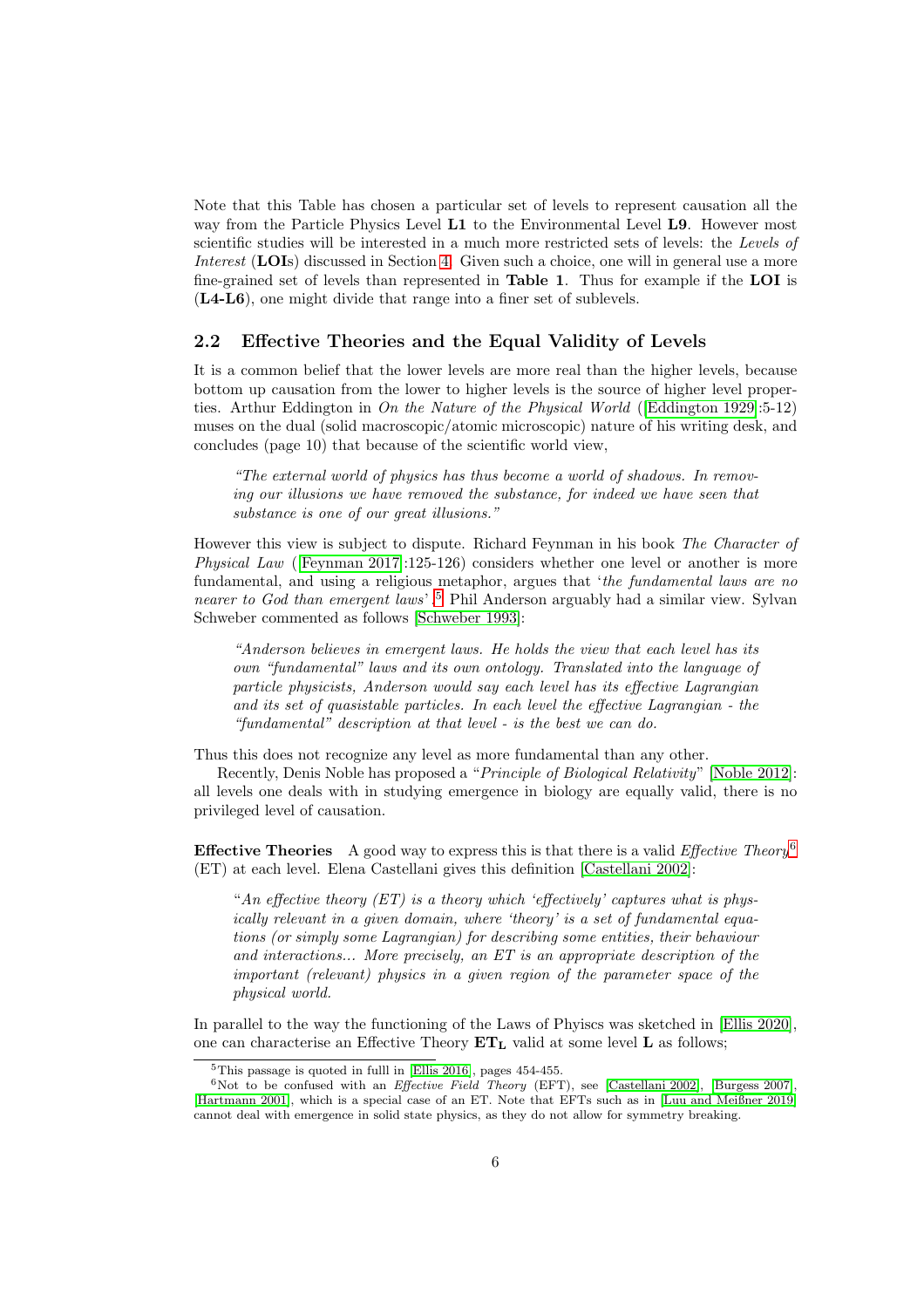An Effective Theory  $ET_L$  at a level L is a reliable relation between initial conditions described by effective variables  $v_L \in L$  and outcomes  $o_L \in L$ :

<span id="page-6-2"></span>
$$
\mathbf{ET}_{\mathbf{L}} : v_{\mathbf{L}} \in \mathbf{L} \to \mathbf{ET}_{\mathbf{L}}[v_{\mathbf{L}}] = o_{\mathbf{L}} \in \mathbf{L}
$$
 (1)

in a reliable way, whether  $ET_L$  is an exact or statistical law.

It is important to note that an effective theory may have a randomisation element  $\mathcal{R}$ :

$$
\mathcal{R}: v_{\mathbf{L}} \in \mathbf{L} \to \mathcal{R}(v_{\mathbf{L}}) = v_{\mathbf{L}}' \in \mathbf{L}
$$
\n(2)

where  $R$  might for example produce a Gaussian distribution.

Equal Causal Validity In terms of Effective Theories for emergent properties  $P(d)$ , Noble's principle [Noble 2012] as extended in [\[Ellis 2020\]](#page-36-0) can be restated:

### Equal Causal Validity: Each emergent level L in the hierarchy (characterised as in Table 1) represents an Effective Theory  $ET_L$ , so each level is equally valid in a causal sense.

This implies no level is a fundamental level with priority over the others, and particularly there is not a primary one at the bottom level. This is just as well, because there is no well-established bottom-most physical level to which physics can be reduced [Murugan et al 2012]. Every emergent level equally represents an effective theory.[7](#page-6-1)

### <span id="page-6-0"></span>2.3 Upward and Downward Causation

Equality of validity of effective theories at every level is possible because causation is not just bottom-up. Rather higher level properties  $P(d)$  are linked to lower levels by a combination of upwards and downwards causation ([Noble 2012], [\[Ellis 2016\]](#page-36-1), [\[Ellis 2020\]](#page-36-0)), which enables emergence of effective laws at each level.

Upwards emergence This has two different aspects ([\[Ellis 2020\]](#page-36-0):§1.1).

First there is the Emergence E of a macro system from its components. In terms of levels, this corresponds to creation of a higher level  $LN$  from a lower level  $Ln$ : that is,  $\text{Ln} \rightarrow \text{LN}, \text{N} > \text{n}$ . This may lead to topological non-trivial states emerging such as networks, or Quantum Entanglement may take place . The issue of [phase transitions](https://en.wikipedia.org/wiki/Phase_transition) is important here. First order phase transitions occur when Spontaneous Symmetry Breaking SSB occurs leading to the emergent level ET having lower symmetries than the underlying ET. In terms of the associated micro dynamics m and macrodynamics M, if S is the symmetry set of **, then** 

$$
\{E : m \to M, S(m) = M\} \Rightarrow S(M) \neq M. \tag{3}
$$

Second there is emergence  $P$  of properties of the emergent level  $LN$  out of properties of the underlying constituent level Ln once LN has come into existence. This corresponds to emergence of a higher level  $ET<sub>L</sub>$  out of a lower level one. Some form of coarse graining C of properties may suffice if the higher and lower levels have the same symmetries S, but not if their symmetries are different due to **SSB** (see [\[Ellis 2020\]](#page-36-0)).

<span id="page-6-1"></span><sup>7</sup>While Luu and Meißner are critical of my claims on emergence [\[Luu and Meißner 2019\]](#page-39-0), they agree on this point.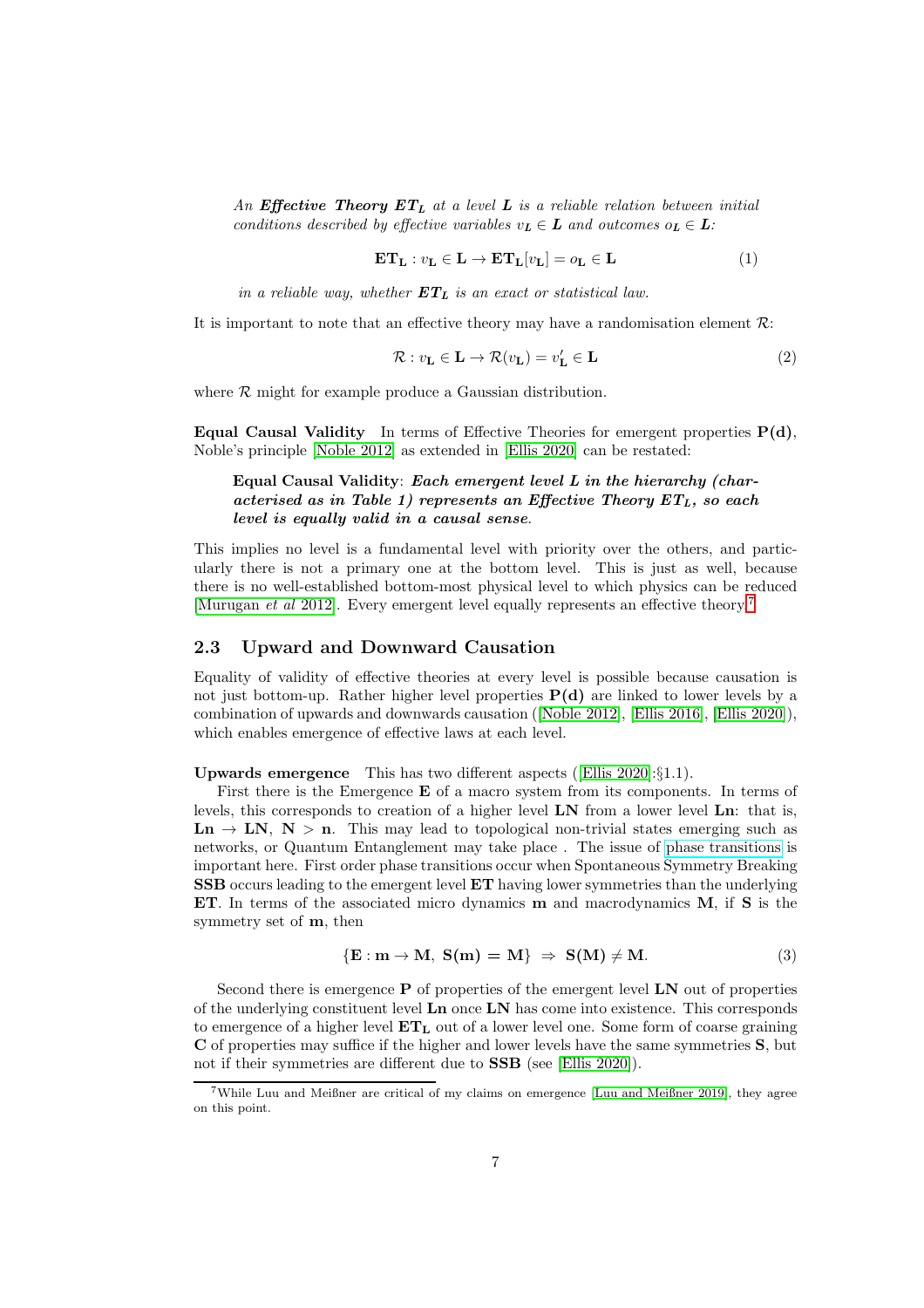Downward causation A classification of different types of downward causation was given in [Ellis 2012], [\[Ellis 2016\]](#page-36-1). Here I will rather approach the issue from an  $ET<sub>L</sub>$ viewpoint. There are essentially two kinds of downwards effects that can happen: downward alteration of lower level dynamics  $L$  via either constraints or effective potentials, and downward alteration of dynamics at level L by altering the set of lower level variables.

Constraints and Effective Potentials The way downward causation by constraints works is that the outcomes  $P(d)$  at Level L depend on constraints  $C_{LI}$  at the level L arising from conditions at a Level of Influence LI. Thus when interlevel interactions are taken into account, relation [\(1\)](#page-6-2) is modified (see (30) in [\[Ellis 2020\]](#page-36-0)) to

<span id="page-7-0"></span>
$$
\mathbf{ET}_{\mathbf{L}}(\mathcal{C}_{\mathbf{L}\mathbf{I}}): v_{\mathbf{L}} \in \mathbf{L} \to \mathbf{ET}_{\mathbf{L}}(\mathcal{C}_{\mathbf{L}\mathbf{I}})[v_{\mathbf{L}}] = o_{\mathbf{L}} \in \mathbf{L}
$$
\n(4)

Essentially the same holds if the effect of the Level of Influence LI on the level L is expressed in terms of an effective potential  $V(v_{\text{LI}})$  at level **L** (see (9) in [\[Ellis 2020\]](#page-36-0)). Thus constraints act as causes [Juarrero 2002].

The constraints  $\mathcal{C}_{LI}$  may be time independent:  $\partial \mathcal{C}_{LI}/\partial t = 0$  in which case they are structural constraints; or they may be time dependent:  $C_{LI} = C_{LI}(t), \frac{\partial C_{LI}}{\partial t} \neq 0$ , in which case they are signalling or controlling constraints. An important case is feedback control (engineering), which is essentially the same as homeostasis (biology). Then the constraints  $C_{LI}(t)$  depend on goals  $G_{LI}$  valid at level L but set at the Level of Influence LI. Similarly the potential  $V(v_{\text{LI}})$  may depend on time-dependent variables  $v_{\text{LI}}(t)$  at the Level of Influence CL. Then  $\partial v_{\text{LI}}(t)/\partial t \neq 0 \Rightarrow \partial V(v_{\text{LI}})/\partial t \neq 0$ . In both cases the level L is no longer causally complete on its own; at a minimum, only the combination  $\{L,LI\}$  of levels can be causally complete.

Altered variables The causal effect due to the level of influence LI may rather be due to changes in the variables  $v_L$  at level L due to variables  $v_{L}$  at the higher level LI:

$$
\mathbf{ET}_{\mathbf{L}}(v_{\mathbf{L}\mathbf{I}}): \{v_{\mathbf{L}}\} \in \mathbf{L} \to \mathbf{ET}_{\mathbf{L}}(v_{\mathbf{L}\mathbf{I}})[v_{\mathbf{L}}] = \{v'_{\mathbf{L}}\} \in \mathbf{L}
$$
 (5)

where the new set  $\{v'_{\mathbf{L}}\}$  of effective variables at level **L** may be smaller, larger, or altered.

They are *smaller* if they are changed by deleting lower level elements. This occurs when Downward Causation by Adaptive Selection takes place, altering or deleting selected lower level elements according to some selection criterion c. This enables alteration of structures and functions at level  $\bf{L}$  so as to meet new challenges at level  $\bf{L}$ . This plays an important role in enabling by organisms to have agency and choice, enabled by stochasticity, as explained in [Noble and Noble 2018]:

"Choice in the behavior of organisms involves novelty, which may be unpredictable. Yet in retrospect, we can usually provide a rationale for the choice. A deterministic view of life cannot explain this. The solution to this paradox is that organisms can harness stochasticity through which they can generate many possible solutions to environmental challenges. They must then employ a comparator to find the solution that fits the challenge. What therefore is unpredictable in prospect can become comprehensible in retrospect. Harnessing stochastic and/or chaotic processes is essential to the ability of organisms to have agency and to make choices"

They are larger if for example one has downward creation of quasiparticles such as phonons via interlevel wave-particle duality ([\[Ellis 2020\]](#page-36-0) and Section [6.3\)](#page-28-1), which underlies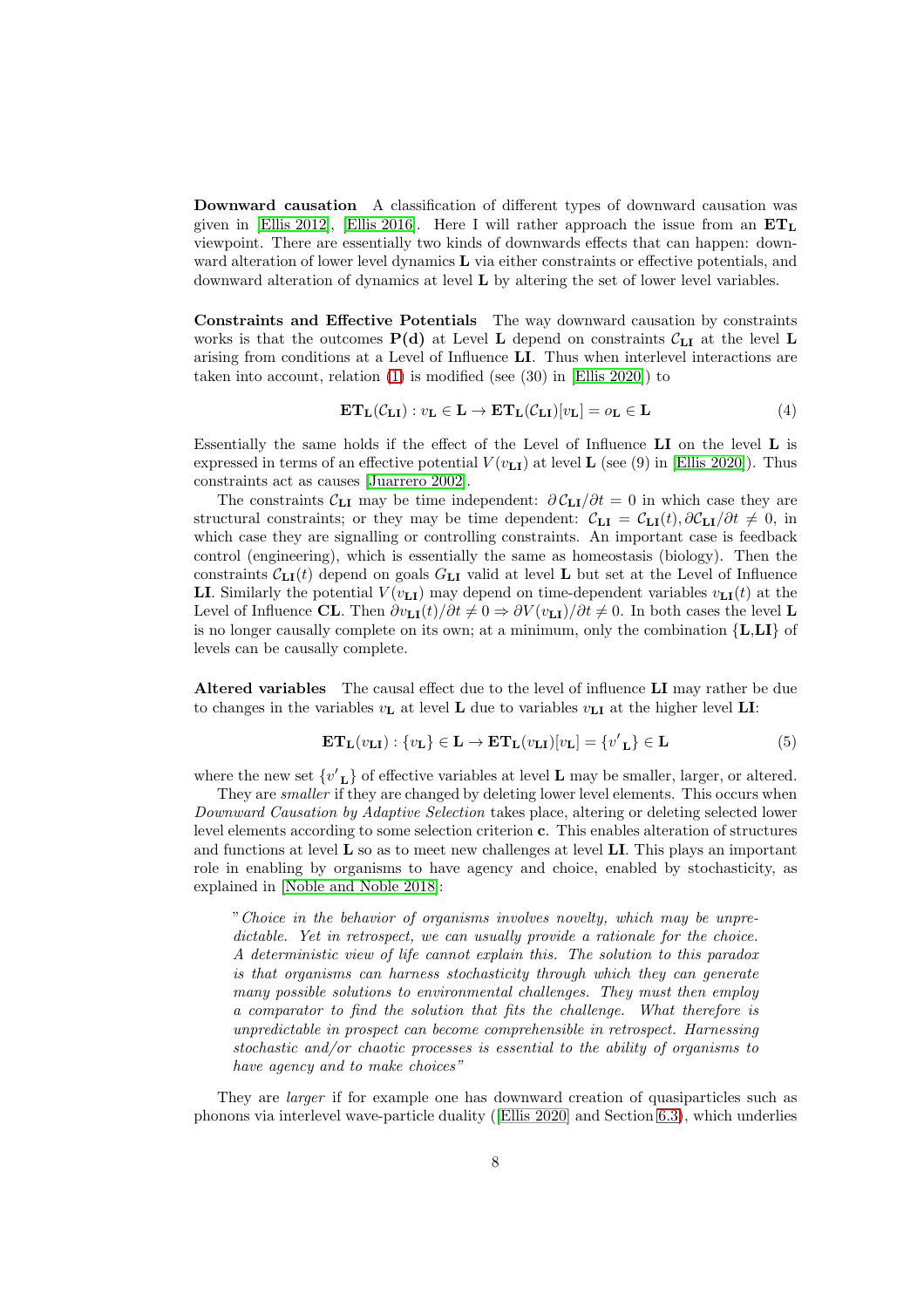the properties of metals and semi-conductors. This is what Carl Gillett calls a "Foundational Determinative Relation" [\[Gillett 2019\]](#page-37-2)).

The are *altered* if the number is the same but the properties of an element changes. When they are bound in an emergent complex their own properties may change (for example, neutrons decay in 11 minutes when free but last for billions of years when bound in a nucleus), or their interactions with external entities may change (for example electrons bound in an atom interact with light quite differently than a free electron does).

Downward causation is related to Aristotle's Formal Cause, see [Tabaczek 2013], but I will not follow that strand here. To give these rather abstract statements flesh, see many examples given in [\[Noble 2008\]](#page-40-0), [\[Ellis 2016\]](#page-36-1). Downward causation in relation to the key physics-chemistry link is discussed in [\[Luisi 2002\]](#page-39-1).

#### <span id="page-8-0"></span>2.4 Multiple Realisability

Multiple realisability of higher level variables at lower levels plays a key role in downward causation [Menzies 2003]. Any particular higher level state can be realised in a multiplicity of ways in terms of lower level states. In an engineering or biological cases, a high level need determines the high level effective function that needs to be realised and thus the high level structure that fulfills it. This higher structure and function is then realised by suitable lower level structures and functions, but there are billions of ways this can happen

It does not matter which of the equivalence class of lower level realisations is used to fulfill the higher level need, as long as it is indeed fulfilled. Consequently you cannot even express the dynamics driving what is happening in a sensible way at a lower level.

The issue is not just the huge number lower level entities involved in realising a higher level systems, as characterised by [Avagadro's Number](https://en.wikipedia.org/wiki/Avogadro_constant) It is the huge different numbers of ways combinations of lower level entities can represent a single higher level variable. Any one of the entire equivalence class at the lower level will do. Thus it is not the individual variables at the lower level that are the key to what is going on: it is the equivalence class to which they belong. But that whole equivalence class can be describer by a single variable at the macro level, so that is the real effective variable in the dynamics that is going on. This is a kind of interlevel duality:

$$
\{v_{\mathbf{L}} \in \mathbf{L}\} \Leftrightarrow \{v_{\mathbf{i}} : v_{\mathbf{i}} \in E_{\mathbf{L}\text{-1}}(v_{\mathbf{L}\text{-1}}) \in (\mathbf{L}\text{-1})\}\tag{6}
$$

where  $E_{L-1}(v_{L-1})$  is the equivalence class of variables  $v_{L-1}$  at Level L-1 corresponding to the one variable  $v_{\mathbf{L}}$  at Level **L.** The effective law  $\mathbf{EF}_{\mathbf{L}}$  at Level **L** for the (possibly vectorial or matrix) variables  $v_{\rm L}$  at that level is equivalent to a law for an entire equivalence class  $E_{\mathbf{L-1}}(v_{\mathbf{L-1}})$  of variables at Level **L-1**. It does not translate into an Effective Law for natural variables  $v_{L-1}$  per se at Level **L-1**.

#### <span id="page-8-1"></span>2.5 Effective Theories and Causal Closure

It is important to note the following: one establishes the validity of an  $ET<sub>L</sub>$  for some chosen level L by doing experiments or making observations on phenomena occurring at that level. This involves the experimenter intervening at the level L, hence it is an interlevel interaction. For example a particle physics experiment considers Effective Laws at level L1 but involves scientists at level L7 and organisations at level L8 acting down to affect things at level L1. Consequently, one can make the following important observation:

### Existence and functioning of Effective Theories  $ET<sub>L</sub>$  at level L does not necessarily imply causal closure of Level L.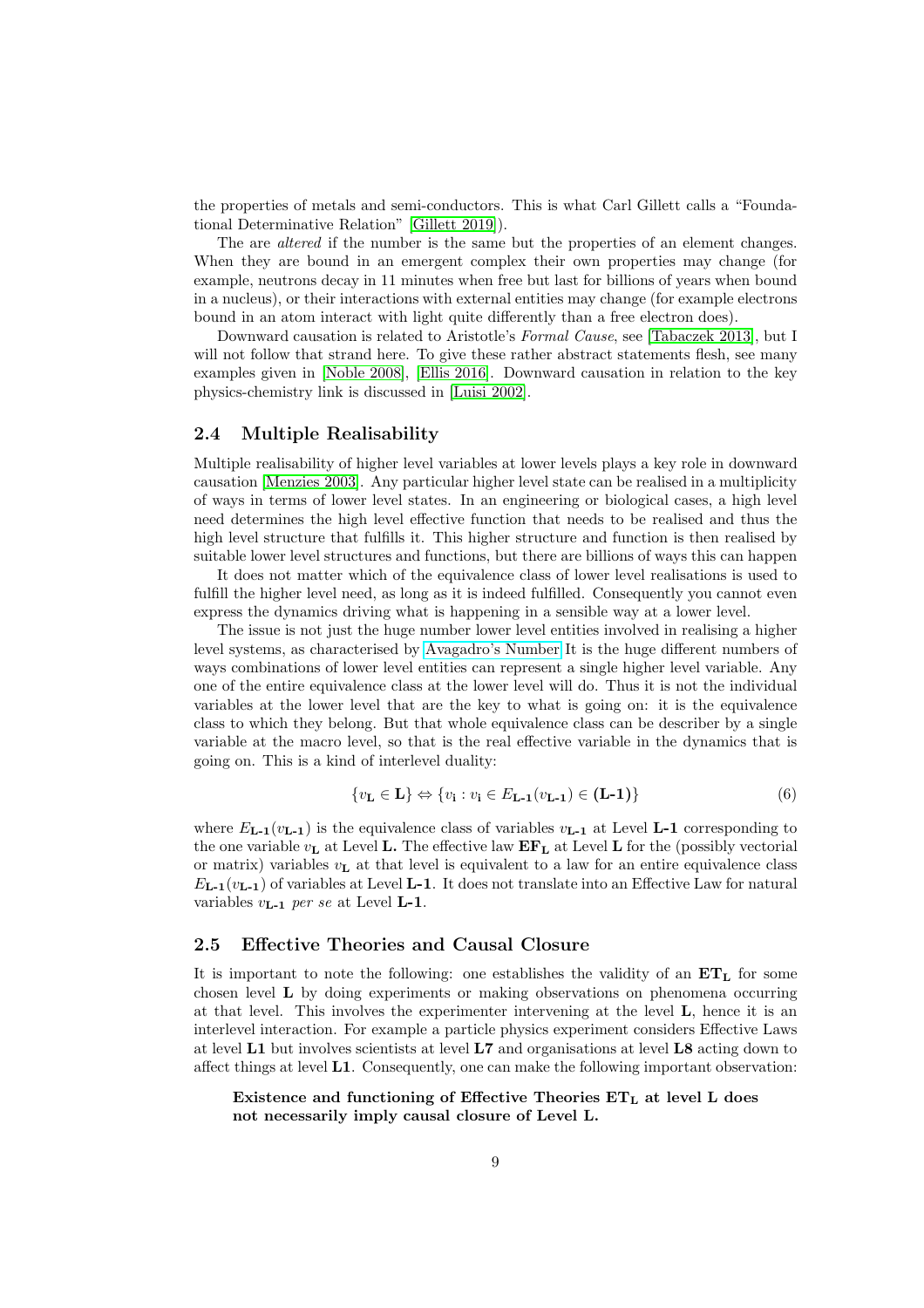The issue is what determines constraints  $\mathcal{C}$ , potentials V, and effective variables  $v'_{\text{LI}}$  that may occur at that level. They may be influenced by other levels. That is what Sections [5](#page-19-1) and [6](#page-26-1) are about. Determining an effective law at level  $\bf{L}$  involves other levels then  $\bf{L}$ .

### <span id="page-9-0"></span>2.6 Modular structure

Looking in more detail at the hierarchy, it is a hierarchy made of modules (this section) which form networks (next section). It is a modular hierarchy for very good reasons.

**Five principles of complex structure** ([Booch 2006]: $\S1.3$ ) gives five principles of complex structure, developing from [Simon 2019], starting from the idea

"The Role of Decomposition: The technique of mastering complexity has been known since ancient times: divide et impera (divide and rule)"

The five principles, applicable to both engineering and biology, are stated by him to be,

- 1. Hierarchic Structure: Frequently, complexity takes the form of a hierarchy, whereby a complex system is composed of interrelated subsystems that have in turn their own subsystems, and so on, until some lowest level of elementary components is reached
- 2. Relative Primitives: The choice of what components in a system are primitive is relatively arbitrary and is largely up to the discretion of the observer of the system.
- 3. Separation of Concerns: Intracomponent linkages are generally stronger than intercomponent linkages. This fact has the effect of separating the high-frequency dynamics of the components, involving the internal structure of the components, from the low frequency dynamics, involving interaction among components.
- 4. Common Patterns Hierarchic systems are usually composed of only a few different kinds of subsystems in various combinations and arrangements.
- 5. Stable Intermediate Forms A complex system that works is invariably found to have evolved from a simple system that worked. . . . A complex system designed from scratch never works and cannot be patched up to make it work. You have to start over, beginning with a working simple system.

This underlies existence of levels such that each level is equally causally effective  $(\S 2.2)$  $(\S 2.2)$ . Booch says "Different objects collaborate with one another through patterns of interaction that we call mechanisms". These are what I am calling Effective Theories (ETs). The objects that collaborate are modules.

Modules Modularity is the property of a system that has been decomposed into a set of cohesive and loosely coupled modules ([Booch 2006]:56). They can be represented by Abstractions, where "An abstraction denotes the essential characteristics of an object that distinguish it from all other kinds of objects and thus provide crisply defined conceptual boundaries, relative to the perspective of the viewer. An abstraction focuses on the outside view of an object and so serves to separate an object's essential behavior from its implementation." ([Booch 2006]:44-50). They involve Encapsulation ([Booch 2006]:50-53), that is, the internal details of the module's workings are hidden from the external world), and Multiple realisability: the required module functioning can be fulfilled in many ways by its internal structure and variables. Hierarchy is a ranking or ordering of abstractions ([Booch 2006]:58).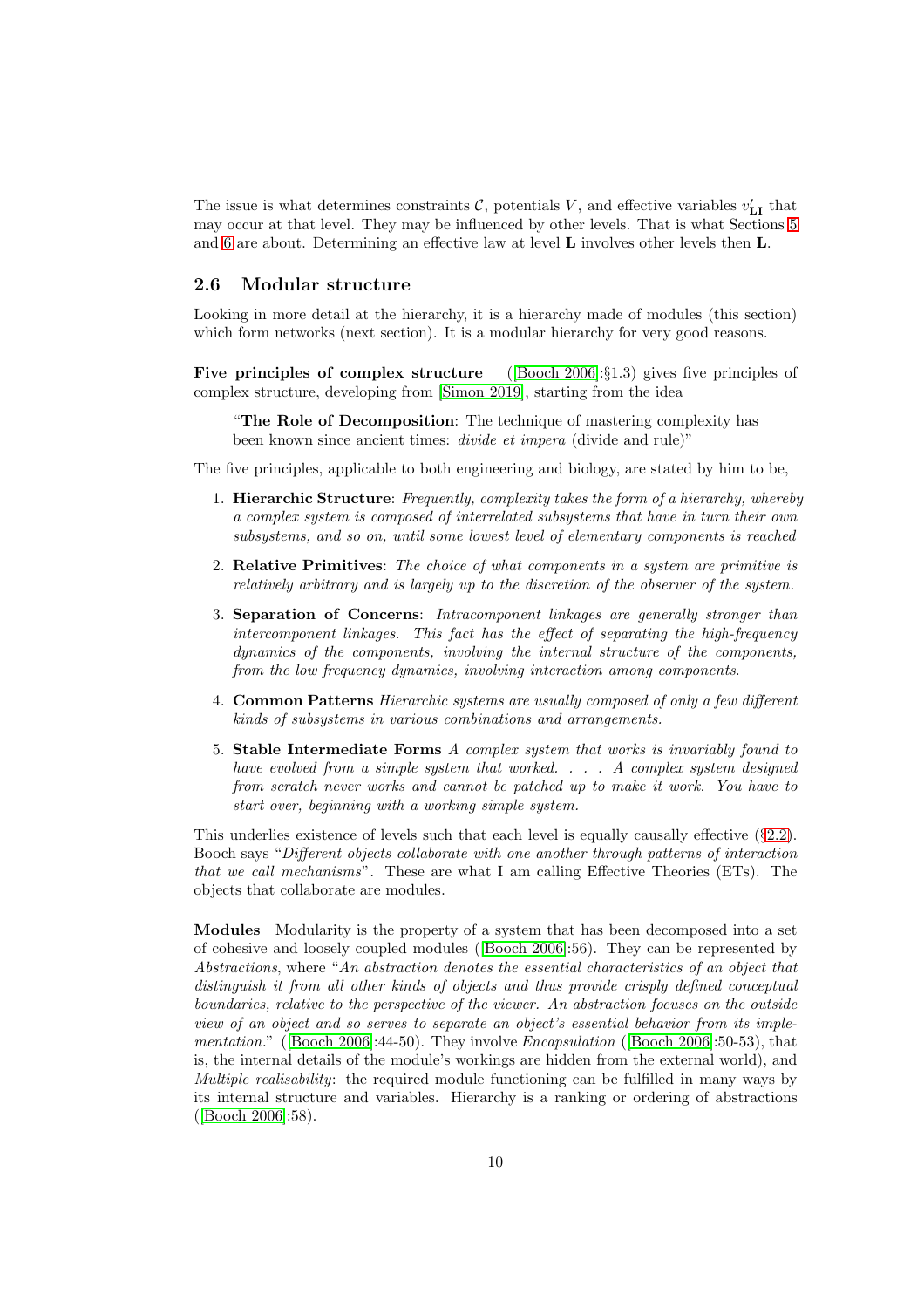#### <span id="page-10-0"></span>2.7 Networks

A feature of particular interest is that emergent systems may give rise to Effective Theories that involve topological constraints. Indeed this happens quite often because emergent complexity in both engineering and biology often involves interaction networks, and a key feature of such networks is their topological connectivity, described by [graph theory.](https://en.wikipedia.org/wiki/Graph_theory) Thus for example Arthur Peacocke points out that

"In electrical circuit theory there are certain topological constraints, the boundary conditions that one element imposes on another ([Peacocke 1990]:74)

They obviously have strongly emergent properties: their functioning does not follow from any local characteristics of the elements that make up the circuit. The electric light won't work until you change its open circuit topology (isomorphic to an open interval) when the switch is off, to a closed topology (isomorphic to a circle) when the switch is on. This macro event than reaches done to alter the flow of billions of electrons at the micro level.

Networks can be physical networks, or interaction networks.

**Physical Networks** *Physical networks* are embodied in physical links between nodes, which constrain what interactions can take place by dictating what nodes can interact with what other nodes. Thus physical networks in fact create interaction networks by constraining interactions between links. This is the key structure-function relationship of engineering and biology. Examples in engineering are [computer architecture](https://en.wikipedia.org/wiki/Computer_architecture) [\[Tanenbaum 2006\]](#page-42-0), [computer networks](https://en.wikipedia.org/wiki/Computer_network) [Kurose 2005], and [artificial neural networks](https://en.wikipedia.org/wiki/Artifiial_neural_network) [Jain et al 1996]. The case of importance in biology is the nervous system [Guyton 1977] and [neural networks](https://en.wikipedia.org/wiki/Neural_network) [Haykin 1994].

Interaction Networks *Interaction networks* occur due to the presence of a variety of reagents that selectively interact with each other. This requires firstly a container that keeps the reagents within interaction distance of each other, rather than just diffusing away, and second the presence of an appropriate set of reagent that do indeed interact with each other. A key role is then played by selectively letting specific reagents enter or exit the container so as to control their interaction densities.

On a large scale, examples of importance in engineering are purification plants, chemical engineering reaction vessels, water treatment plants, sewage treatment plants . In biology, they arguably are the [endocryne system,](https://en.wikipedia.org/wiki/Endocrine_system) controlling signalling, and the [digestive system,](https://en.wikipedia.org/wiki/Human_digestive_system) controlling metabolism at the systems level [Guyton 1977], and on a larger scale, ecological networks [Junker and Schreiber 2011].

On a small scale, there are many interaction networks in cell biology [Buchanan et al 2010]. These are crucially dependent on the existence of cells bounded by cell walls, that serve as the necessary reaction containers. They have ion channels imbedded in those walls that control movement of ions in and out of the cells, and molecular channels controlling movement of molecules in and out. They include

- Gene regulatory networks [Carroll 2005] [Wagner 2014] [Junker and Schreiber 2011], also known as transcription networks [Alon 2019].
- Metabolic networks [Buchanan et al 2010] [Wagner 2014][Junker and Schreiber 2011],
- Cell signalling networks [\[Berridge 2014\]](#page-34-1) [Buchanan et al 2010]
- Protein interaction networks[Buchanan *et al* 2010] [Junker and Schreiber 2011]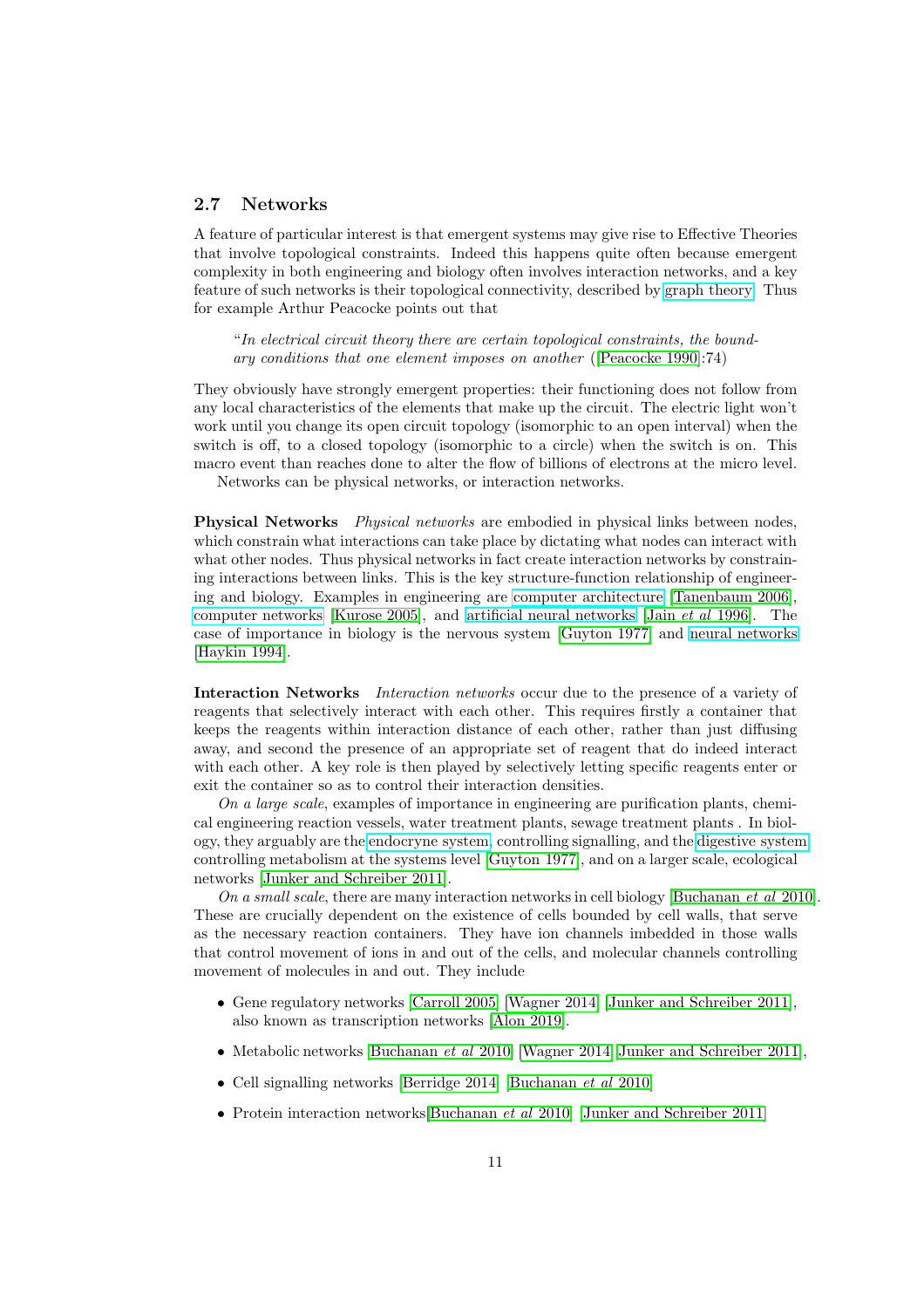• Signal transduction networks [Buchanan *et al* 2010] [Junker and Schreiber 2011]

These networks are the heart of cell biology [Loewenstein 1999] and underlie how information flows and logic underlie biological functioning as emphasized by [Nurse 2008] [\[Ellis and Kopel 2019\]](#page-36-3) [Davies 2019].

Networks and Hierarchy Networks may have a hierarchical character in that subnetworks can often be identified within an overall network, and so define levels within the network [Ravasz et al 2002] [Papin et al 2004] [Wuchty et al 2006].This is an interesting topic I will not develop further here except to remark that firstly, subnetworks include network motifs [Milo et al 2002] [Alon 2019], which are small subnetworks of particular functional significance. For example they include the autoregulation motif, which is nothing other than feedback control ([Alon 2019]:27-40) and the feed-forward loop motif ([Alon 2019]:41-73). They may contain higher-dimensional interactions characterised by clique complexes [Petri et al 2014]. Networks may also contain hubs, central nodes of importance [Junker and Schreiber 2011]. Their nature is highly dynamic [Deritel et al 2016].

Causation Because interaction networks are [directed graphs](https://en.wikipedia.org/wiki/Graph_theory) (i.e. the edges between nodes have orientations), they represent causal effects, where causation is defined as [Pearl 2009] [\[Pearl and Mackenzie 2018\]](#page-41-0). [Hofmeyer 2018] shows how such diagrams can be used to exemplify causal entailment in a diverse range of processes: enzyme action, construction of automata, and ribosomal polypeptide synthesis through the genetic code.

Their causal effects can be tested by experiment, where this is possible (vary conditions at one node and show that, ceteris parabus (i.e. conditions at other links to the node are unchanged) this results in a reliable change at another node. When this is not possible, one can use counterfactual arguments: demonstrating that as a result of the nature of the network links this should indeed be the outcome if one were to make such a change. This is the kind of argument I will use to claim that both upward and downward relations between levels are also causal (Table 3).

Networks and strong emergence Because of their systemic properties, biochemical networks display strong emergence [\[Boogerd](#page-34-2) et al 2005].

# <span id="page-11-0"></span>3 Domains of Interest (DOI)

In examining the issue of causal closure of properties  $P(d)$ , one must have the context clearly in mind. To do so, it is useful to define the *Domain of Interest* ( $\text{DOI}$ ) of such study. This has three quite different aspects.

First, there will a specific *Topic of Interest* (TOI) one wishes to investigate. For example, it might be physics or engineering or chemistry or biology. In physics, one might have in mind atomic physics or condensed matter physics or plasma physics; in biology, molecular biology or physiology or neuroscience or population evolution. Or one might want to investigate relations between various of these topics.

In this paper, the interest is the nature of causal closure in the relation between physics, engineering, and biology.

Second, given a choice of topic of interest, the Domain of Interest DOI of a system of interest S consists firstly of interaction limits for S with its surroundings, and secondly of time limits on the duration when we are interested in the behaviour of S. Together these comprise spacetime limitations (Section [3.1\)](#page-12-0), leading to *Effectively Isolated Systems*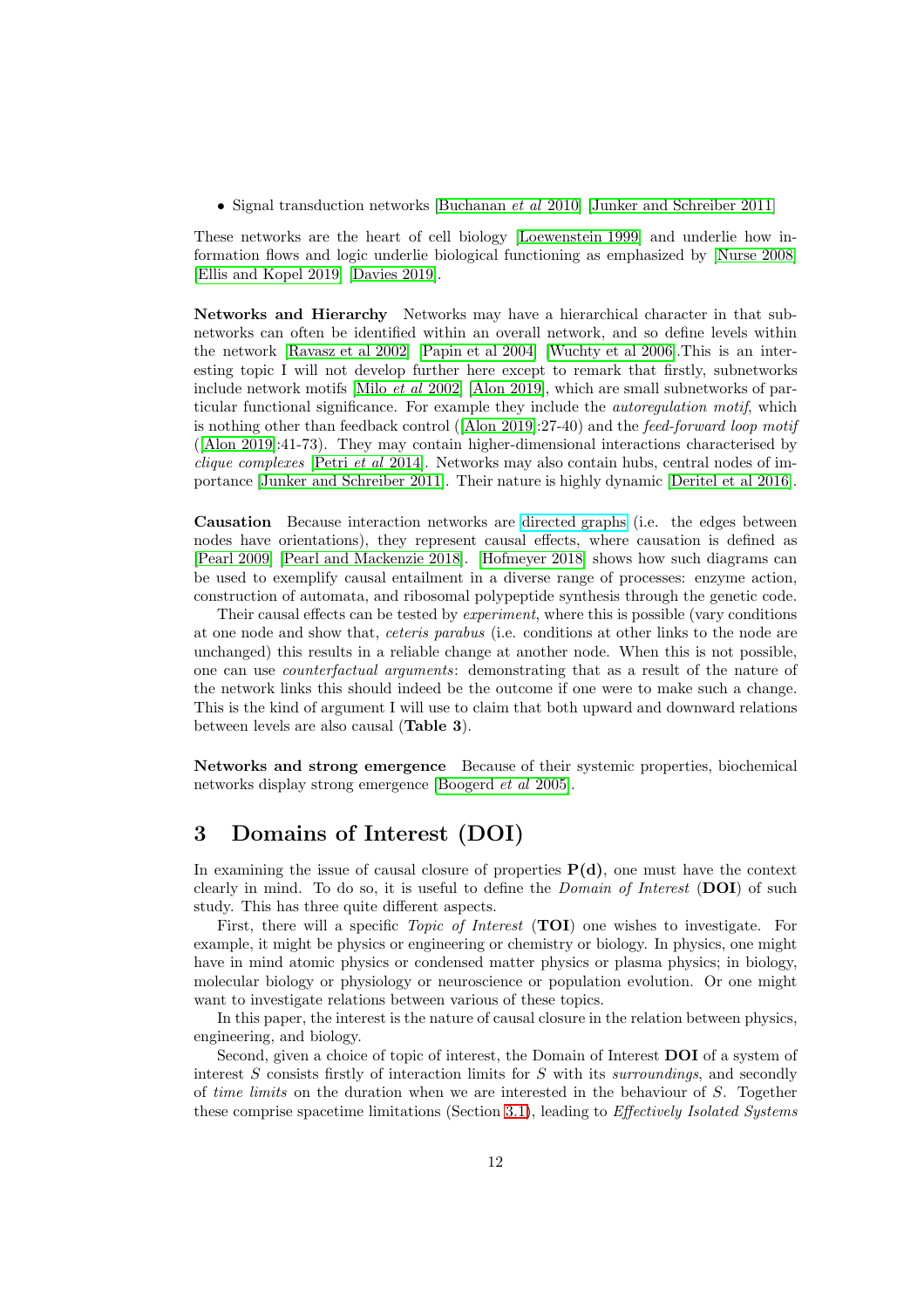in the case of physics (Section [3.2\)](#page-12-1) and Effective Spatial Closure in the case of biology and engineering (Section [3.3\)](#page-13-0).

Thirdly, there will be a choice of Levels of Interest (LOI). The issue of LOIs is the focus of this paper, and is discussed in the following Section [4\)](#page-15-0).

#### <span id="page-12-0"></span>3.1 Spacetime limitations

To be of physical interest, S must be spatially limited. Although they are often talked about, systems of infinite extent do not occur in the real universe [Ellis *et al* 201[8](#page-12-2)].<sup>8</sup>

Space time boundaries define the time and spatial domain we are interested in in relation to  $S$ . From a spacetime viewpoint, this is a world tube of finite radius  $R$  that surrounds  $S$ , large enough to contain  $S$  and all the elements strongly interacting with it, bounded by an initial time  $t_i$  and final time  $t_f$  defined in a suitable way. This governs the kinds of interactions it can have with other systems.

Time limitations We may be interested in short or long timescales characterised by the starting time  $t_i$  and ending time  $t_f$ , depending on what we wish to study. We may be interested in,

- Evolutionary processes  $E$  whereby the family of systems of similar type to  $S$  came into existence over long timescales via reproduction with variation followed by selection;
- Developmental processes  $\bf{E}$  whereby a specific system S came into existence through developmental or manufacturing processes, or perhaps by self assembly;
- Functional processes whereby the properties  $P$  of the system S considered over short timescales emerge from the underlying physics. This is the focus of this paper.

Each involves very different choices of the timescale  $\Delta t := t_f - t_i$  relevant to our study.

#### <span id="page-12-1"></span>3.2 Effectively isolated systems

Isolated systems Causal closure of a system S cannot happen if uncontrolled influences arrive from the surroundings:

$$
Sideways\ influences: \{Outside \Rightarrow S\} \tag{7}
$$

As these influences vary with time, they will cause changes in the the state of the system with time that cannot be predicted from a knowledge of the properties of the system alone. The system is not causally closed.

Physics deals with this by introducing the idea of an *Isolated system*. This is usually expressed by giving limits on any incoming influences "at infinity", for example such conditions are imposed in studying electromagnetic and gravitational radiation.

However, as just stated, infinity is not a valid physics concept. One should instead refer to Finite Infinity I [\[Ellis 2002\]](#page-36-4): a world tube of finite radius  $R_{\mathcal{I}} >> R$  chosen so that incoming radiation and matter will not seriously interfere with  $S$ .<sup>[9](#page-12-3)</sup> The dynamics

<span id="page-12-2"></span> $8E$ xcept perhaps for the Universe itself; but if this is indeed the case, it is of irrelevance to physics, because we can neither prove that this is the case or disprove it, and we cannot interact with or be affected by any regions outside our Particle Horizon [Ellis 2014].

<span id="page-12-3"></span><sup>&</sup>lt;sup>9</sup>We cannot shield from neutrinos and gravitational radiation no matter how we choose  $\mathcal{I}$ , but this does not matter as their effects are so weak.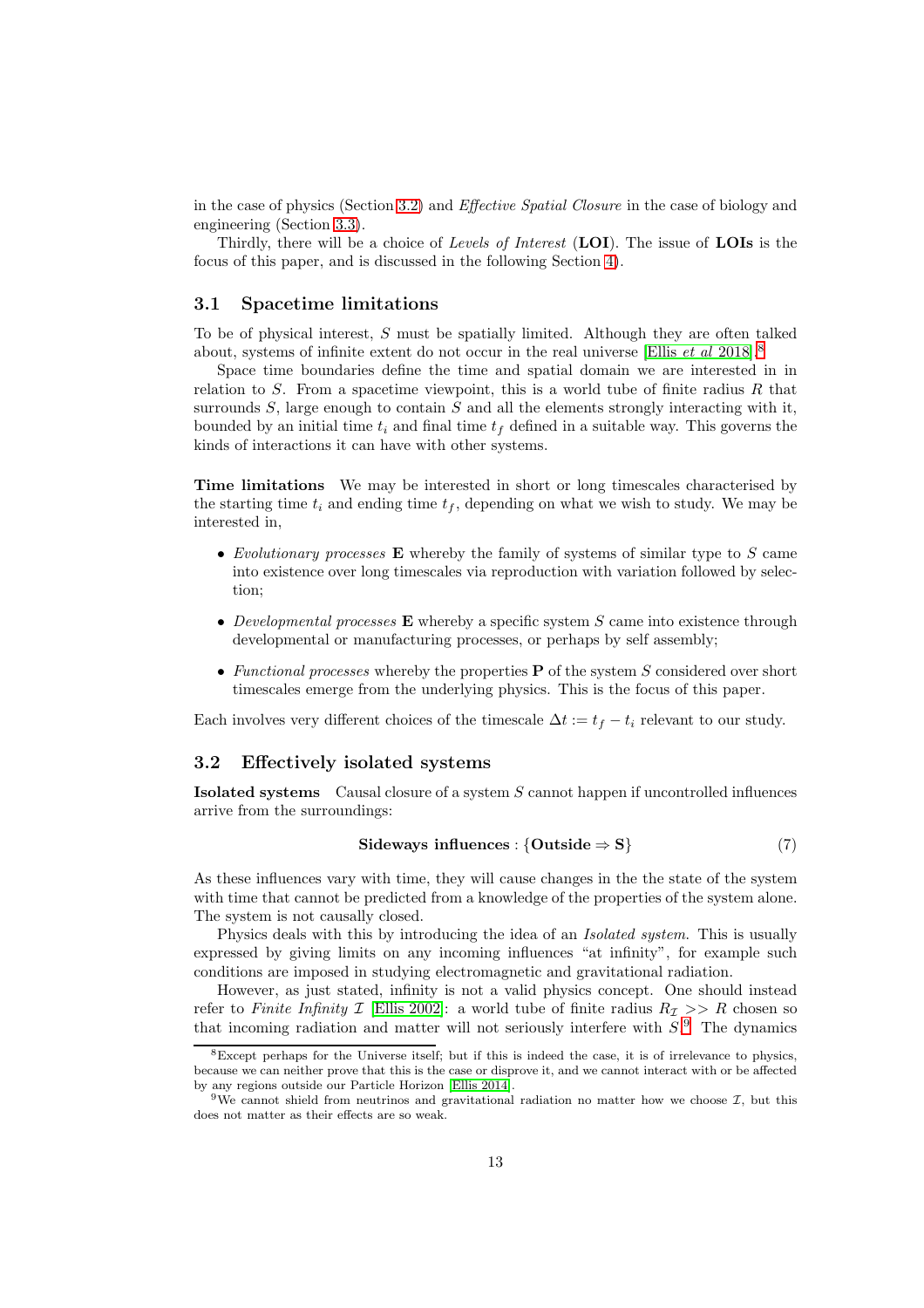of the system will then be autonomous except for small perturbations due to incoming matter and radiation crossing  $\mathcal{I}$ , which can be treated as small effects.

Effectively Isolated Systems (EIS) What we can do is hope to find a world tube I of finite radius that serves as an effective infinity for the surface S. The dynamics of  $S$  can be treated as an autonomous system, affected by small incoming perturbations over I.

However, there are two problems with this idea: one to do with physics, and one to do with engineering and biology.

Causal Domains The first is that famously, in general relativity, causal domains are determined by null cones rather than timelike tubes [Hawking and Ellis 1973]. Why have I not defined the causal limits, which are basic in term of causal closure, in terms of null surfaces rather than a timelike world tube?

The answer is that on astronomical scales, effective causal limits are indeed given by timelike world tubes rather than null surfaces. On astronomical scales at recent times, the dynamic effects of radiation are very small compared with those of matter. We get a very usable  $\mathcal I$  by choosing  $R_{\mathcal I}$  to be about 1 Megaparsec in comoving coordinates [Ellis and Stoeger 2009]. Nothing outside there has had a significant effect on the history of our galaxy or the Solar System. Yes some radiation and matter is coming in, but it is negligible compared to the energies involved in daily life. The one form of radiation of significance for the world is light from the Sun, which comes from well within those limits: 1 Astronomical Unit might indeed suffice for local physics. The radiative energy coming from greater distances has negligible dynamical effects on Earth. A timelike world tube of radius 1AU will do just fine in terms of considering causal closure of the Solar System.

Isolated systems: Laboratories However physics practice works in a different way: the key concept is an isolated system in a laboratory. It's a system that is in fact interacting strongly with the the environment (Section [3.3\)](#page-13-0), but that interaction is strictly controlled so that it is highly predictable. The system is shielded from influences outside the laboratory as far as possible. This then enables the results of experiments to also be highly predictable. And that is what enables the determination of the Effective Theories  $ET<sub>L</sub>$ , that hold at a Level L. Examples are the expensive isolation and cooling systems underlying the success of [quantum optics](https://www.sciencedirect.com/topics/physics-and-astronomy/quantum-optics) experiments.

Engineering and Biology as Open Systems The real problem is different. It is that no biological system can be closed: they have by their nature to be open systems. And the same is true for engineering systems. In these cases, the 'isolated system' paradigm is simply wrong.

#### <span id="page-13-0"></span>3.3 Effective Spatial Closure

Life cannot exist as an isolated system. [Biological systems](https://en.wikipedia.org/wiki/Living_systems) are inherently open systems interacting with the environment [\[Hoffmann 2012\]](#page-37-3). ([Peacocke 1990]:10-11) states,

"Biological organisations can only maintain themselves in existence if there is a flow of energy and this flow requires that the system not be in equilibrium and therefore spatially inhomogeneous".[10](#page-13-1) .

<span id="page-13-1"></span><sup>&</sup>lt;sup>10</sup>This is a kind of symmetry breaking different than the cases discussed in [\[Ellis 2020\]](#page-36-0), and therefore may, by the same kind of arguments, be related to strong emergence in biology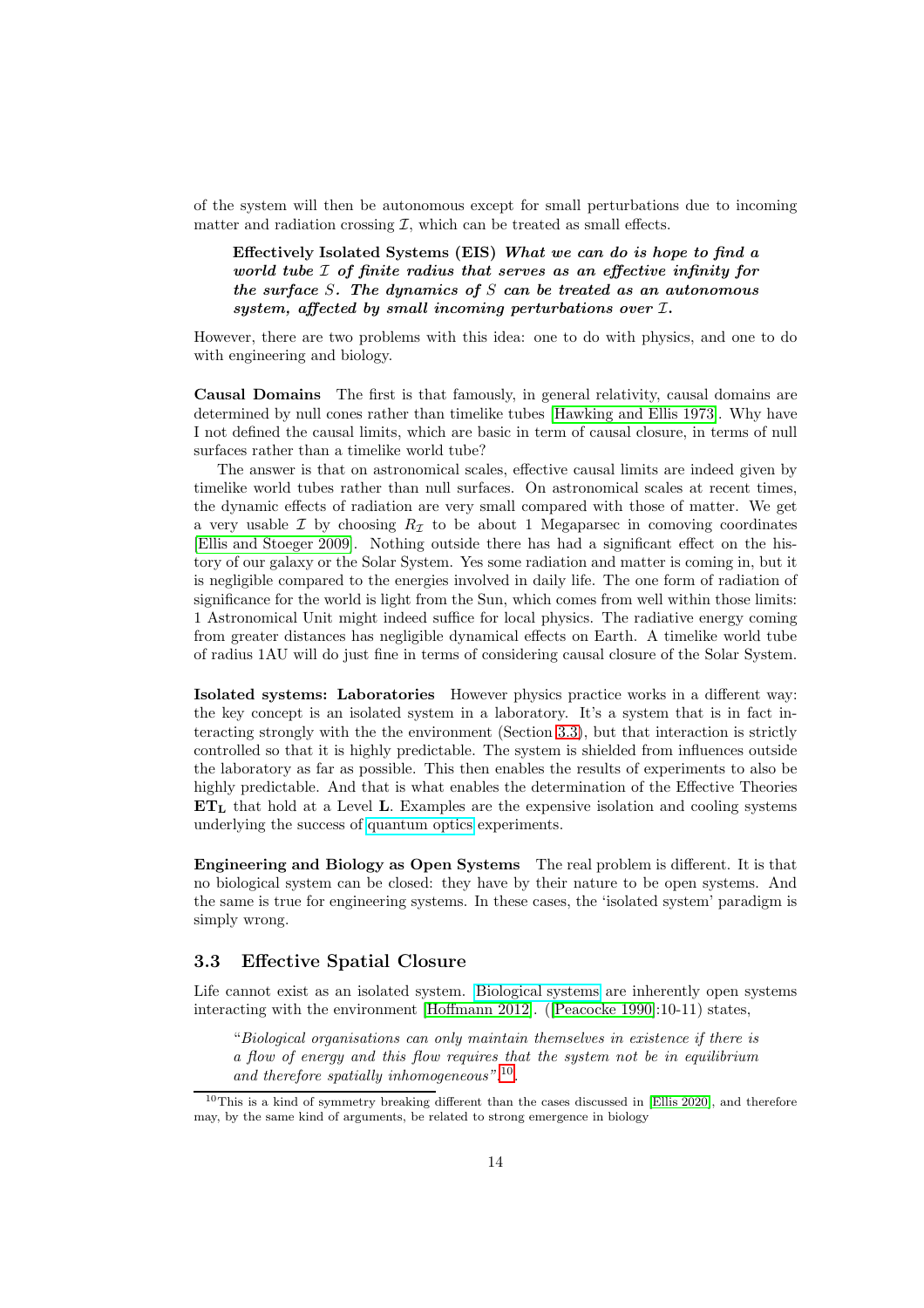The effect of the outside world is not negligible. On the contrary, it is essential to biological functioning. It cannot be treated as a perturbation. The [biosphere](https://en.wikipedia.org/wiki/Biosphere) experiences incoming high grade radiation from the Sun and radiates outgoing low grade heat to the dark Sky, and this is its energy source enabling it to function thermodynamically [Penrose 1990]. Organisms need a flow of material in, and, because of the [Second Law of Thermodynamics](https://en.wikipedia.org/wiki/Second_law_of_thermodynamics) (essentially: as time progresses, matter and energy will be transformed from usable to unusable forms), need to dispose of waste matter and heat resulting from internal nonequilibrium metabolic processes. A living system  $S$  must take in materials and energy from the surrounding environment  $E$  and dispose of waste matter and energy to  $E$ :

$$
\mathbf{E} \to \mathbf{S} \to \mathbf{E}.\tag{8}
$$

In summary, living systems are essentially interacting systems. The same is true for engineering systems, because they do work of some kind.

Reliable Interactions They must therefore interact strongly with an environment that is stable enough that the interactions with the environment are reliable and reasonably constant so they do not disrupt the dynamics of the system over time.

In physics this is the concept of a Heath Bath or [Thermal reservoir.](https://en.wikipedia.org/wiki/Thermal_reservoir) You are in contact with an environment but don't need to take its dynamics into account because it is in a state usually assumed to be static, characterised only by a constant temperature  $T$ ; and it is so large that the system  $S$  has negligible influence on it state.<sup>[11](#page-14-0)</sup>

Life: Interaction limits How then does one limit those interactions to those that will enable life to sustain itself? Humberto Maturana and Francisco Varela essentially dealt with this by introducing the idea of *[Autopoesis](https://en.wikipedia.org/wiki/Autopoiesis)* [Maturana and Varela 1980], which *inter* alia expresses the idea of causal closure in terms of system interaction with its environment.

System Boundaries The key point is how does one define the boundary of a system in this context. Instead of choosing a spacetime tube of some chosen radius  $R$  as in the astronomy case, one chooses a *System Boundary*  $\bf{B}$  that characterizes the system as being effectively autonomous. This underlies the meaning of Level L8 in the hierarchy of emergence (Table 1,  $\S 2.1$ ). A person has a [skin](https://en.wikipedia.org/wiki/Skin) that is her physical boundary with the outside world, but still allows interaction with it. Energy and matter transfer takes place across the boundary. A [machine](https://en.wikipedia.org/wiki/Machine) similarly has a boundary that defines its limits, but will have some form of energy input enabling it to do work, and in many cases complex cooling devices to get waste heat out (paradoxically, they may consume large amounts of energy). But this idea extends down to other levels, for example it holds also at the Device Level/Cellular Level L5 and the Component Level/Organ Level L6. For example, a [cell](https://en.wikipedia.org/wiki/Cell_biology) is the core of biology. It exists as an entity with its own integrity, characterised by the [cell wall](https://en.wikipedia.org/wiki/Cell_wall) which allows controlled ingress and egress of materials and energy, yet interacts strongly with the environment.

How then does life handle functioning in this context? The environment must be sufficiently stable so as to allow effective predictability. This is the case when the system is not causally closed but has predictable interactions with the environment that makes its own functions predictable. It has an environment that can be treated as predictable up to

<span id="page-14-0"></span><sup>&</sup>lt;sup>11</sup>Actually the assumption that  $\partial T/\partial t = 0$  is problematic if one wants to explain the arrow of time [\[Ellis 2020\]](#page-36-0); but I'll leave that aside for the present.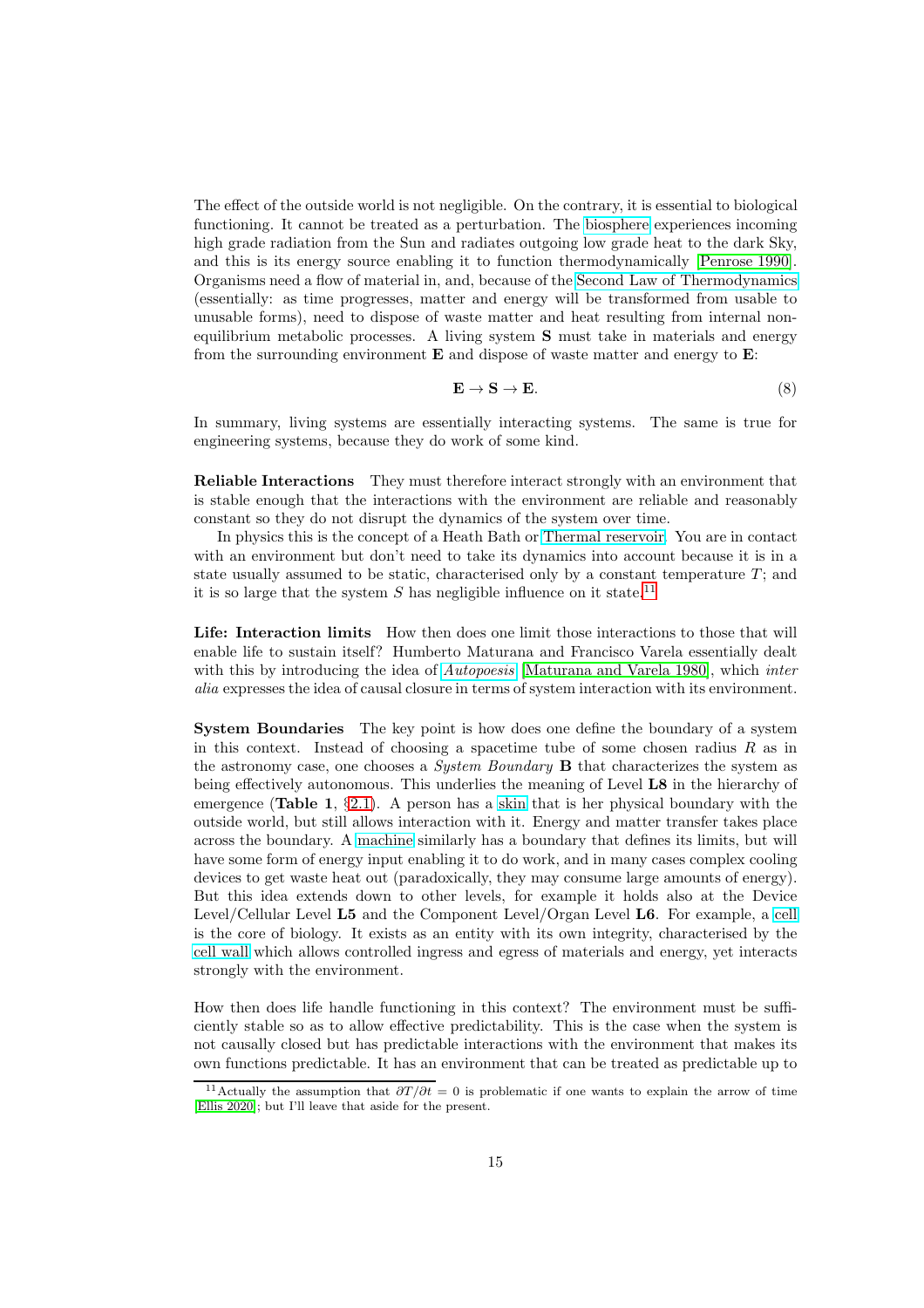perturbations. The environment may change with time, but if so, slowly enough to allow adaptation to the changing situation. This is often the case, and is what on the one hand allows living systems to flourish, and on the other allows biology to be a genuine scientific subject [Campbell and Reece 2005].

The exceptions But that is not always the case: take COVID-19 as an example. That started at the social level (L9) in one house, then spread worldwide via aircraft affecting life world wide and thereby affecting in a downward way all the biomolecules (L4) and electrons (L1) in the bodies of doctors and nurses and patients effected. But additionally it affected the engineering side by closing down thousands of flights across the world, thereby reaching down to affect all the billions of atoms  $(L3)$  and particles  $(L1)$  that make up those aircraft: a classic example of the interlevel causation I turn to next.

As far as predictability is concerned, the system  $S$  has reliable interactions with the environment and so is predictable most of the time, except when we this is not the case. Predictability holds when all things are equal, but there is no guarantee this will be the situation. And that is the best we can do.<sup>[12](#page-15-1)</sup>

Effective Spatial Closure (ESC) Engineering and biological systems of necessity interact strongly with their environments, because that is necessary for their functioning. One can in practice usually set up a situation of Effective Spatial Closure where that interaction is by and large predictable so that the system will act in a predictable way. However there is no guarantee that this effective causal closure will always be as respected by the environment. Effective Spatial Closure is largely reliable, but holds ceteris parabus.

Elaborating, [Investopaedia](https://www.investopedia.com/terms/c/ceterisparibus.asp) states this concept as follows:

"Ceteris paribus is a Latin phrase that generally means 'all other things being equal.' In economics, it acts as a shorthand indication of the effect one economic variable has on another, provided all other variables remain the same. ... Ceteris paribus assumptions help transform an otherwise deductive social science into a methodologically positive 'hard' science. It creates an imaginary system of rules and conditions from which economists can pursue a specific end. Put another way; it helps the economist circumvent human nature and the problems of limited knowledge'.

In other words, Effective Spatial Closure works except when it doesn't. Unpredictability happens when *[Black Swan Events](https://en.wikipedia.org/wiki/Black_swan_theory)* take place, possible when there is a fat-tailed rather than a Gaussian distribution [Taleb 2010], and with major significance at the macro level. And when it doesn't work, the effects chain all the way down from Level **L8** to the atomic level L3 and particle level L1 in Table 1, as in the case of the Cornovirus pandemic.

# <span id="page-15-0"></span>4 Levels of Interest (LOI)

Setting this aside, the key conceptual issue I will deal with in this paper is the relation of the causal closure of emergent properties  $P$  to levels in the hierarchy of emergence.

<span id="page-15-1"></span><sup>&</sup>lt;sup>12</sup>And no this could not be predicted in principle in a strictly bottom up way if we knew the detailed positions and momenta of all the particles in our causal past to utmost precision, for multiple reasons [\[Ellis 2020\]](#page-36-0) [Ellis 2020a]. These are strongly emergent phenomena, unpredictable even in principle.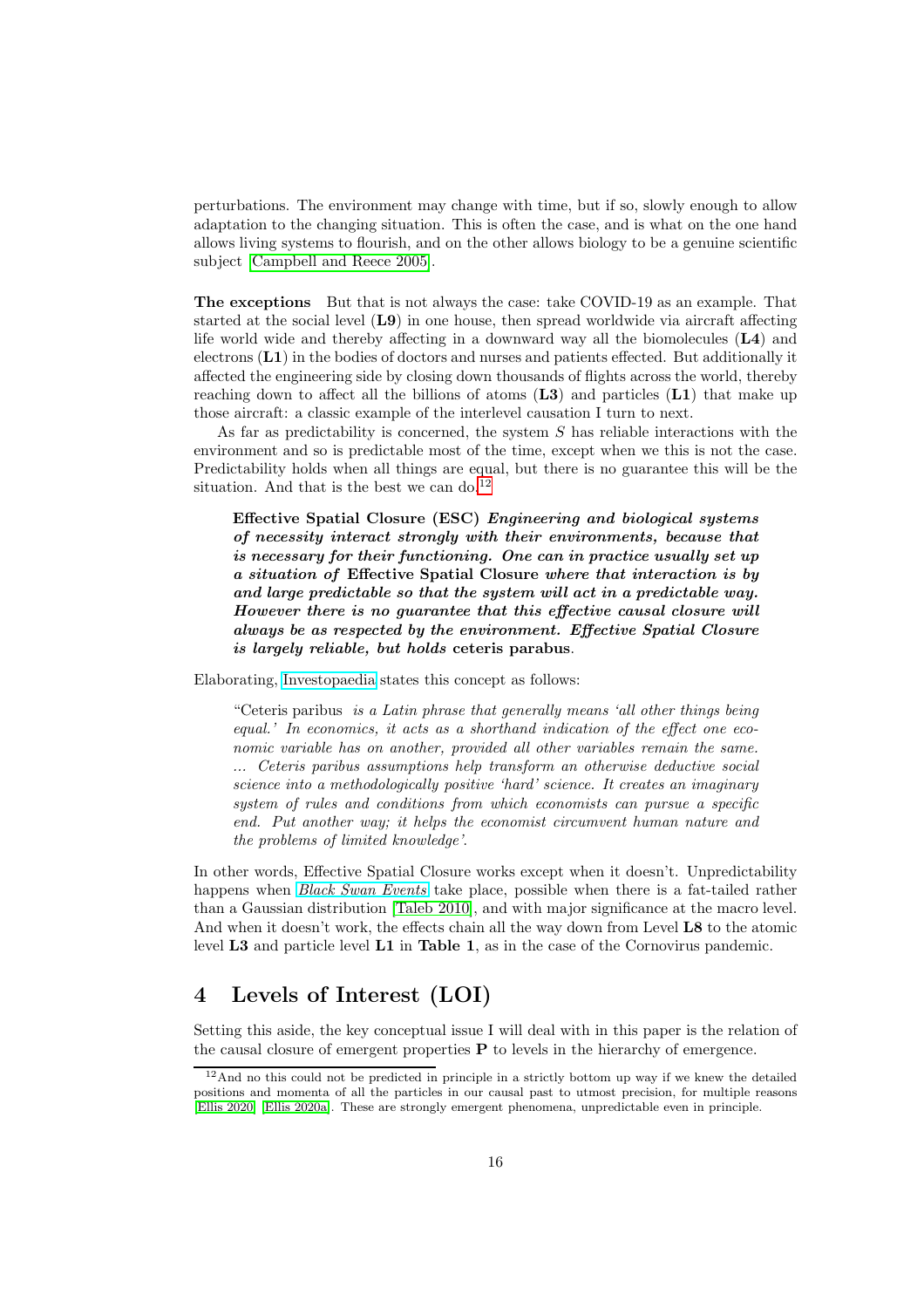Effective Theories and Existence of Levels is discussed in Section [4.1.](#page-16-0) Levels of Interest (LOIs) are defined in Section [4.2.](#page-16-1) Sensible choices for LOIs are discussed in Section [4.3.](#page-17-0) However there is a problem: Interactions span all levels: every LOI interacts with every other level by both upwards and downwards causation, so how can one get meaningful LOIs, or indeed a meaningful level? I elaborate on this problem in Section [4.4.](#page-18-0) A practical way out is by defining Effective Causal Closure, discussed later in Section [5.3.](#page-22-0) The choices one makes relate to whether one wants to answer *How* questions or *Why* questions (Section [4.5\)](#page-19-0).

#### <span id="page-16-0"></span>4.1 Effective Theories and Existence of Levels

An Effective Theory  $ET_L$  (Section [2.2\)](#page-5-0) is a set of variables and equations representing interactions and constraints at a particular level L, such that initial data implies a reliable outcome at that level. It is the possibility of existence of an Effective Theory  $ET<sub>L</sub>$  [\(1\)](#page-6-2) at each Level L (the dynamics at that level is determined at that level) that underlies the very concept of levels in the first place. As commented by Arthur Peacocke ([Peacocke 1990]:10), following from [Simon 2019]

"Natural hierarchies are more often than not 'nearly decomposable' - that is, the interactions among the sub-systems (the 'parts') are relatively weak compared withe the interactions among the subsystems, a property which simplifies there behaviour and description"

The fact that such levels exist is a consequence of the nature of the underlying physical laws and the values of the constants of nature [\[Uzan 2003\]](#page-42-1). It allows the existence of the modular hierarchical structures that are the core foundation of complexity  $(82.1, 82.6)$  $(82.1, 82.6)$  $(82.1, 82.6)$  $(82.1, 82.6)$ .

## <span id="page-16-1"></span>4.2 Definition of Levels of Interest LOIs

[Simon 2019]) defines a hierarchical system as follows, quoted in ([Peacocke 1990]:249):

"A hierarchical system: A system of composed of inter-related subsystems, each of the latter being in turn, hierarchical in structure until we reach some lowest level of elementary subsystem (the choice of this lowest level he regarded as arbitrary)".

This is what I have taken for granted above. While it has all the levels shown in Table 1  $(\S2.1)$  $(\S2.1)$ , we usually do not want to consider them all at once. [Blundell 2019] says it thus:

"Thus we take it as a given that when a portion of the universe is selected for study, be it a gas or a galaxy, we are allowed to blissfully ignore what is going on at scales that are much larger, or indeed much smaller, than the one we are considering. "

That is what I am formalizing by defining the concept of Levels of Interest (LOI). They are defined as follows:

Levels of Interest (LOIs) is a definition of the range of levels that will be covered by a theory

A LOI is defined by its top level TL and its bottom level BL, thus

$$
LOI(TL-BL) := \{ TL \cup BL \}
$$
\n(9)

where the Union sign "∪" means include all levels between **TL** and **BL**. Some studies are unilevel:  $TL = BL$ , and some are explicitly interlevel:  $TL > BL$ .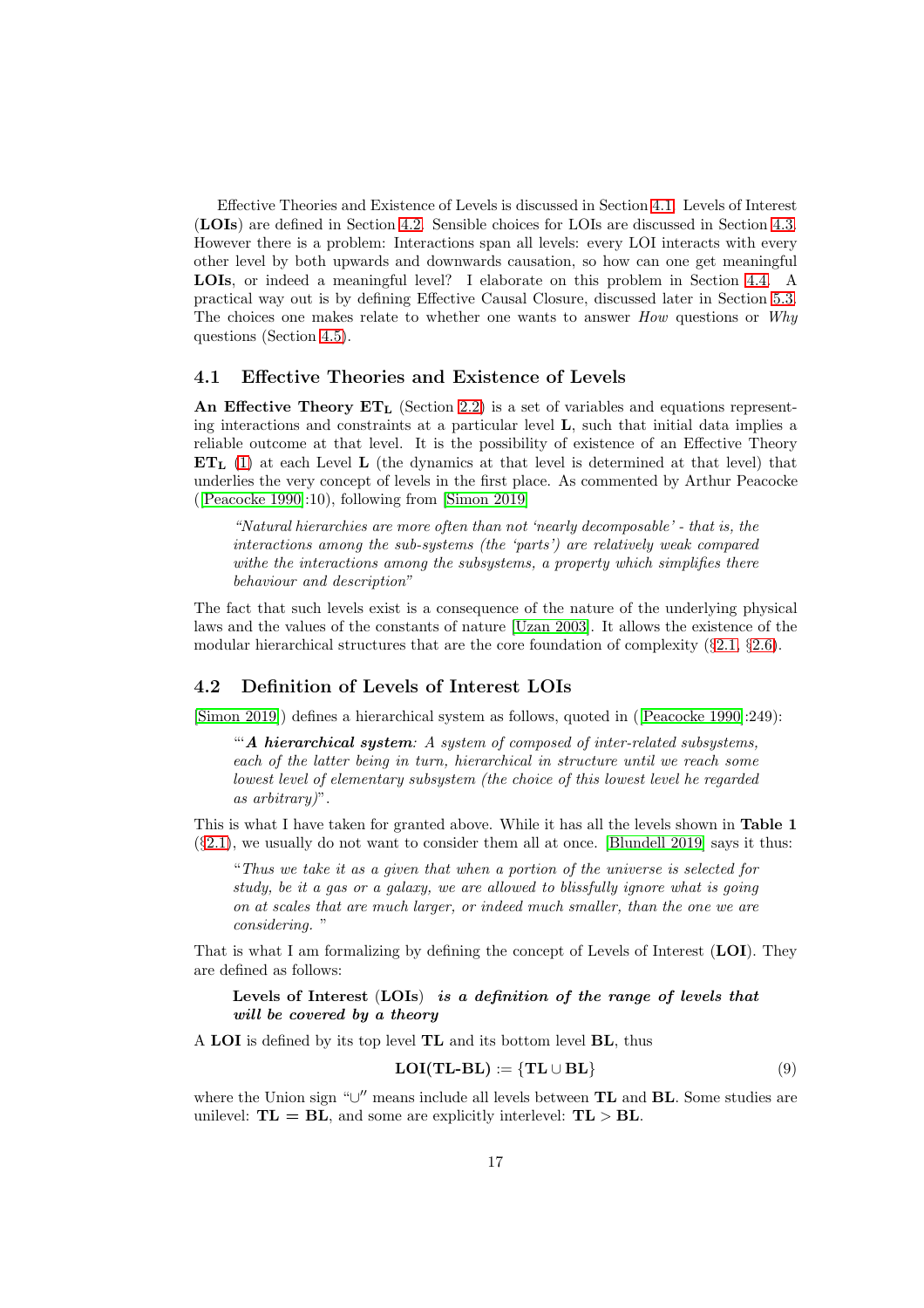- One can validly define such a LOI regardless of what levels you choose, because the levels are equally causally valid (Section [2.2\)](#page-5-0).
- Your choice will depend on your Topic of Interest (TOI) (see §[3\)](#page-11-0). It is helpful if the choice of levels is made explicit, e.g. LOI(3-5) covers levels 3 to 5
- Then one can for the purposes of studying the dynamics at those levels legitimately ignore higher and lower levels, in the sense to be explored below.
- This is possible because the levels effectively decouple in the sense of allowing valid Effective Theories  $ET_L$  at each level L.
- However this does not give you the right to deny the validity of levels that lie outside your Levels of Interest.
- There is no guarantee that causal completion will occur by including only those levels characterised by your choice of LOI.

That is the topic of Interlevel Causal Closure, which I discuss below (Section [5\)](#page-19-1).

### <span id="page-17-0"></span>4.3 Choice of LOIs

Are there limits on the LOIs one can choose? One can choose to investigate any desired LOIs, not investigating or take for granted the interactions that will inevitably occur from higher and lower levels. This is done to establish  $ET<sub>LS</sub>$ .

For example Denis Noble in [Noble 2002] "Modeling the heart–from genes to cells to the whole organ" chooses to investigate the range of levels stated, namely Levels L5 to L8 in the Hierarchy of Emergence (Table 1), and not for example on the one hand the interactions between protons and electrons that make this possible, and on the other hand the mental and social influences that will inevitably be having an effect on how the heart is functioning. What he does do is investigate the interlevel relations within the levels LOI(5-8) he has chosen, because that is the domain of physiology.

Other examples are shown in Table 2.

| Particle Physics [Oerter 2005]                                     | L1      |  |
|--------------------------------------------------------------------|---------|--|
| Nuclear Physics (Hewitt 2015) §33-34)                              |         |  |
| Atomic Physics ([Hewitt 2015] §32)                                 | $L2-L3$ |  |
| Solid State Physics [Simon 2013]                                   | $L3-L4$ |  |
| Computer Structure [Tanenbaum 2006]                                | $L5-L7$ |  |
| The Molecular Biology of the Gene [Watson et al 2013]              |         |  |
| The Molecular Biology of the Cell [Alberts 2007]                   |         |  |
| Neuroscience [Kandel et al 2013]                                   |         |  |
| Physiology [Randall <i>et al</i> 2002] [Rhoades and Pflanzer 1989] | $L4-L7$ |  |
| Biology [Campbell and Reece 2005]                                  |         |  |
| Major Transitions in Evolution [Smith and Szathmary 1997]          |         |  |
| Global Climate Change [Houghton 2009]                              |         |  |

Table 2: Levels of Interest LOIs for various academic disciplines.

Physics right down to Level L1 always underlies what is happening, even if it lies outside the levels of interest to you. What happens in the real world right down to the physics levels L1-L3 is always influenced by what happens at higher levels including L9, even if that is not what interests you in your particular studies.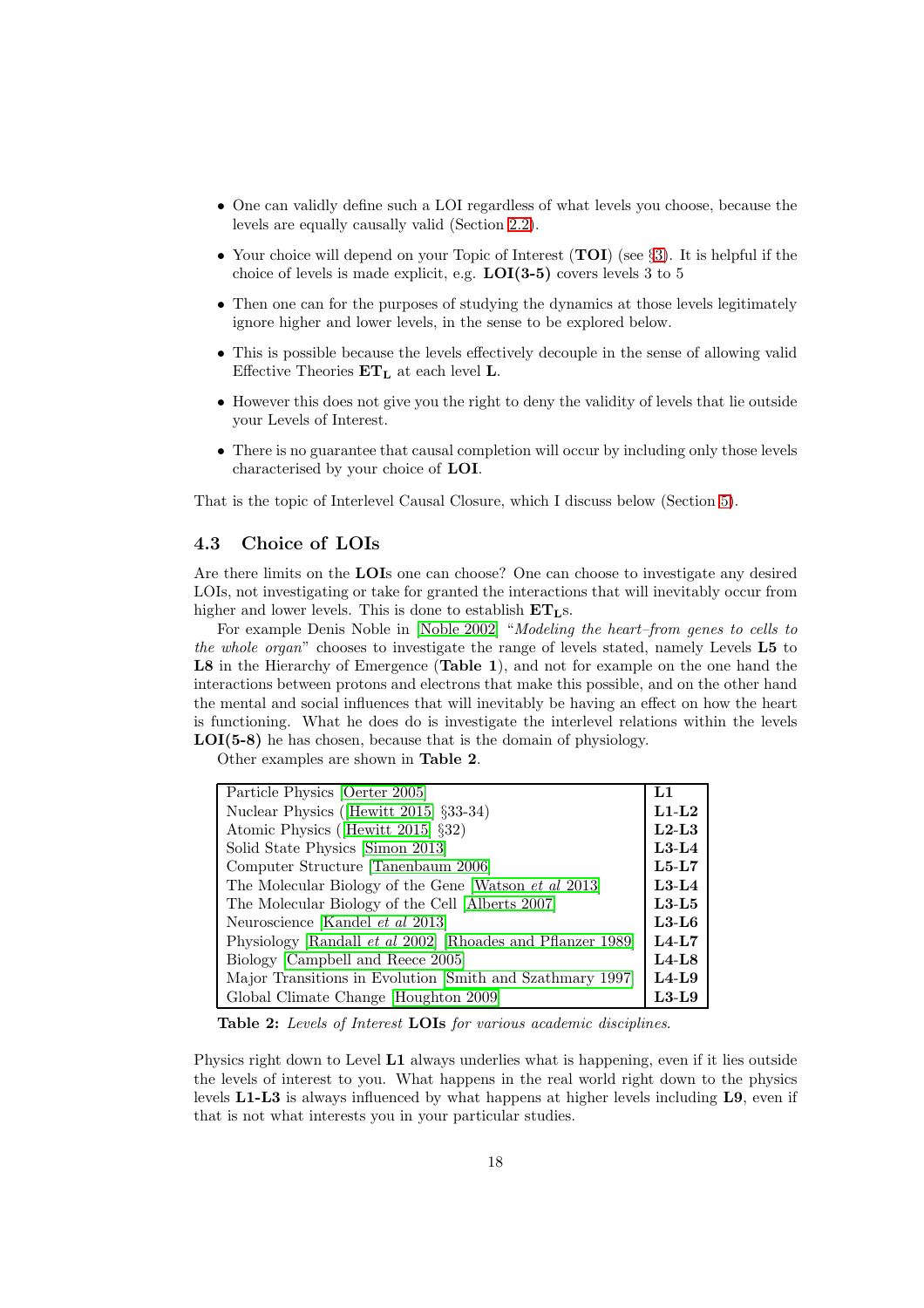What is a sensible DOI depends on conditions.

Choice of Levels of Interest It all depends on what you want to understand. The suitable choice of **LOIs** will follow. This is the context within which "causal completeness of physics" must be evaluated.

#### <span id="page-18-0"></span>4.4 Interactions span all levels

Strongly Interacting Levels There is a basic problem with LOIs, however. That is the fact that, as mentioned above, every level interacts with every other level! The choices one makes relates *inter alia* as to whether one wants to answer *How* questions, *Why* questions, or both (Section [4.5\)](#page-19-0). There is a practical way out that I discuss in Section [5.3](#page-22-0) by introducing the idea of Effective Causal Closure.

#### The Whole Shebang

Table 1 omits two levels. At the bottom, it omits Level L: the level of a Theory of Everything (TOE). At the top, it omits Level  $L10$ : the level of Cosmology.

At the bottom: The TOE and dynamic properties  $P(d)$  In order to examine the emergence of machines on the engineering side and organisms on the biology side, all one needs is Newton's Laws of motion, Maxwell's equations, Galilean gravity, and maybe the Schrödinger equation ([\[Laughlin and Pines 2000\]](#page-39-2);  $\S 4.1$  in [\[Ellis 2020\]](#page-36-0)). That is, Level L3 is an adequate base. All engineering and biology emerges from this level, it is the lowest level engineers and biologists need to study. As explained in [\[Ellis 2020\]](#page-36-0) and §[2.3,](#page-6-0) conversely engineering and biology reach down to shape outcomes at Level L3 via time dependent potentials or constraints.

However Levels L3 and L2 emerge from the Quantum Field Theory and the Standard Model of Particle Physics at Level L1 [Oerter 2005]. Thus L1 is a deeper foundation of emergence. However it is essentially decoupled from everyday life [\[Anderson 1972\]](#page-33-0) [\[Laughlin and Pines 2000\]](#page-39-2). Nevertheless outcomes at Level L1 too must also be shaped in a downward way by engineering and biological variables, via outcomes at Level L3.

But this is not the bottom. Underlying L1 is some theory of fundamental physics at Level L0, a "Theory of Everything" (TOE) [Weinberg 1994]: maybe String Theory/M Theory, maybe not. There are variety of competing theories on offer [Murugan et al 2012]. This is the ultimate source of the emergence of dynamic properties  $P(d)$  in engineering and biology (using the notation in  $\S 2.2$  of [\[Ellis 2020\]](#page-36-0))). It affects us every day.

These lie outside the **LOIs** of engineers and biologists. That is just as well, as we do not know what the answer is at Level L0, even though it underlies all physical emergence. As explained above, it suffices to deal with Effective Theories that hold at higher levels.

At the top: Cosmology and Existence E Consider Isaac Newton seeing an apple drop. This occurs for a variety of reasons: the Law of Gravity acting on the apple, the light rays that convey this image to his retina, the analysis of the image by his brain, and so on. But there are far deeper underlying issues. Why does the apple exist? Why does the Earth exist? Why does the Solar System and the Galaxy exist? Why does the Universe exist and have the nature it does? These are all the background reasons why the apple fell, and why Isaac Newton existed for that matter.

These questions of how everything came into being  $(E)$  is the domain of Cosmology [Peter and Uzan 2013] . It deals with issues such as, Where do elements such as Helium and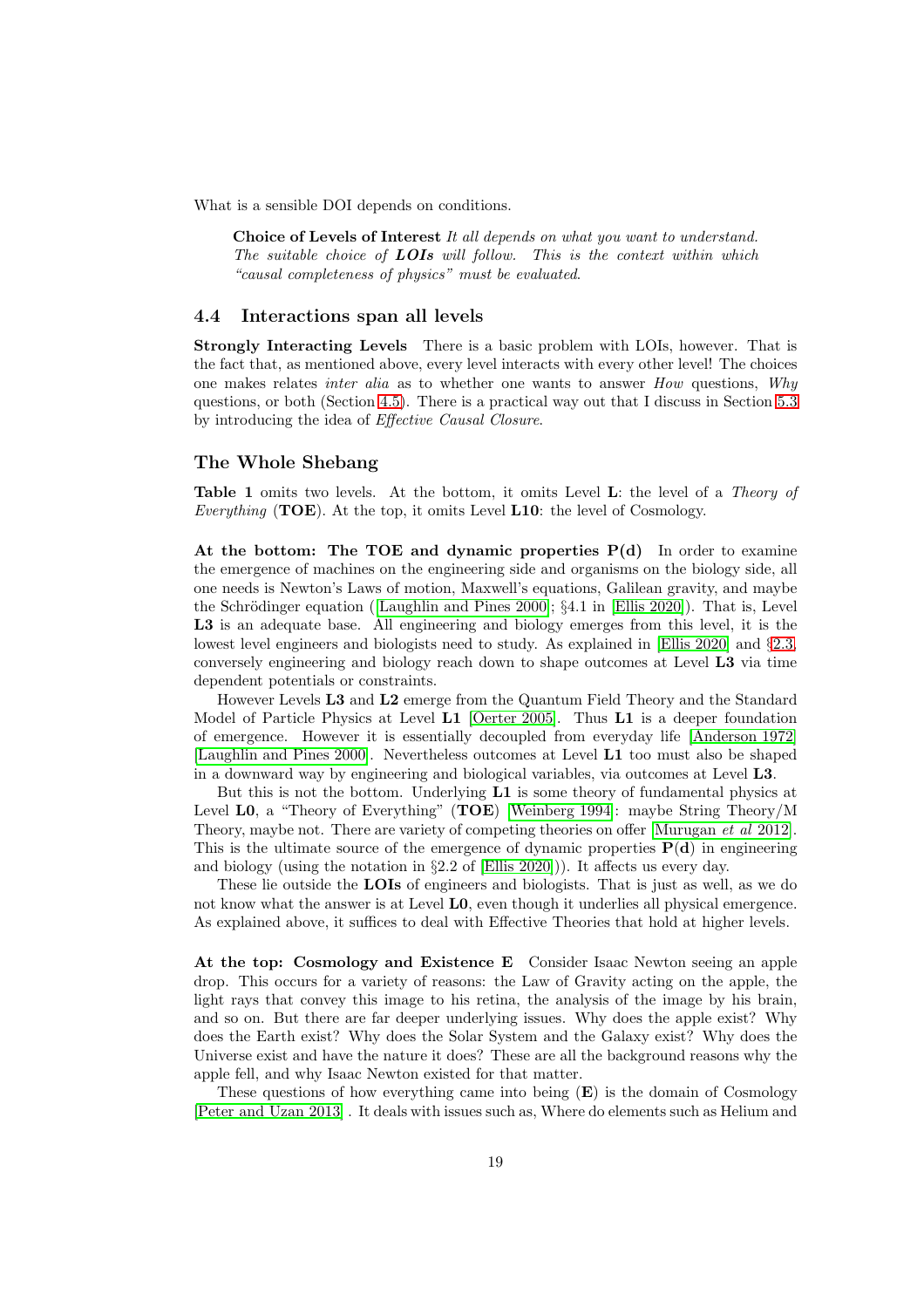Carbon come from? How did the Galaxy, the Sun, and the Earth arise? The Philosophy of Cosmology [Ellis 2014] considers issues such as Why is physics of such a nature as to allow life to exist? [\[Sloan](#page-41-3) et al 2020] Particularly: why are the constants of nature [\[Uzan 2003\]](#page-42-1) of such a character as to allow the hierarchical structure in Table 1 to emerge? Thus cosmology affects us every day by underlying our existence.

Everyday effects of cosmology P There are more immediate issues as well, in the relation of cosmology to everyday life [\[Ellis 2002\]](#page-36-4): Why is the Sky dark at night, serving as a heat sink for the Earth's waste energy? This is crucial to the functioning of the biosphere ([Penrose 1990]:411-417). Why is there an arrow of time? [Penrose 1990] [Davies 2004] [\[Ellis and Drossel 2020\]](#page-36-5)? This is crucial to all macro level physics, biology, and chemistry. Both are due to the cosmological context. Thus cosmology affects the emergence of properties  $P$  in engineering and biology today.

The point then is that while it does indeed have a major causal effect on daily life [Sciama 2012], this is a rock solid relation that does not change with time. It is a fixed unchanging background that does not alter effective laws as time passes. It is thus not a case of *ceteris parabus*<sup>[13](#page-19-2)</sup> (c.f.§3.3) and so can be taken for granted and not considered further when investigating causal closure in engineering, biology, and physics.

## <span id="page-19-0"></span>4.5 How questions and Why questions

An issue in choosing **LOIs** is if one is interested in  $How$  questions or Why questions.

How questions consider physical interactions on the one hand, and mechanisms on the other. Thus they will relate to levels  $L1-L7$  in Table 1, including  $L7$  because that re-lates to the integration of systems to produce the organism as a whole [\[Randall](#page-41-1) *et al* 2002] [\[Rhoades and Pflanzer 1989\]](#page-41-2).

Why questions relate to motivation, meaning, and philosophical issues. Thus they will relate to levels  $L7-L8$  in Table 1, including  $L7$  because this is the level where as well as philosophy, psychology and motivation come in [Donald 2001] [Kandel 2012] and L8 where the causal power of social structures enters [\[Elder-Vass](#page-35-2) 2010].

There is of course a trend for some strong reductionists to deny that the Why questions are valid or have any real meaning. From the viewpoint of this paper, that simply means that they themselves have a restricted set of LOIs that excludes those higher levels. Because of the equal validity of levels espoused in [Noble 2012], [\[Ellis 2020\]](#page-36-0), and in this paper, that restricted set of interests does not provide a justification for denying the validity of the levels with Effective Theories outside their particular set of interests.

## <span id="page-19-1"></span>5 Interlevel Causal Closure: Biology

The crucial concept in this paper is that of Interlevel Causal Closure of properties P(d). I first consider Causation and Causal Closure (Section [5.1\)](#page-20-0) and the nature of biology (Section [5.2\)](#page-21-0). Then I consider Interlevel Causal Closure in the case of biology (Section [5.3\)](#page-22-0), because this is where it is clearest and has been discussed most. I introduce here the key concept of **Effective Causal Closure**. A stronger relation is the idea of Inextricably Intertwined Levels (IILs) which I discuss in Section [5.4.](#page-26-0)

<span id="page-19-2"></span><sup>&</sup>lt;sup>13</sup>Unless we live in a [false vacuum](https://en.wikipedia.org/wiki/False_vacuum) in which case local physics could suddenly change in a way that might wipe out all life [Tegmark and Bostrom 2005].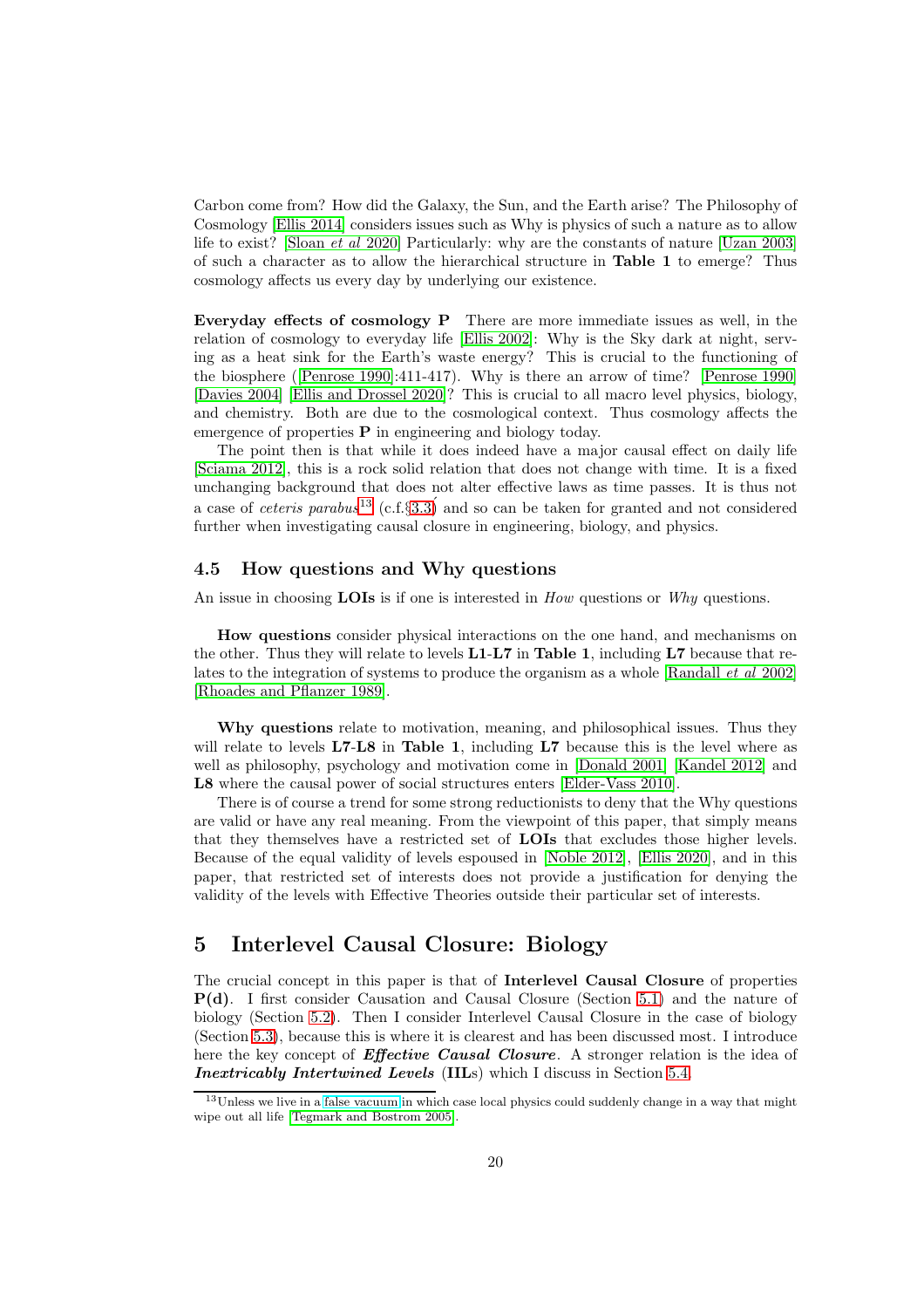### <span id="page-20-0"></span>5.1 Causation and Causal Closure

Causation In order to consider causal closure, one must first have a view on how one justifies claims of causation. This has been laid out in depth by Judea Pearl in [Pearl 2009] and [\[Pearl and Mackenzie 2018\]](#page-41-0). Causal inference is based in Causal Models (directed graphs) validated by experimental intervention, or when that is not possible, by Counterfactual Arguments.

Causal Models Here one consider causal models of the influences at work . In effect, the diagram of the hierarchy of Levels Table 1 in Section [2](#page-3-0) is such a (very simplified) model, when one introduces the arrows of both upward emergence (left) and downward constraint or control (right).

|                                      | BU | Engineering                  | <b>Life Sciences</b>         | TD |
|--------------------------------------|----|------------------------------|------------------------------|----|
| Level 9 $(L9)$                       |    | Environment                  | Environment                  |    |
| Level $8(L8)$                        |    | Sociology/Economics/Politics | Sociology/Economics/Politics |    |
| Level 7 $(\overline{\mathbf{L7}})$   |    | Machines                     | Individuals                  |    |
| Level 6 $(L6)$                       |    | Components                   | Organs                       |    |
| Level 5 $(L5)$                       | ⇑  | Devices                      | Cells                        |    |
| Level 4 $(L4)$                       | ⇑  | Crystals                     | <b>Biomolecules</b>          |    |
| Level 3 $(L3)$                       | ⇑  | <b>Atomic Physics</b>        | <b>Atomic Physics</b>        |    |
| Level 2 $(L2)$                       | ⇑  | Nuclear Physics              | Nuclear Physics              |    |
| $(\mathbf{L} \mathbf{1})$<br>Level 1 | ⇑  | Particle Physics             | Particle Physics             |    |

Table 3: The emergent hierarchy of structure and causation for engineering (left) and life sciences (right), indicating the upward and downward causation occurring.

To develop this approach more fully, one needs to expand Table 3 to a hierarchical diagram that represents the modular nature of the hierarchy  $(\S2.6)$  $(\S2.6)$ . This is a very worthwhile project, but I will not attempt it here. It is roughly indicated in ([Peacocke 1990]:8- 11,247-248), and examples are in ([Buchanan et al 2010]:6,10-11,22,95,110,132,160).

Intervention Here one actually intervenes at Level LI and reliably observes a resultant change at level LF. This has been done both for Effective Theories  $E\mathbf{F}_L$  at each level L, and in many case for both upwards and downwards interlevel effects. One can do this also using digital computer models; for example [\[Fink and Noble 2008\]](#page-36-6) [Noble 2012] have done this to show downwards causation occurring in computer models of heart function.

Counterfactual views [\[Epstude and Roese 2008\]](#page-36-7) Here one considers what would happen if one intervened at Level LI, and plausibly argues that this will cause an actual difference at Level LF, when upward causation takes place:  $LF > LI$  (left column BU) or when downward causation takes place:  $LI > LF$  (right column TD). This has been used to establish that downward causal effects exist, e.g. [\[Campbell 1974\]](#page-35-3), [\[Ellis and Kopel 2019\]](#page-36-3), [\[Ellis and Drossel 2019\]](#page-36-2).

Causal Closure Consider a multilevel system S (which could have only one level).

Causal Closure of the properties P of a system S(BL-TL) with a bottom level BL and top level TL occurs when the set of Effective Laws  $EF_L$  governing outcomes at each level L, together with the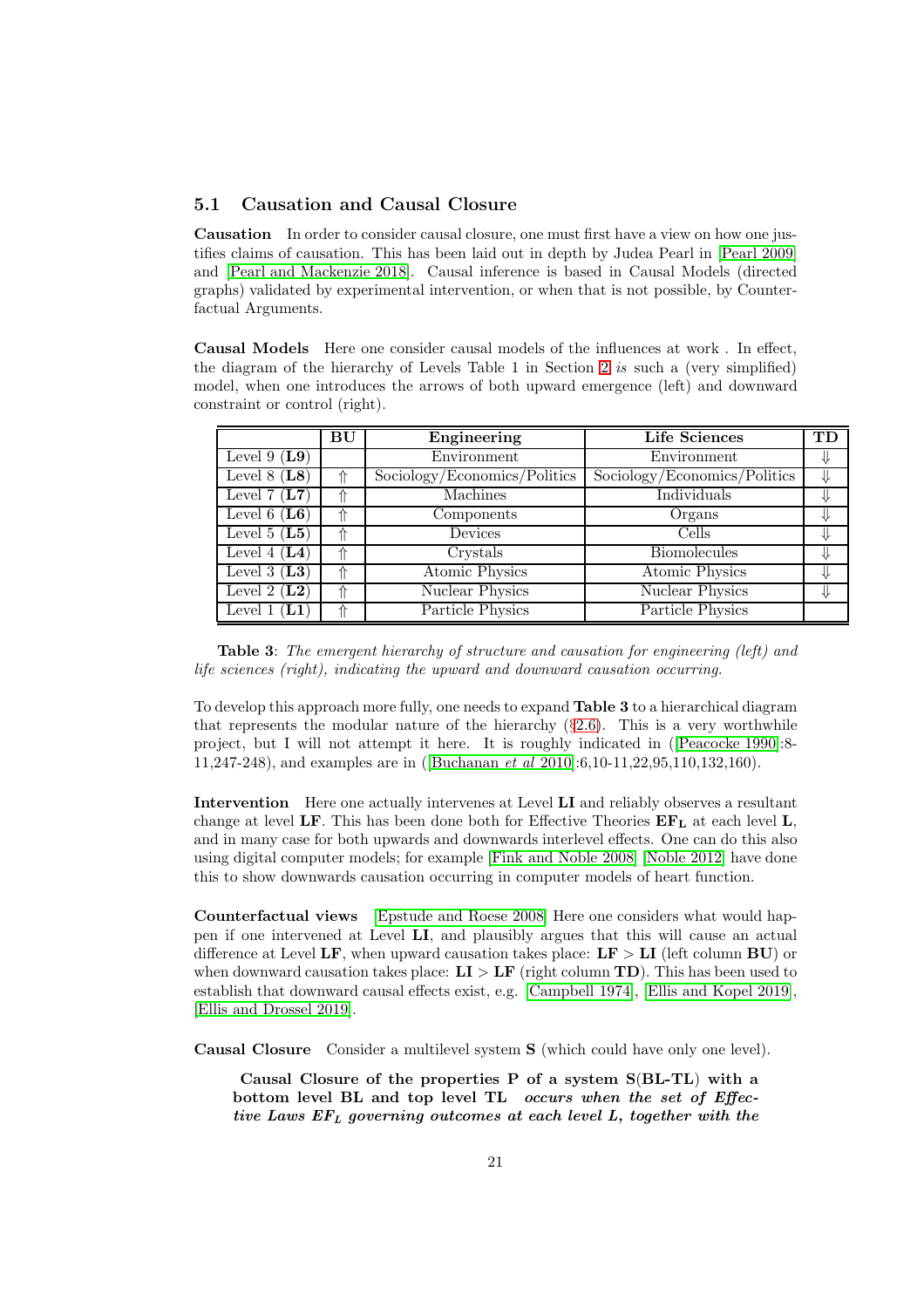upward and downward interactions between levels, are sufficient to determine the future state  $o$  of the system  $S$  at all levels  ${BL-TL}$ (the outcome) from an initial state d (the data) given at a set of levels {LL-HL} with lowest level LL and highest level HL contained within or equal to  $\{BL\text{-}TL\}.$ 

Note that this includes the physicalist idea of causal closure where all follows from a single lowest physical level LL, for that is the case  $LL = HL$ , chosen as L1 in Table 1.

Causal Closure requires Effective Predictability on the one hand (Section [3.3\)](#page-13-0), and an Effectively Causally Closed set of levels on the other, which concept I now consider.

#### The issue: Two opposing strands

- There are no isolated sets of levels, as just discussed (Section [4.4\)](#page-18-0). Causal Closure as just defined is an ideal that does not occur in practice unless one takes  $LL = L1$ ,  $HL = L9$ : you are giving data for the whole thing.
- However there are in practice preferred restricted sets levels with a special integrity in terms of causal closure (see the comments just after Table 1).

How do we deal with this tension? The clearest domain in which to tackle this is biology  $(\S 5.3)$  $(\S 5.3)$ . The lessons from there carry over to engineering  $(\S 6.2)$  $(\S 6.2)$ , and physics  $(\S 6.4)$  $(\S 6.4)$ .

## <span id="page-21-0"></span>5.2 The nature of biology

Biological organisms have purpose, as stated by Nobel Prize winning biologist Leland Hartwell and colleagues [\[Hartwell](#page-37-1) *et al* (1999)]:<sup>[14](#page-21-1)</sup>

"Although living systems obey the laws of physics and chemistry, the notion of function or purpose differentiates biology from other natural sciences. Organisms exist to reproduce, whereas, outside religious belief, rocks and stars have no purpose. Selection for function has produced the living cell, with a unique set of properties that distinguish it from inanimate systems of interacting molecules. Cells exist far from thermal equilibrium by harvesting energy from their environment. They are composed of thousands of different types of molecule. They contain information for their survival and reproduction, in the form of their DNA. Their interactions with the environment depend in a byzantine fashion on this information, and the information and the machinery that interprets it are replicated by reproducing the cell."

Consequently, as emphasized by Peacock ([Peacocke 1990]:13)

"Many biological concepts and language are often sui generis and not reducible to physics and chemistry, certainly not in the form to which they apply to simpler and restricted atomic and molecular systems".

In the case of biology, unless the concepts considered include purpose and function, it will miss the essence of what is going on, as pointed out by [\[Hartwell](#page-37-1)  $et \, al \, (1999)$ ]. You also need to introduce the concepts "alive" and "dead", which do not occur at any lower level than the cellular level in biology, and do not occur at any physics level. Without this concept you cannot for example discuss the theory of natural selection [Mayr 2001].

<span id="page-21-1"></span><sup>14</sup>And see also [Moss and Nicholson 2012].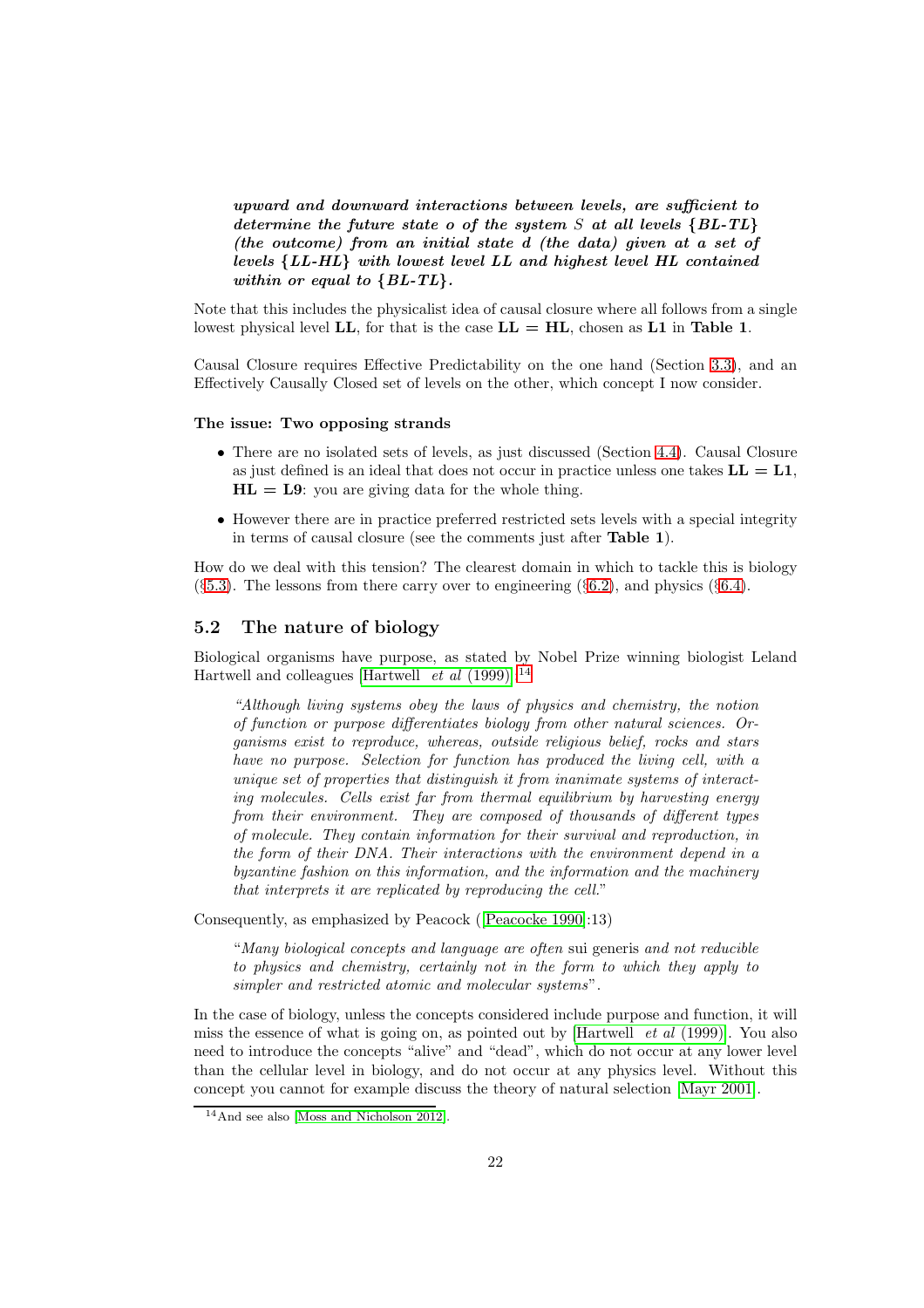Upward and downward causation As just stated, all biological entities have purpose or function, and that controls in a top-down way what happens at lower levels [Noble 2012] reaching down to the underlying physical levels [\[Ellis and Kopel 2019\]](#page-36-3). The physics does not control the higher levels, rather - without any violation of the laws of physics - it does what the biology asks it do. This functioning occurs via a combinations of upwards and downwards causation [\[Noble 2008\]](#page-40-0) [Noble 2012], for example gene regulation taking place on the basis of the state of the heart [\[Fink and Noble 2008\]](#page-36-6) or the brain [\[Kandel 2001\]](#page-38-1). This dynamic reaches down to the molecular level and then the underlying electron level.

The enabling factors are [black boxing](https://en.wikipedia.org/wiki/Blackboxing) [Ashby 2013] to get higher level logic out of lower level logic, together with time dependent constraints at the lower level that are regulated by higher level biological variables [\[Ellis and Kopel 2019\]](#page-36-3). Together they underlie the emergent effective laws  $ET<sub>L</sub>$  at each level L in biology.

Preferred levels The cellular level L5 is a key level in biology: cells have an organisation and integrity of their own, and are living integral entities that are the basic units of life. They interact with other cells at the same level, and react to their environment in appropriate ways. In multicellular organisms they depend on higher levels for nutrition, materials, waste disposal, and signals as to what to do. But they can be treated as modules (§[2.6\)](#page-9-0) with an integrity of their own that responds to inputs and produces outputs. The associated set of biological levels, taking the underlying physics for granted, is the set of levels L4-L5.

Similarly the level of individual organisms L7 again represents a level of emergent integrity. Individuals are entities that can be treated as autonomous entities that respond to environmental cues (from the levels above) and other individuals (at the same level). The associated set of biological levels, taking the underlying physics for granted, is the set of levels L4-L7.

So the issue is, how does this kind of autonomy emerge at these particular levels, given that all levels are interacting?

### <span id="page-22-0"></span>5.3 Effective Causal Closure in Biology

What characterizes these special sets of levels? The key point as to what occurs is organisational closure in biological organisms [\[Mossio](#page-40-1) et al 2009] [Mossio and Moreno 2010]:

"The central aim of this paper consists in arguing that biological organisms realize a specific kind of causal regime that we call 'organisational closure'; i.e., a distinct level of causation, operating in addition to physical laws, generated by the action of material structures acting as constraints. We argue that organisational closure constitutes a fundamental property of biological systems since even its minimal instances are likely to possess at least some of the typical features of biological organisation as exhibited by more complex organisms."

This is a distinct causal regime, as explained in [Mossio 2013]:

"In biological systems, closure refers to a holistic feature such that their constitutive processes, operations and transformations (1) depend on each other for their production and maintenance and (2) collectively contribute to determine the conditions at which the whole organization can exist. According to several theoretical biologists, the concept of closure captures one of the central features of biological organization since it constitutes, as well as evolution by natural selection, an emergent and distinctively biological causal regime."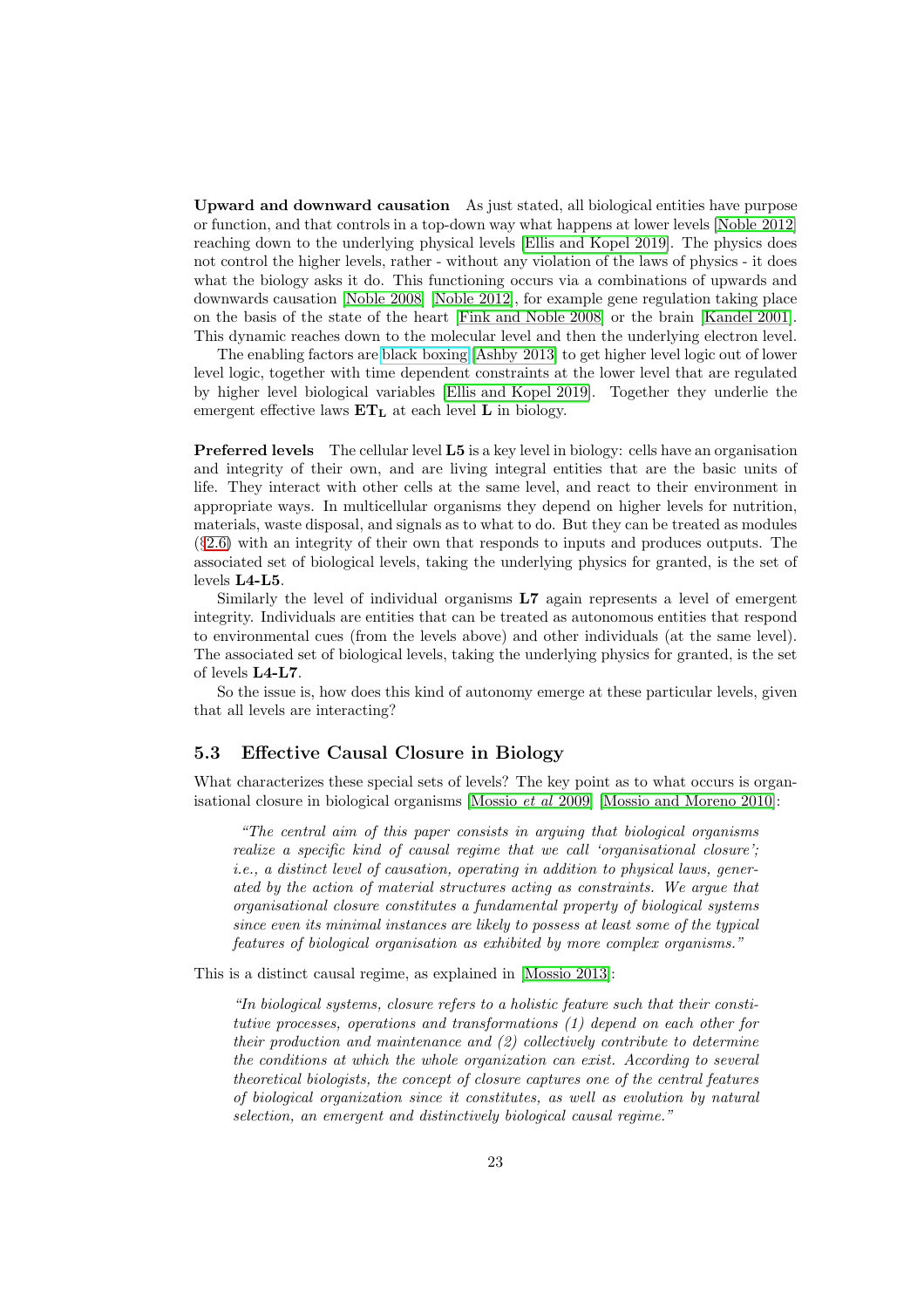This is developed further in [Montévil and Mossio 2015], identifying biological organisation as closure of constraints

"We propose a conceptual and formal characterisation of biological organisation as a closure of constraints. We first establish a distinction between two causal regimes at work in biological systems: processes, which refer to the whole set of changes occurring in non-equilibrium open thermodynamic conditions; and constraints, those entities which, while acting upon the processes, exhibit some form of conservation (symmetry) at the relevant time scales. We then argue that, in biological systems, constraints realise closure, i.e. mutual dependence such that they both depend on and contribute to maintaining each other."

Thus biological organisation is an interlevel affair, involving downward causation as well as upwards emergence, thus enabling teleology [Mossio and Bich 2017], [Bich et al [2020\]](#page-34-3). From the viewpoint of this paper, these authors are identifying specific sets of levels where effective interlevel causal closure occurs: the topmost level links to the bottom-most level to close the dynamic loop that leads to biological emergence.

I will quote three more papers that have essentially the same view. [Hofmeyer 2017] emphasizes this property in the case of the cell:

 $[The]$  property of self-fabrication is the most basic expression of biological anticipation and of life itself. Self-fabricating systems must be closed to efficient causation... I identify the classes of efficient biochemical causes in the cell and show how they are organized in a hierarchical cycle, the hallmark of a system closed to efficient causation. Broadly speaking, the three classes of efficient causes are the enzyme catalysts of covalent metabolic chemistry, the intracellular milieu that drives the supramolecular processes of chaperone-assisted folding and self-assembly of polypeptides and nucleic acids into functional catalysts and transporters, and the membrane transporters that maintain the intracellular milieu, in particular its electrolyte composition.

You need all these components and levels for the thing to work. [Farnsworth 2018] emphasizes that multi-level homeostasis is part of the mix:

Two broad features are jointly necessary for autonomous agency: organisational closure and the embodiment of an objective-function providing a 'goal': so far only organisms demonstrate both. Organisational closure has been studied (mostly in abstract), especially as cell autopoiesis and the cybernetic principles of autonomy, but the role of an internalised 'goal' and how it is instantiated by cell signalling and the functioning of nervous systems has received less attention. Here I add some biological 'flesh' to the cybernetic theory and trace the evolutionary development of step-changes in autonomy:  $(1)$  homeostasis of organisationally closed systems; (2) perception-action systems; (3) action selection systems;  $(4)$  cognitive systems;  $(5)$  memory supporting a self-model able to anticipate and evaluate actions and consequences. Each stage is characterised by the number of nested goal-directed control-loops embodied by the organism, summarised as will-nestedness.

Finally [Noble and Noble 2019] argue for circular causality:

"We argue that  $(1)$  emergent phenomena are real and important;  $(2)$  for many of these, causality in their development and maintenance is necessarily circular;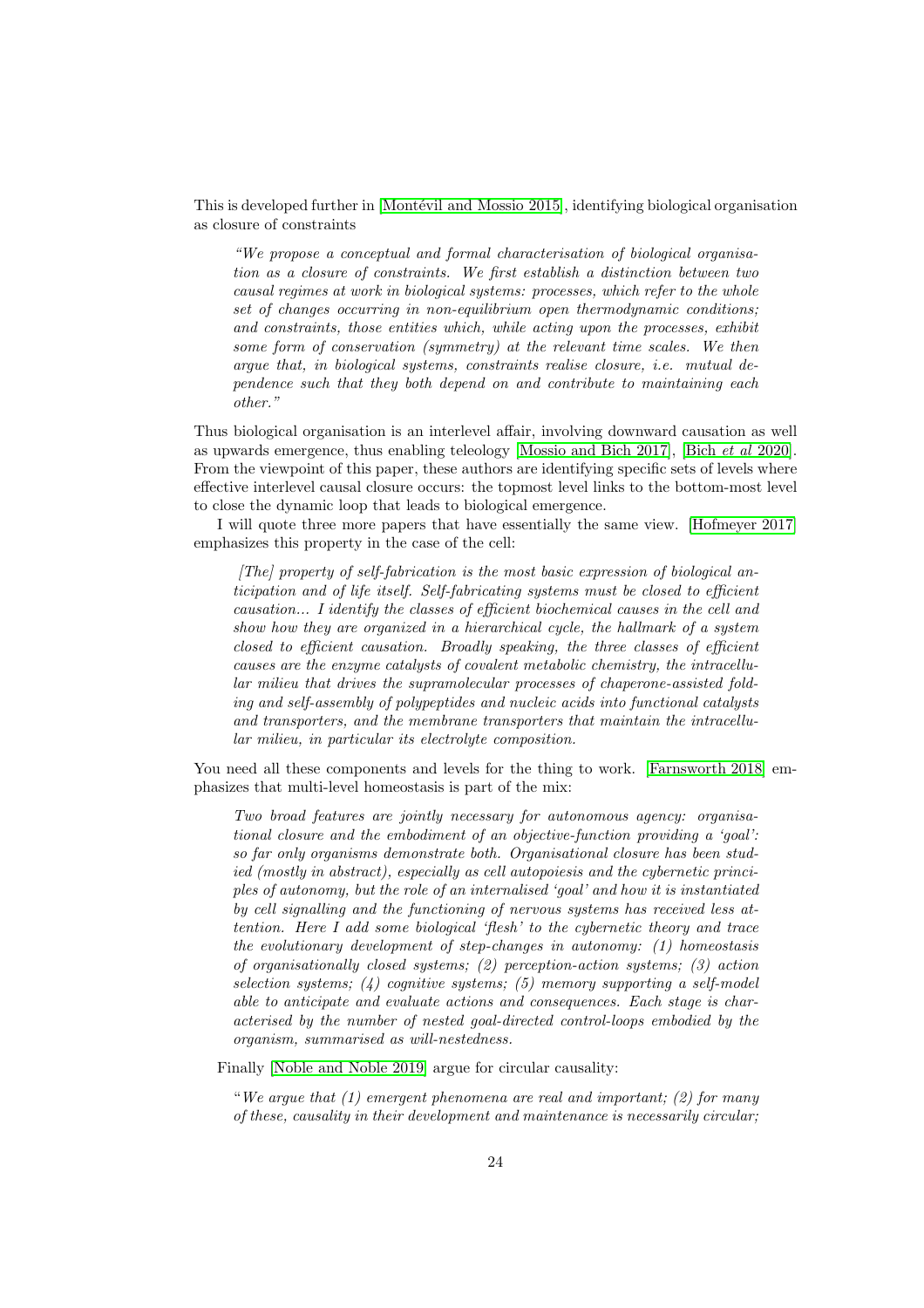(3) the circularity occurs between levels of organization;  $(4)$  although the forms of causation can be different at different levels, there is no privileged level of causation a priori: the forms and roles of causation are open to experimental investigation; (5) the upward and downward forms of causation do not occur in sequence, they occur in parallel (i.e. simultaneously); (6) there is therefore no privileged direction of emergence - the upper levels constrain the events at the lower levels just as much as the lower levels are necessary for those upper-level constraints to exist. Modern biology has confirmed [...] that organisms harness stochasticity at low levels to generate their functionality. This example shows in fine detail why higher-level causality can, in many cases, be seen to be more important than lower-level processes."

This is closely related to the idea of automous systems, characterized by their organizational and operational closure [Villalobos and Dewhurst 2018], where [Thompson 2007]

"Organizational closure refers to the self-referential (circular and recursive) network of relations that defines the system as a unity, and **operational** closure to the re-entrant and recurrent dynamics of such a system

which is just the idea above. This discussion is related to the idea of [Autopoiesis](https://en.wikipedia.org/wiki/Autopoiesis) - a system capable of reproducing and maintaining itself - mentioned above, and to the idea of Autocatalytic sets [Hordijk 2013] [Hordijk and Steel]. However I will not develop those links here. Rather my purpose is to claim that exactly the same applies in engineering systems in general, and even in physics in some cases. That is what I develop below.

Given that it is understood I am considering causal closure in terms of Levels and **LOIs**, I can summarise as follows:  $15$ 

Effective Causal Closure (ECC) in Biology: We have Effective Causal Closure of properties  $P(d)$  in a biological context when the considered set of levels  $\{BL\text{-}TL\}$  and data  $\{HL\text{-}LL\}$  is large enough to allow causal closure leading to autonomous biological functioning. It is "Effective" because (i) we know other levels do indeed have an influence, but can regard those influences as inputs to an autonomous system that do not destroy its autonomy, and (ii) it is a ceteris parabus relation, as discussed in §[3.3.](#page-13-0) It can be destroyed by unpredictable Black Swan events [Taleb 2010] that lie outside the normal operating environment.

Thus this characterizes the set of levels needed for an entity (a cell or an organism) to function successfully. There is then no preferred level enabling the system to function: they all equally enable this to happen [Noble and Noble 2019]. [Green and Batterman 2017 ] argue that in such cases, while the Effective Theories  $ET<sub>L</sub>$  are contained in the range {BL-TL}, one needs different models at each level:

"No single mathematical model can account for behaviors at all spatial and temporal scales, and the modeler must therefore combine different mathematical models relying on different boundary conditions"

These are the different  $ET<sub>LS</sub>$  for each level. But note that one then needs data  $d<sub>L</sub>$  for each level  $\bf{L}$  too. Thus the set of levels where data is given has to be the same as the set of

<span id="page-24-0"></span><sup>&</sup>lt;sup>15</sup>This is related to the idea of inter level *causal entanglement* [Vecchi *et al* 2019].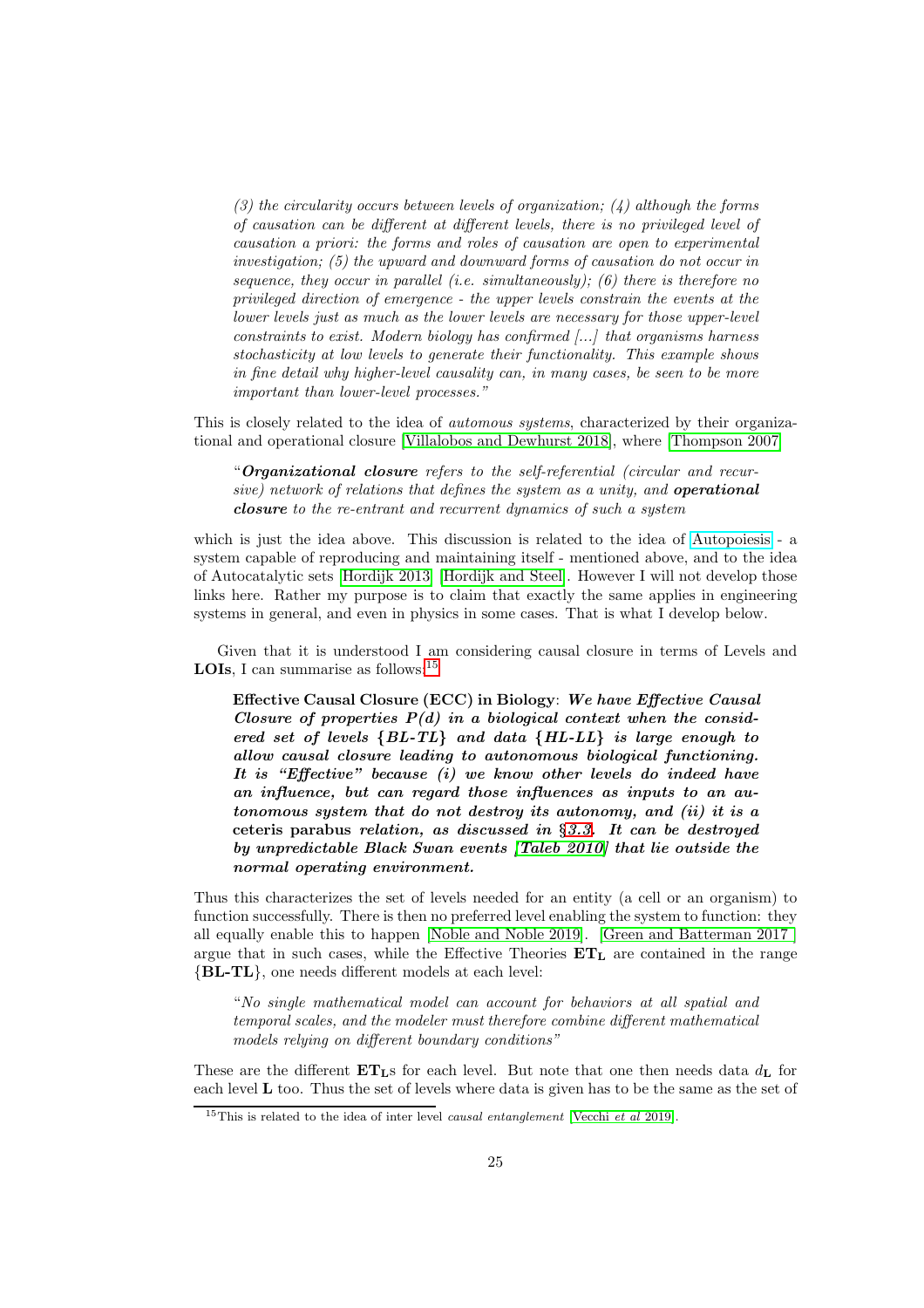levels where ECC occurs. Thus in the definition of Effective Causal Closure just given, one should set  ${BL-TL} = {LL-HL}$ . [Green and Batterman 2017] give the examples of epithelial sheets and mechanical modeling of gastrulation.

To be clear: one is free to work with an Effective Theory  $ET<sub>L</sub>$ , with appropriate data for that level, at any level chosen  $L$  in the range  ${BL-TL}$ ; but one only gets Effective Causal Closure by including that full set of levels and data.

When does this occur in biology? There are two cases where ECC occurs in biology.

- Cells The cellular level is the lowest level showing all the attributes of life. It is a case of ECC involving Levels L4-L5.
- Individuals The organism level is the major coherent emergent level in life, assuming it is a multicellular organism such as a human being. This is a case of ECC involving levels L4-L7.

However there is an interesting different view: that human beings are essentially social beings, so that in fact it is a mistake to view them as being capable of living on their own, as is implied by that categorisation, Thus Berger and Luckmann [Berger and Luckmann 1991] wrote about the *Social Construction of Reality*: our worldview - an inescapable part of our nature shaping our actions - is crucially shaped by the society in which we live. Merlin Donald's book A Mind so Rare [Donald 2001] essentially agrees, as does Andy Clark's book Supersizing the Mind [Clark 2008]. In short, top-down effects from society so crucially shape our being that they are not just perturbations of independent existence: they are essential, and that characterisation is wrong. The correct ECC statement is

• Social human beings Human beings are essentially social, and are in fact a case of ECC involving levels L4-L8.

Ignoring the lower levels A further key comment regards the other end of the scale: why is it legitimate to ignore levels  $L1-L3$  here? The answer is the existence of quantum and classical protectorates that are governed by emergent rules and are insensitive to microscopics [\[Laughlin and Pines 2000\]](#page-39-2). This is another way of affirming the causal efficacy of the Effective Theories  $ET_{L}$  at each emergent level L. . However the Effectively Causally Closed levels will reach down to determine what happens at those levels via time dependent constraints [\(4\)](#page-7-0) [\[Ellis and Kopel 2019\]](#page-36-3).

In summary: Interlevel Effective Causal Closure as identified here is a key feature of biological functioning, emphasized in [Bechtel 2007] and [Moreno and Mosseo 2015]. As well as being key in terms of emergence  $P(d)$  of properties, it is also key in terms of evolutionary and developmental processes  $E(d)$ , see [Carroll 2005] (where it is not identified as such, but is there) and [Ruiz-Mirazo and Moreno 2012], where the relation is made explicit.

Setting the data One final issue remains: we don't in practice set data at all the levels LL-HL required in a particular context.

Setting data: In practice one sets data at the highest level HL=TL that is relevant to a particular problem, and lets downward causation cascade data down to choose any set of data in the required equivalence class at each lower level down to the lowest level  $LL=BL$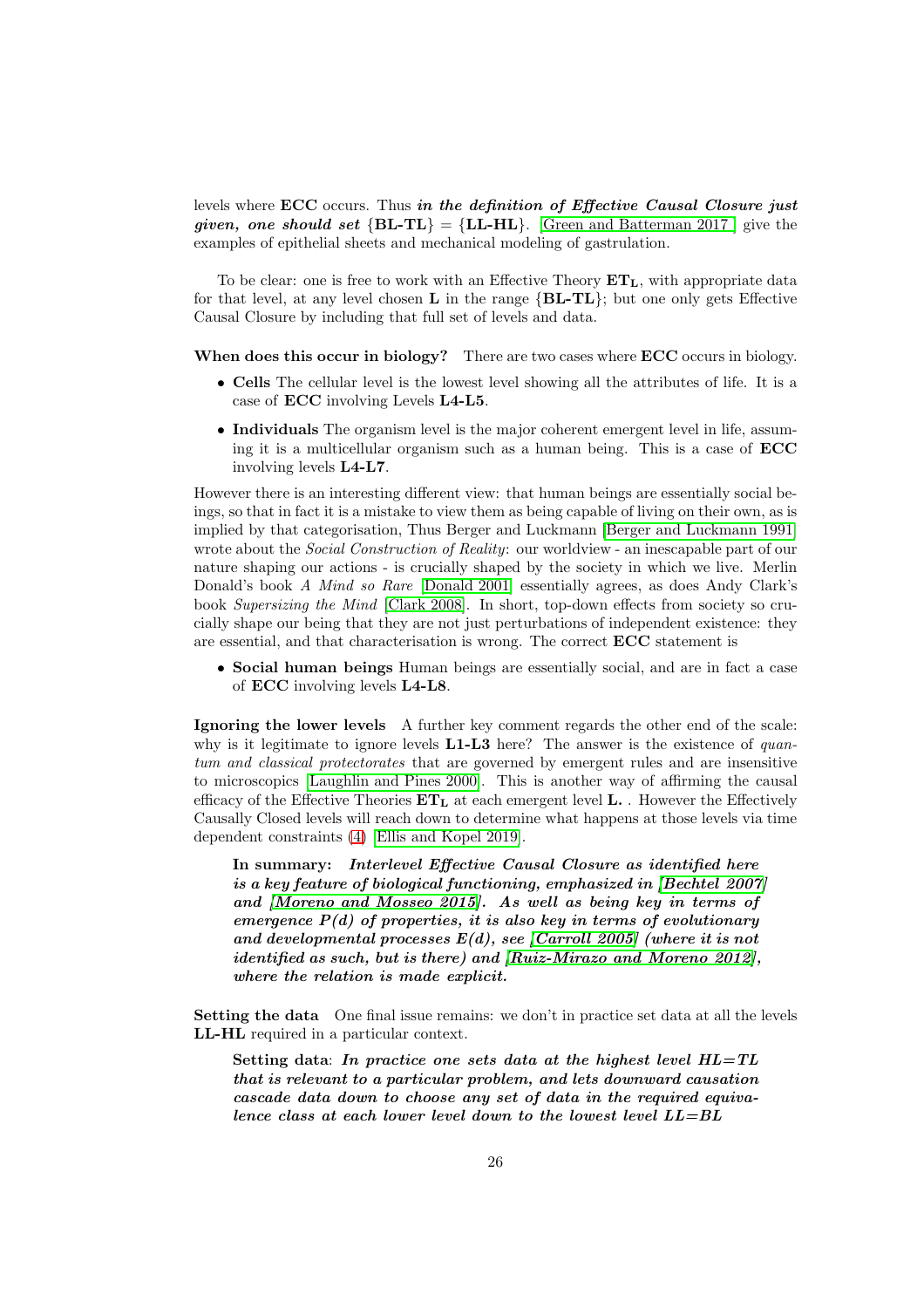There is no way we could in fact set the data at the lower levels. And there is no need for us to do so. This comment applies both in theory and in practice. That is, it is a statement both about epistemology (what we can know) and ontology (what we can do).

#### <span id="page-26-0"></span>5.4 Inextricably Intertwined Levels: Biology

A higher level may be essential to a lower level An important possibility is that the properties  $P(d)$  of two levels  ${BL, TL}$  may have an essential relationship with each other: each level cannot function without the other, as in some cases of [symbiosis.](https://en.wikipedia.org/wiki/Symbiosis)

### Inextricably Intertwined Levels Two levels BL, TL are inextricably intertwined levels (IIL) if the effective dynamics  $ET_{BL}$ ,  $ET_{TL}$  at each of the two levels cannot occur without involving the other.

Consider an individual human being. It is no surprise that the level L7 of the individual cannot exist without the level L5 of cells, for human beings are made out of cells and depend on them for their existence and physiological functioning. But the fact is that the converse is also true: the cells cannot exist and function without the existence of the body that they comprise. The reason is that cells have specialised for specific functions, and cannot survive on their own. They are supplied with oxygen-laden blood by the lungs, heart, and indeed the entire [circulatory system,](https://en.wikipedia.org/wiki/Circulatory_system) without which they die in a matter of minutes (as happens if a heart attack occurs). Thus levels L5 and L6 are inextricably intertwined. But organs are part of the individual and won't function without systemic integration at that level. Hence levels  ${L5-L7}$  are in fact inextricably intertwined.

Now an interesting issue arises: ECC occurs for levels L5-L7. Should I have included L4 in the inextricably intertwined levels? Certainly Level L4 is required in order that cells exist at level L5, but is the other way round true also? I believe one can claim it is, because the gene regulatory networks that control production of proteins at Level L4 are at Level L5, and they would not exist if it were not for their functioning. Thus the real inextricably intertwined set of levels is  ${L4-L7}$ : the same as the  $ECC$  set of levels. There is however this difference: the **ECC** relation is *ceteris parabus*, as explained above. The IIL relation is not, it is essential, whatever happens at other levels, these levels are crucially dependent on each other.

## <span id="page-26-1"></span>6 Interlevel Causal Closure: Digital Computers, Physics

The discussion in the last two sections makes clear a set of principles that apply equally to engineering, and that is what I will show in this section.

To make the discussion concrete, I will consider the case of digital computers. But it will apply equally to other branches of engineering: automobiles, aircraft, chemical plant, water supply systems, sewerage systems, and so on.

I consider the nature of digital computers (Section [6.1\)](#page-26-2), where Interlevel Effective Causal Closure again occurs (Section [6.2\)](#page-28-0). Inextricably Intertwined Levels again occur in computers (Section [6.3\)](#page-28-1), and in physics and chemistry (Section [6.4\)](#page-29-0).

#### <span id="page-26-2"></span>6.1 Digital computers

The relevant hierarchy [\[Tanenbaum 2006\]](#page-42-0) [\[Ellis and Drossel 2019\]](#page-36-2)<sup>[16](#page-26-3)</sup> is shown in **Table 4**.

<span id="page-26-3"></span><sup>&</sup>lt;sup>16</sup>The labeling of levels is a bit different than in **Table 1** and **Table 3** because the focus here is specifically on computers.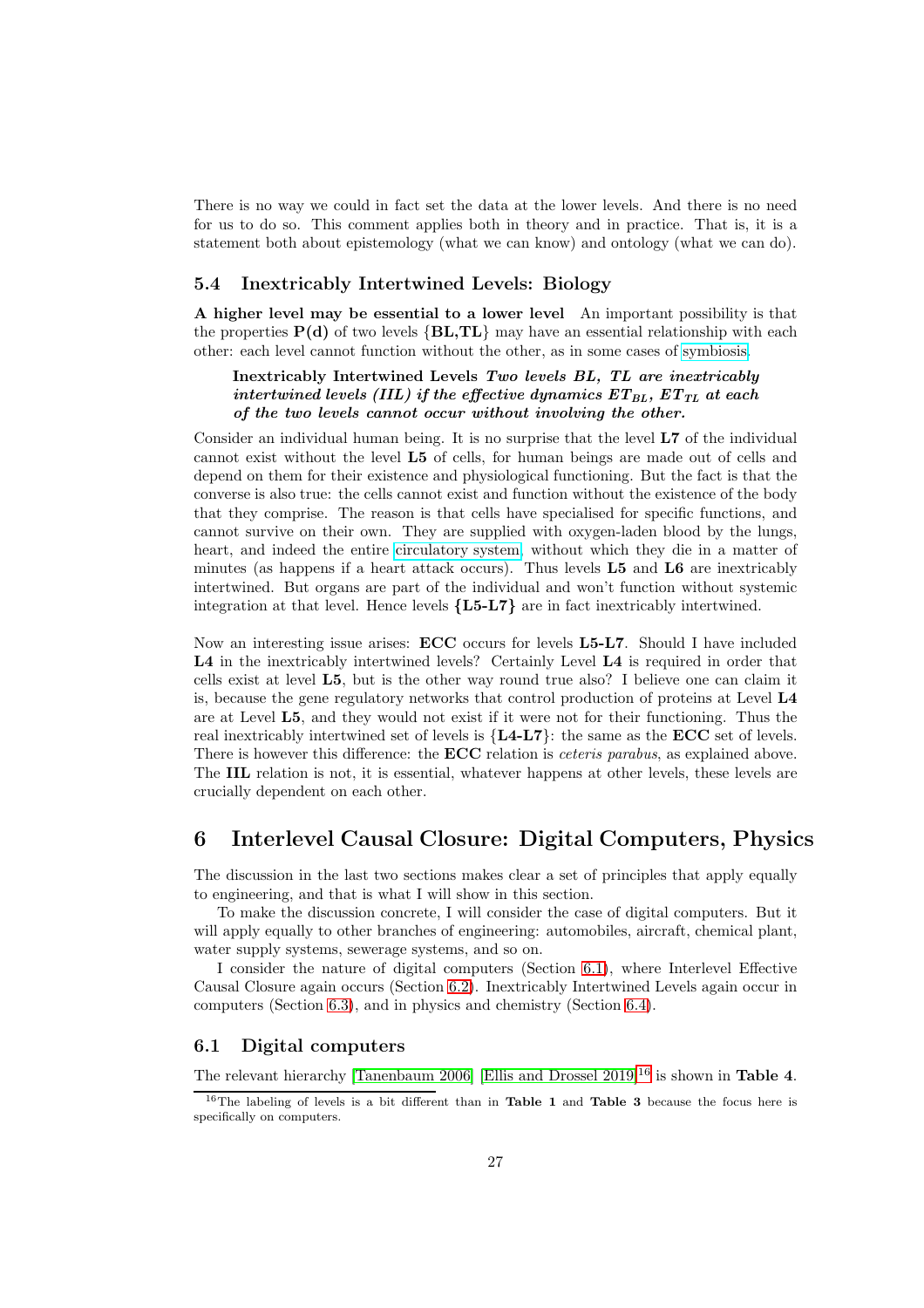| Level                | Entity                    | Nature                                           |
|----------------------|---------------------------|--------------------------------------------------|
| Level L9             | Global Society            | Global Social and Economic Context               |
| Level $L8$           | Country                   | Social and Economic Context                      |
| Level $L7$           | <b>Internet</b>           | Maximal Network                                  |
| Level $L6$           | Network                   | Linked computers, printers, file servers         |
| Level $L5$           | Computer                  | Integrated Circuits, I/O devices, Memory devices |
| Level $L4$           | Integrated circuits       | ALOE, CPU, Memory, linked by bus                 |
| Level $L3$           | Gates                     | Boolean logic: AND, OR, NOT                      |
| Level $L2$           | <b>Transistors</b>        | Binary ON/OFF function                           |
| Level $L1$           | Crystalline structure     | Symmetry, Band Structure                         |
| Level L <sub>0</sub> | Electrons, Ions, Carriers | Structure, Current Flow                          |

Table 4: Computer Implementation Hierarchy (schematic). This is the physical context within which upward emergence and downward causation takes place in the case of digital computers. For a full discussion, see Chapter 2 of [\[Ellis 2016\]](#page-36-1).

Upward and downward causation The dynamics of a computer is driven by the algorithms encoded in the programs loaded, together with the data used by those programs. These control the flow of electrons through gates at the transistor level via a combinations of upward and downward causation ([\[Ellis 2016\]](#page-36-1):Chapter 2), [\[Ellis and Drossel 2019\]](#page-36-2). This enables the emergent effective laws  $ET_L$  at each level L. Different algorithms result in different flows of electrons, as can be demonstrated by running different computer programs which produce different patterns of electron flows through transistors at Level  $L2$ , and cause major effects at social levels L8 and L9 [\[MacCormick 2011\]](#page-39-3).

The bigger picture The fact that the higher levels  ${L8, L9}$  reach down to affect what happens at the lower levels  ${LO-L6}$  is stated in [\[Ellis and Drossel 2019\]](#page-36-2) as follows:

Causal closure in the case of computers: In the real world, it is only the combination of physics with its logical, social, psychological, and engineering contexts (which includes the values guiding policy) that can be causally complete, because it is this whole that determines what computer programs will be written and what data utilised, hence what electron flows will take place in integrated circuits, as per the discussion in this paper

This is in parallel to the interlevel causal closure that takes place in biology, as discussed in Section [5.3.](#page-22-0) [\[Ellis and Drossel 2019\]](#page-36-2) gives a specific example:

"As a specific example: the amount of money that can be dispersed to you from an ATM will be limited by an agreement you have reached with your bank. The program used to control the ATM will take into account the existence of such limits, and the specific amount you are able to take out in a given time period will be limited by a logical AND operation linking this agreed amount to the amount of money in your account. Thus these abstract variables will control electron flows in both the bank computers and the ATM dispenser mechanism. Every relevant abstract variable has physical counterparts; in other words, it?s realized by some physical properties on some relevant physical substrate."

But crucially there is much more than this: there is the whole issue of the purposes computers are used for in society, from controlling manufacturing to enabling the internet, cell phones,and social media, and they way that this whole enterprise is shaped by the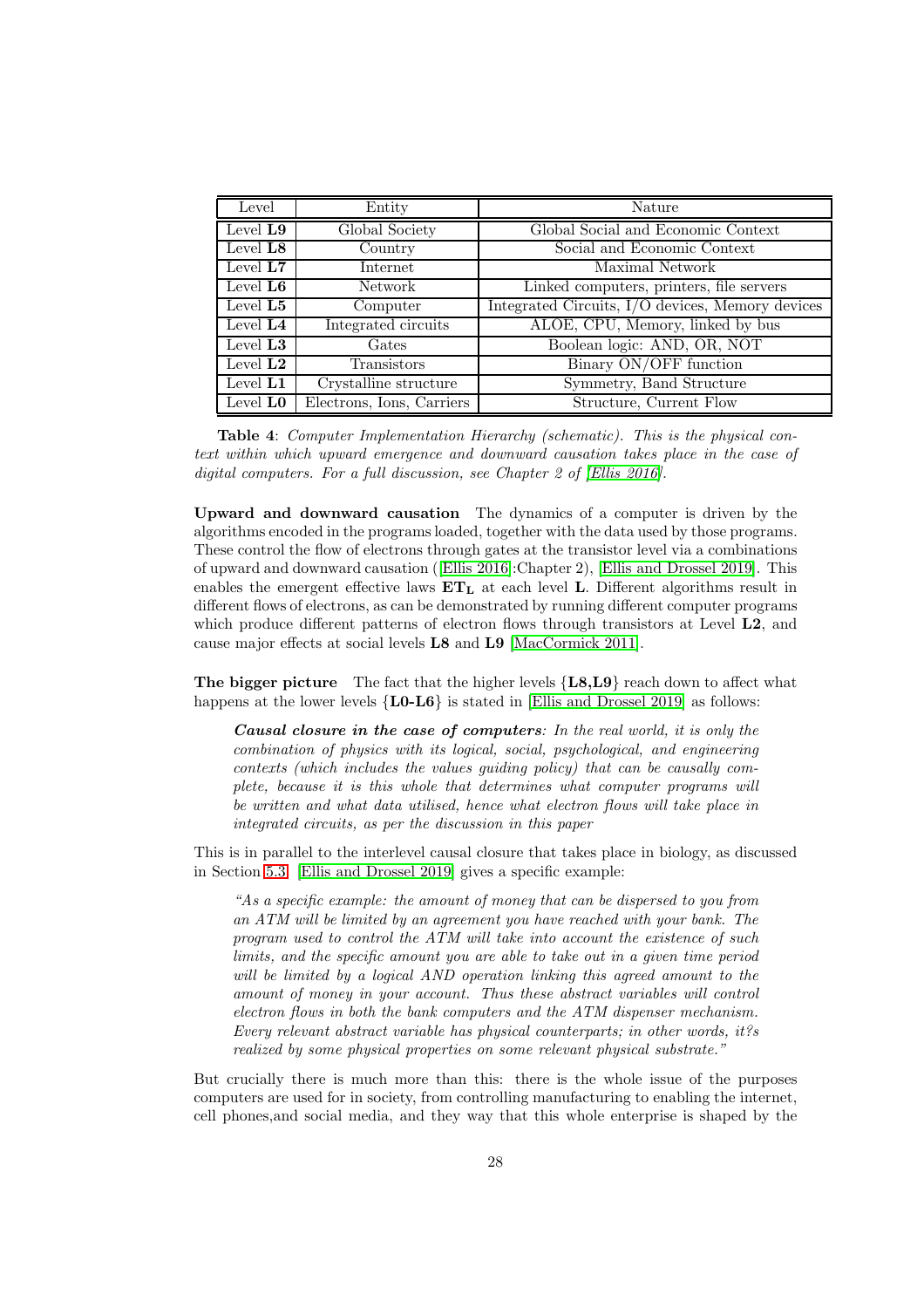values of those that control the system. The book Coders [Thompson 2019] considers "the morality and politics of code, including its implications for civic life and the economy. Programmers shape our everyday behavior: When they make something easy to do, we do more of it. When they make it hard or impossible, we do less of it." All this is expressed in the flows of electrons through gates at the digital levels L2-L3.

#### <span id="page-28-0"></span>6.2 Effective Causal Closure in Computers

Nevertheless, just as in the case of biology, Effective Causal Closure can occur when interlevel causation results in a high degree of autonomy of operation. Analogously to the case of biology, one can state

Effective Causal Closure (ECC) in Computers: Effective Causal Closure of properties  $P(d)$  in a digital computer occurs when the set of levels considered are large enough to allow causal closure leading to autonomous functioning. It is "Effective" because (i) we know other levels do indeed have an influence, but believe we can regard those influences as inputs to an autonomous system that do not destroy its autonomy, and (ii) it is a ceteris parabus relation, as discussed in §[3.3.](#page-13-0) It can be destroyed by Black Swan events that lie outside the normal operating environment.

The two emergent levels with their own causal integrity emerging through ECC are the [integrated circuit](https://en.wikipedia.org/wiki/Integrated_circuit) level  $(L4)$ , the equivalent of the cell in biology, with ECC given by Levels  $L2-L4$ ; and the computer level  $(L5)$ , the equivalent of the individual in biology, with ECC given by levels  $L2-L5$ . But just as in the case of biology one can make a case that one should really include the societal level, the same applies here too. The quotes above suggest that ECC for computers really only occurs for Levels **L2-L9**, including the highest level because of the effect of the World Wide Web.

Engineering and Applied Physics The same kind of considerations apply to all branches of engineering, and equally to all branches of applied physics. The applications (socially determined at Level L8) determine what physical effects occur (Levels L1-L3).

### <span id="page-28-1"></span>6.3 Inextricably Intertwined Levels: Computers

Inextricably Intertwined Levels (IILs) Do these occur in this case too, as they did in biology? Here there is a major difference: the transistors do not depend on the computer for their continued existence, whereas cells depend on the organism for their existence. While in biology **IILs** link the individual as a whole to the molecular level, here they also occur, but only at the levels **L0-L1** in Table 4.

The reason for that relation is that downward emergence of key properties at the electron level L0 takes place, due to properties of the crystal level L1, as explained in detail in [\[Ellis 2020\]](#page-36-0). This is called a "Foundational Determinative Relation" (FDR) by Carl Gillett, see [\[Gillett 2019\]](#page-37-2). In more detail, [quasiparticles](https://en.wikipedia.org/wiki/Quasiparticle) such as [phonons](https://en.wikipedia.org/wiki/Phonon) exist due to the broken symmetries of the emergent lattice structure. They come into being as effective particles at the lower level L0 because they are dynamically equivalent to collective oscillations of a level L1 structure (the crystal lattice) ([Simon 2013]:82-83),

This is an essentially quantum theory phenomenon. One can think of it as an interlevel wave(macro)-particle(micro) duality. [\[Franklin and Knox 2018\]](#page-37-4) say it this way: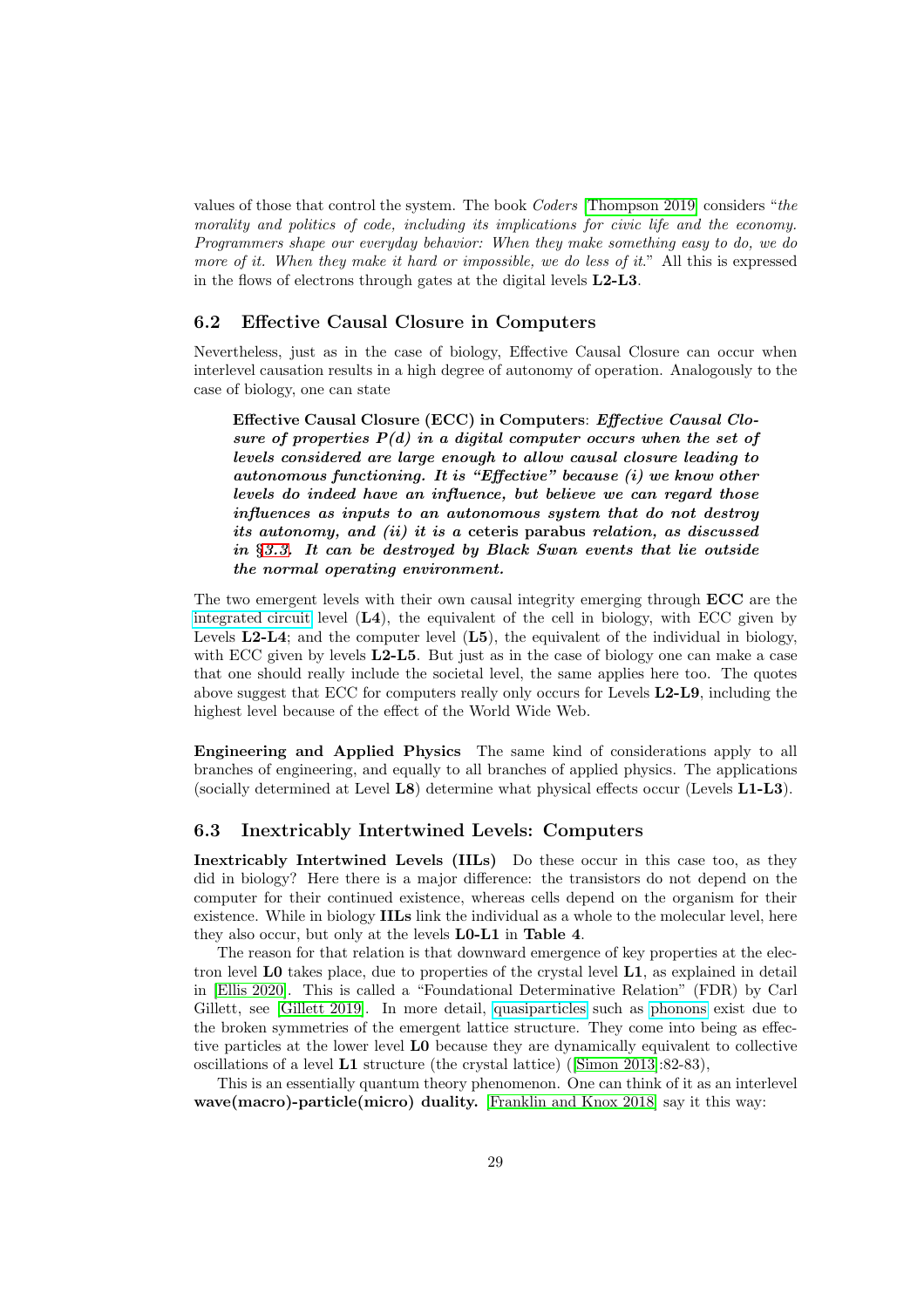"Phonons [are] quasi-particles that have some claim to be emergent, not least because the way in which they relate to the underlying crystal is almost precisely analogous to the way in which quantum particles relate to the underlying quantum field theory."

Stephen Blundell states the key point thus ([Blundell 2019]:244):

"So now we come to the key question: Are these emergent particles real? From the perspective of quantum field theory, the answer is a resounding yes. Each of these particles emerges from a wave-like description in a manner that is entirely analogous to that of photons. These emergent particles behave like particles: you can scatter other particles off them. Electrons will scatter off phonons, an interaction that is involved in superconductivity. Neutrons can be used to study the dispersion relation of both phonons and magnons using inelastic scattering techniques. Yes, they are the result of a collective excitation of an underlying substrate. But so are 'ordinary' electrons and photons, which are excitations of quantum field modes.''

As a consequence, the levels  ${L0.L1}$  are inextricably intertwined. Another way of stating this is the way that [Bloch's Theorem](https://en.wikipedia.org/wiki/Bloch_wave) [Bloch 1929] shows how the crystal structure causes the electron wave functions to have a basis consisting of Bloch eigenstates with the same periodicity as the crystal.

This is a proof that the solid state physics occurring in digital computers is a case where causal closure is impossible at the micro level L0 alone. It also shows that in general the set of IILs is not the same as the ECCs.

#### <span id="page-29-0"></span>6.4 Inextricably Intertwined Levels: Physics and Chemistry

While these considerations apply to digital computers, of course they also apply in particular to the solid state physics itself that underlies their operation, due to the nature of crystals. For the reasons just discussed

In Solid State Physics, as a consequence of interlevel wave-particle duality, levels  $\{L1, L4\}$  in Table 1 are inextricably intertwined levels.

However the IIL phenomenon is not confined to this case. The laser is another example ([Pezzulo and Levin 2016]:§2)

"The laser involves a kind of 'circular' causality which occurs in the continuous interplay between macrolevel resonances in the cavity guiding, and being reinforced by, self-organization of the molecular behaviour".

A quite different example is Resonance Energy Transfer (RET) in the transport of electronic energy from one atom or molecule to another [Jones and Bradshaw 2019]. As described in that paper,

"The individual electrons do not migrate between molecules during the transfer process, since the molecular orbitals (the wavefunctions) do not overlap, but instead move between individual electronic states within the molecules. ... energy transfer, through dipole coupling between molecules, mostly depends on two important quantities: spectral overlap and intermolecular distance"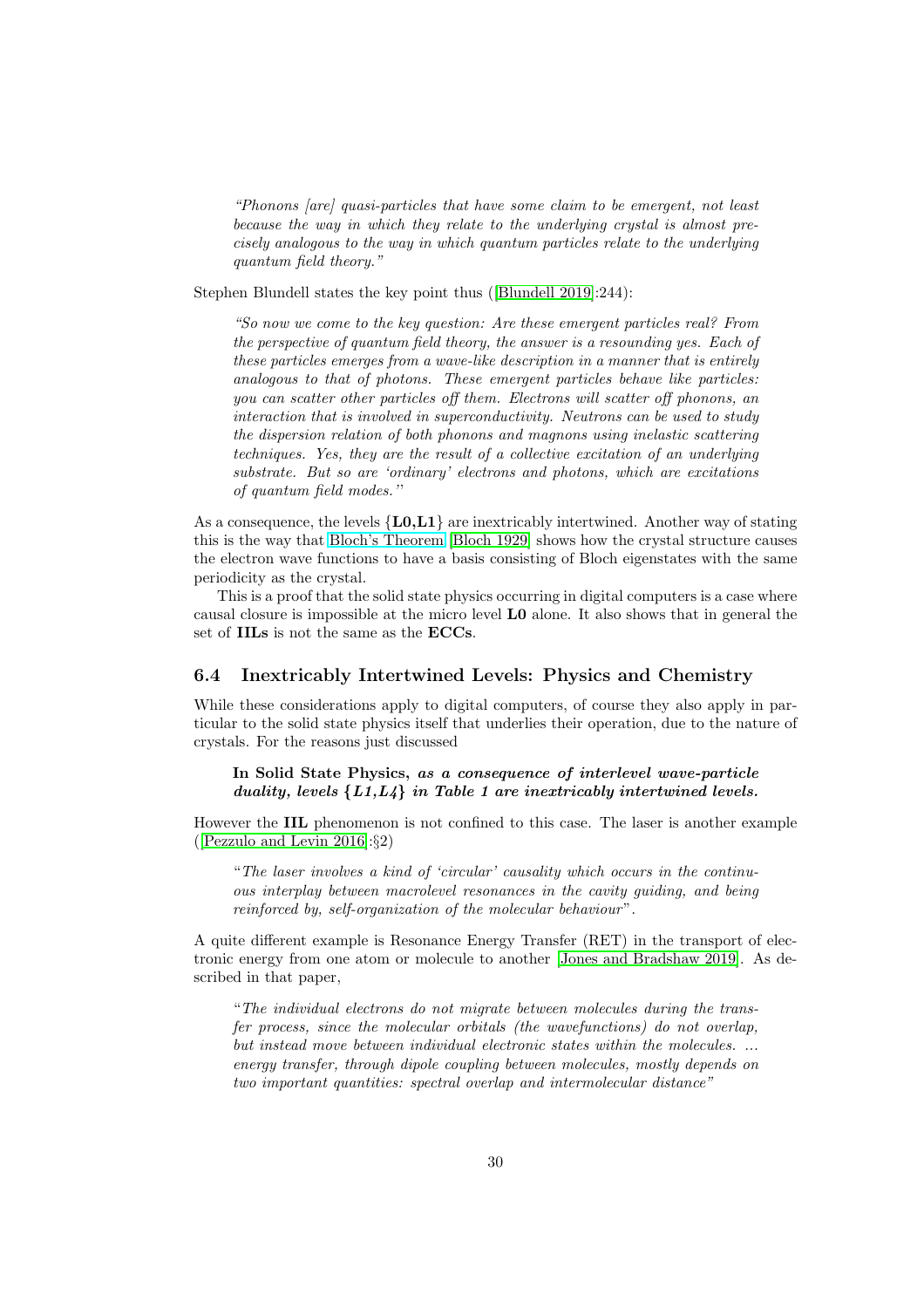This lead to a  $r^{-6}$  distance-dependence for the resonance energy transfer rate in the short-distance regime. The behaviour results from interwining between the electron level L1 and the molecular level L4. Because of these interactions, Second-order perturbation theory is the minimal needed to describe RET. While this paper refers to 'molecules', RET occurs in atoms, chromophores, particles and carbon nanotubes. Its applications include nanosensors and photodynamic therapy.

This raises the issue that whenever molecular physics [Buyanal 1997] is concerned, there is inextricable intertwining between the molecular structure at Level L4, bound by electrons, and the motions of the electrons at Level L1, controlled by that structure. This is manifest in binding energy ([Buyanal 1997]:17-19) ([\[McQuarrie 2008\]](#page-39-4):569) and the existence of covalent bonds between atoms ([Buyanal 1997]:17-19).

Molecular physics and quantum chemistry also exhibit IILs between levels L1 and L4, which is why chemistry is a classic example of downward causation [\[Luisi 2002\]](#page-39-1).

The group theory underlying this intertwining is discussed in [\[Bishop and Ellis 2020\]](#page-34-4).

# <span id="page-30-0"></span>7 Conclusion

It is believed by many that because the bottom-most physics level is causally complete, and only upward causation takes place, higher levels are purely derivative: they have no real causal validity. In this paper and its companion [\[Ellis 2020\]](#page-36-0), I argue against that position. It is invalid because it treats physics in a way that ignores context, whereas physics outcomes always depend on context. In fact downward effects imply the opposite: in real world contexts, the bottom-most physics level is not by itself causally complete.

In this section, I look at the contextual nature of causal closure of physics (Section [7.1\)](#page-30-1), the way that unpredictability undermines causal closure of physics per se (Section [7.2\)](#page-31-0), and comment on ways people ignore the issues discussed in this paper (Section [7.3\)](#page-32-0).

#### <span id="page-30-1"></span>7.1 The Contextual Nature of Causal Closure of Physics

We can consider physics per se, or in relation to the natural world, or in relation to biology, or in relation to engineering. Within physics, the issue of causal closure depends on what aspects we are considering: Particle Physics, Nuclear Physics, Condensed Matter Physics, Cosmology for example. Firstly, we have no reliable tested  $\mathbf{TOE}$  at the very bottom level L0. We don't try to reduce to that most fundamental physical level (§[4.4\)](#page-18-0). Rather we reduce to a level that is convenient. That that can work is due to the existence of Quantum Protectorates, as explained in [\[Laughlin and Pines 2000\]](#page-39-2).

But then it is common to assume that Level L1 (particle physics) is causally complete. Is that indeed so? I have argued that this is not the case in the contexts of physics and biology (Section [5.3\)](#page-22-0); physics and engineering, as exemplified by digital computers (Section [6.2\)](#page-28-0); solid state physics (Section [6.3\)](#page-28-1); and physics and chemistry (Section [6.4\)](#page-29-0). In each case the real causal closure that takes place is an interlevel affair, as emphasized in particular in the case of biology by many perceptive writers (Section [5.3\)](#page-22-0). Effective Causal Closure in real world contexts spans many levels, in the case of biology reaching down from the level of the organism to the underlying physics via time dependent constraints. This implies how it works in terms of physics in relation to society. The causal effects of the corona virus pandemic at the social level reaches down to cause major changes at the physical levels L1-L3 through a complex interaction between social behaviours, virology,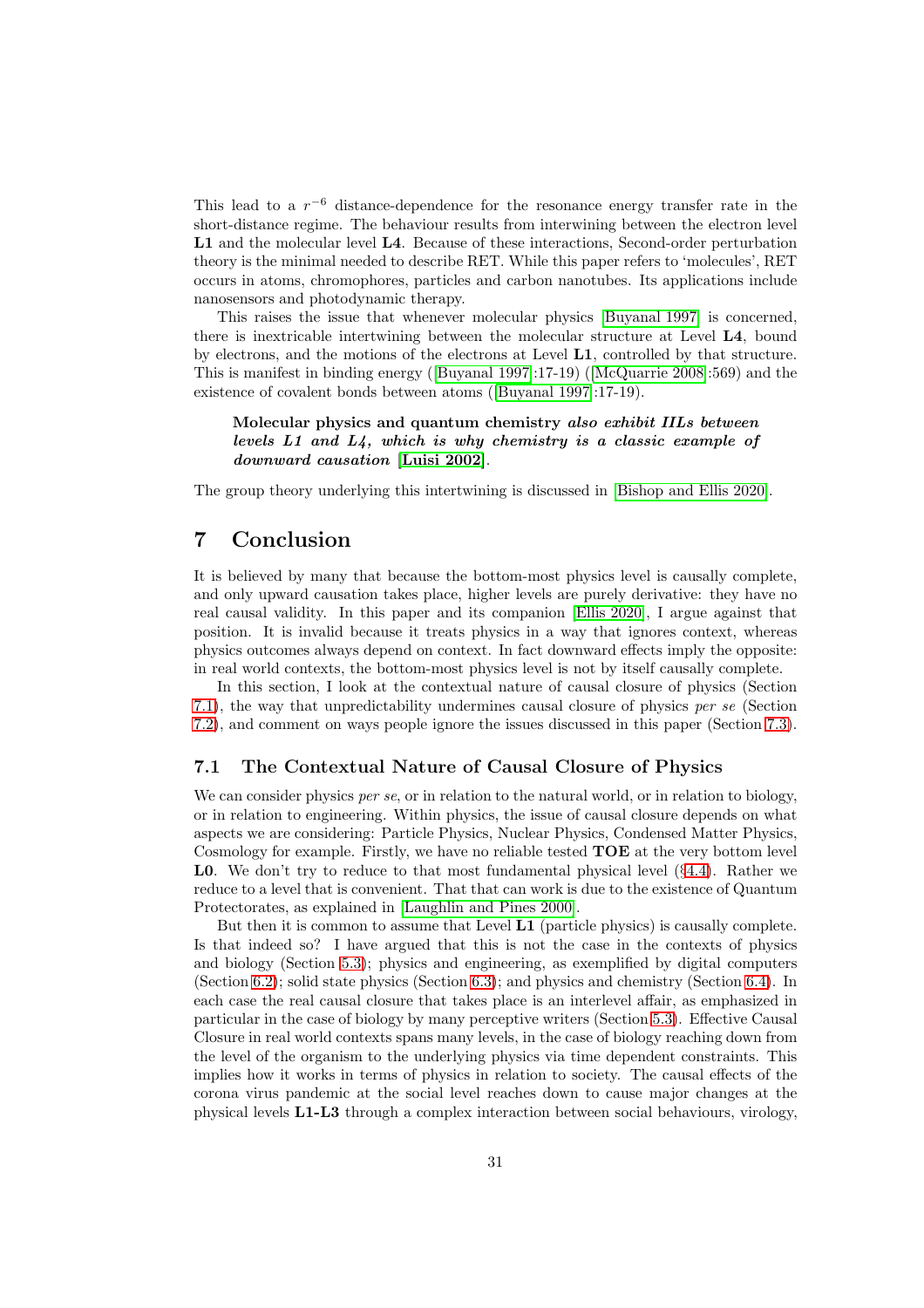and microbiology that for example has temporarily destroyed international air travel and so the trajectories of the billions of particles that make up aircraft. Causal closure only occurs when we take all these factors and levels into account.

Considering only disembodied physical laws seriously misleads about the nature of causation and causal closure in real world contexts. In summary,

Causal closure of physics In the real world context of engineering and biology, physics at the lowest level considered, whatever that is, is not by itself causally complete. Interlevel causal closure involving engineering or biological variables, in those respective cases, is required in order to have an effectively causally closed system.

This is formalized by the concepts of Effective Causal Closure (Sections [5.3](#page-22-0) and [6.2\)](#page-28-0), and Inextricably Intertwined Levels (Sections [5.4](#page-26-0) and [6.3\)](#page-28-1). Within solid state physics itself, the lower levels L1-L3 are not causally closed by themselves because of *interlevel particle-wave* duality between the particle level  $L1$  where electrons and phonons live, and the crystal level L4 where lattice vibrations take place (Section [6.3\)](#page-28-1). Properties of Level L4 decouple from the lower physics levels. As stated by [\[Laughlin and Pines 2000\]](#page-39-2),

"The crystalline state is the simplest known example of a quantum protectorate, a stable state of matter whose generic low-energy properties are determined by a higher organizing principle and nothing else."

## <span id="page-31-0"></span>7.2 Unpredictability undermines causal closure of physics per se

Ignoring interlevel issues, if by causal closure one means that data specified as precisely as possible leads to unique outcomes, then unavoidable unpredictability undermines the possibility of physics per se (whether quantum or classical) being causally closed.

Quantum Physics Quantum effects doubly cause uncertainty in outcomes.

Firstly, the Heisenberg [Uncertainty Principle](https://en.wikipedia.org/wiki/Uncertainty_principle) states that the standard deviations of position  $\sigma_x$  and momentum  $\sigma_p$  obeys

$$
\sigma_x \sigma_p \ge \hbar/2 \tag{10}
$$

so one cannot even in principle apply Laplace's dream of setting initial data precisely at level L1. Consequently, outcomes are also uncertain.

Secondly, collapse of the wave function introduces an irreducible uncertainty in classical outcomes at this level when interactions take place [\[Ghirardi 2007\]](#page-37-5). This can reach up to macro levels through various amplifiers such as photon multipliers and CCDs. In the engineering case it causes predictability issues at macro scales in terms of digital computer reliability because [cosmic rays](https://en.wikipedia.org/wiki/Cosmic_ray) cause errors in computer memories [\[Ziegler and Lanford 1979\]](#page-42-2) [\[Gorman](#page-37-6) et al 1996], and the emission of a cosmic ray by an excited atom is a quantum event that is unpredictable even in principle. As regards biology, cosmic rays have had a significant effect on evolutionary history by causing genetic mutations [\[Percival 1991\]](#page-41-4).

The Classical Case Uncertainty of outcomes occurs in this case too, because one can't set initial data to infinite precision [\[Del Santo and Gisin 2019\]](#page-35-4). This is an outcome of the fact that infinity never occurs in physical reality [Ellis et al 2018]. Thus physics is not causally closed in the classical case at higher levels because of chaotic dynamics (the butterfly effect), together with the impossibility of specifying initial data to infinite accuracy. This occurs for instance at the level at which fluid motion is determined.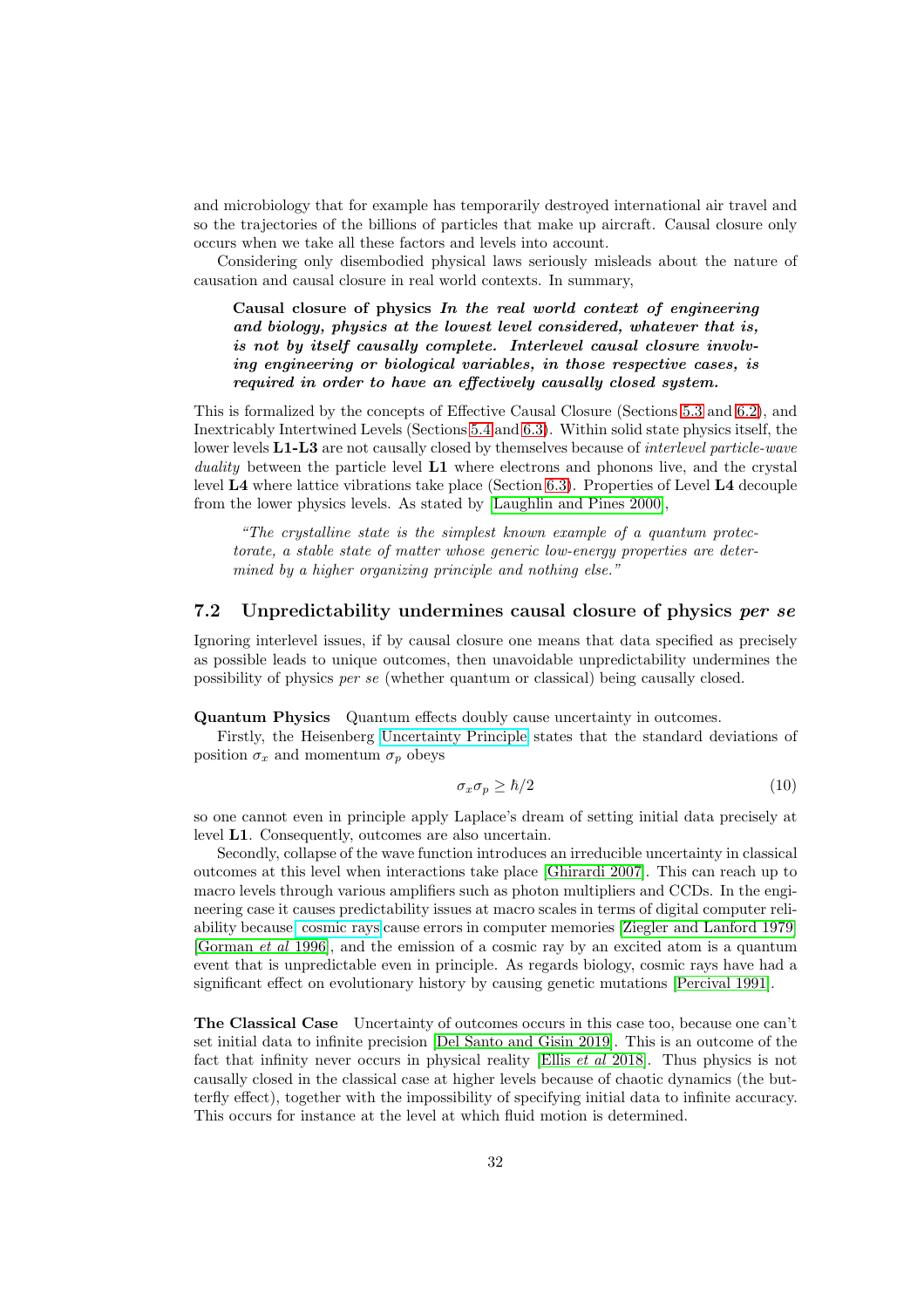[\[Anderson 2001\]](#page-33-3) puts it this way:

"A fluid dynamicist when studying the chaotic outcome of convection in a Benard cell knows to a gnat's eyelash the equations of motion of his fluid but also knows, through the operation of those equations of motion, that the details of the outcome are fundamentally unpredictable, although he hopes to get to understand the gross behaviour. This aspect is an example of a very general reality: the existence of universal law does not, in general, produce deterministic, cause-and-effect behaviour"

This fundamentally undermines the concept of a causally closed physical levels in the case of classical physics. As was already known to Poincare, this occurs even in the [3-body](https://en.wikipedia.org/wiki/Three-body_problem) gravitational case.

Microbiology In the case of microbiology, interactions take place in the context of what Hoffmann [\[Hoffmann 2012\]](#page-37-3) has called "The Molecular Storm". Molecular machines use ratchet-like mechanisms to harness energy from that storm, and organisms use it to provide an ensemble of options from which they can choose preferred lower level states and so attain biological objectives [Noble and Noble 2018] (see the quote in §[2.3\)](#page-6-0). One has the opposite of the calm relation between initial data and outcomes supposed by Laplace.

### <span id="page-32-0"></span>7.3 How to ignore the issue

Here are some ways that the nature of causal closure as discussed in this paper is avoided.

#### Partial reduction This is very common.

Francis Crick in [The astonishing hypothesis](https://en.wikipedia.org/wiki/The_Astonishing_Hypothesis) [Crick 1994] states,

"You, your joys and your sorrows, your memories and your ambitions, your sense of personal identity and free will, are in fact no more than the behavior of a vast assembly of nerve cells and their associated molecules. "

In other words, he is reducing  $L7$  to  ${L5-L4}$ . Now my physics colleagues who believe that all that matters is the particle interactions at level L1 will just laugh and say, cells at Level L4 and molecules at L5 are nothing but particles interacting with each other. Thus Crick believes in the reality and effectiveness of causality at Levels L4 and L5 that for example [\[Hossenfelder 2019\]](#page-38-2) and [Greene 2020], who believe that all causality resides at Level L1, clearly must deny.

So why did Crick emphasize causality at those levels? The answer of course is that those were the levels at which he worked - and experienced the effectiveness of causality in terms of the interactions between entities (molecules, neurons) at those levels.

From a strictly reductionist viewpoint, this is an illegitimate move. It is however fine if you accept Noble's Principle of Biological Relativity [Noble 2012], as extended in [\[Ellis 2020\]](#page-36-0) and this paper: then causality is real at the levels {L4,L5} he studies. But that removes Crick's justification for denying the reality of causation at Level L7.

Ignoring context Crucial contextual effects are simply ignored by some writers. e.g. [\[Hossenfelder 2019\]](#page-38-2) [Greene 2020]. The view is "You are nothing but a bag of particles, it's just a matter of particles interacting via a known set of forces". Context has nothing to do with it. The physicists holding this view all come from the particle physics/cosmology side, where this is to some extent true. Physicists from the solid state physics side (the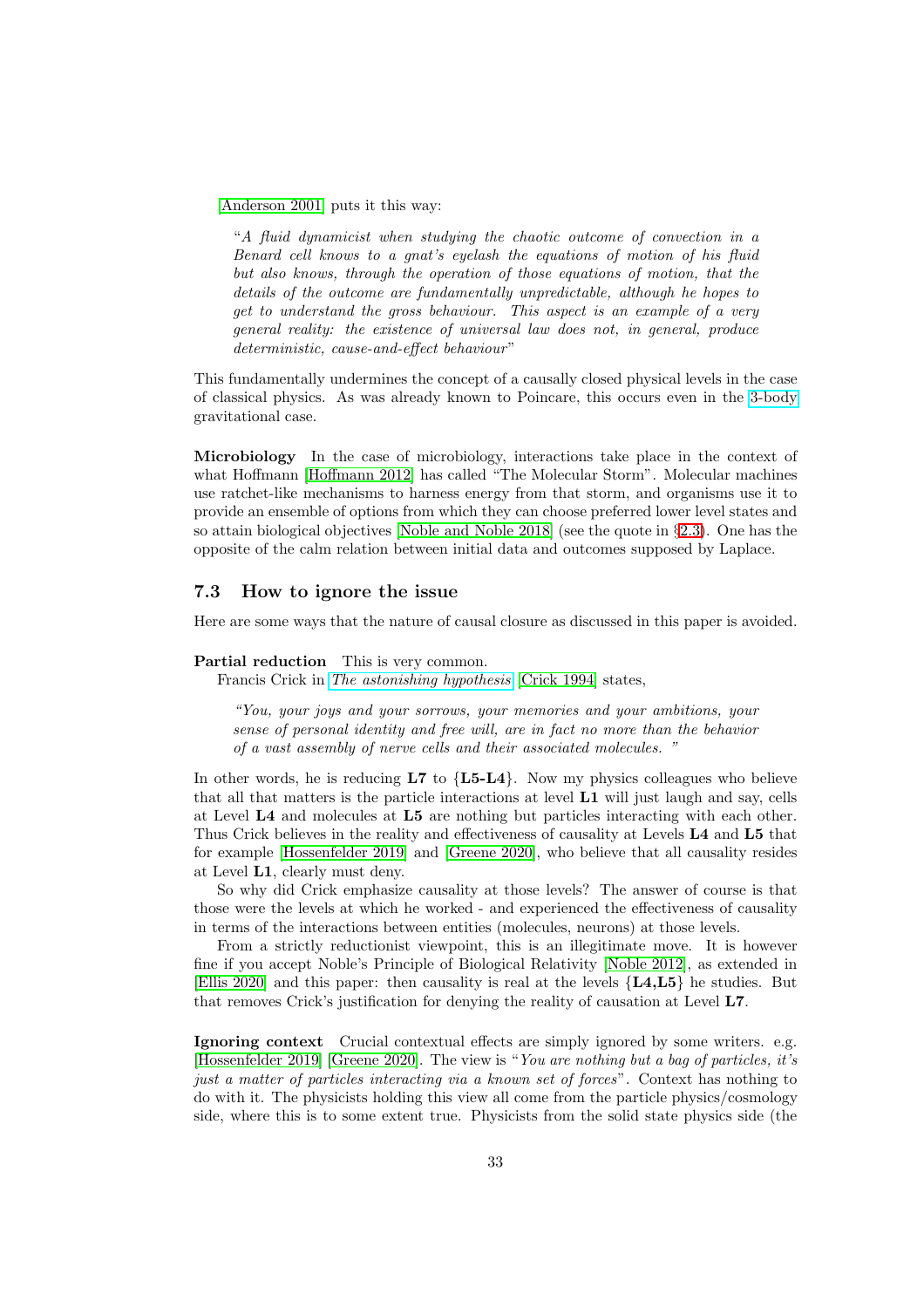largest section of the physics community) do not hold this view, see e.g. [\[Anderson 1994\]](#page-33-1) [Simon 2013]. This leads to the large divide in the physics community between these two groups, as discussed by Sylvan Schweber [Schweber 1993].

Denying top-down causation There is a frequent denial of the possibility of top-down causation, even though it occurs in physics and cosmology. In the latter case it occurs in the context of primordial nucleosynthesis in the early universe ([Peter and Uzan 2013]:§4.3) and structure formation in the later universe ([Peter and Uzan 2013]:§5), which are both dependent on the cosmological context at level L10. That is the reason that primordial element abundances on the one hand and matter power spectra and Cosmic Background Radiation angular power spectra on the other can be used to place strong limits on the background model parameters [\[Aghanim](#page-33-4) et al 2018], as discussed in ([\[Ellis 2016\]](#page-36-1):275-277). If there were not such downward causation, this would not be possible.

Top down causation clearly occurs in biology [\[Campbell 1974\]](#page-35-3) [\[Fink and Noble 2008\]](#page-36-6) [\[Noble 2008\]](#page-40-0). A recent example is [Pezzulo and Levin 2016]:

"Top-down approaches focus on system-wide states as causal actors in models and on the computational (or optimality) principles governing global system dynamics."

That paper gives fascinating examples of downward causation from morphogenesis and regenerative medicine.

Downward causation is obvious in subjects other than particle physics and cosmology, and in particular in the functioning of the brain [Kandel 1998] [Kandel 2012] [\[Ellis 2016\]](#page-36-1) [Ellis 2018]. For example, our minds are shaped by society, and shape society, including material outcomes in terms of architecture, engineering, art, and so on. Society does not exist without mind, and mind does not exist without society [\[Berger 1963\]](#page-34-5) [Berger and Luckmann 1991] [Donald 2001]. That is the nature of interlevel causal closure.

## References

- <span id="page-33-4"></span>[Aghanim et al 2018] Aghanim, N., et al. (the Planck Team) (2018) "Planck 2018 results. VI. Cosmological parameters." [arXiv:1807.06209.](https://arxiv.org/pdf/1807.06209)
- <span id="page-33-2"></span>[Alberts 2007] B Alberts, A Johnson, J Lewis, M Raff, K Roberts, and P Walter (2007) Molecular Biology of the Cell (Garland Science)

[Alon 2019] Alon, Uri (2019). [An introduction to systems biology: design principles of biological circuits.](https://books.google.co.za/books?hl=en&lr=&id=Lg3MDwAAQBAJ&oi=fnd&pg=PP1&dq=Uri+Alon&ots=nHoGud2N9Y&sig=QbXxSsbZ9C5fRNnU4Ebw4qjXgg0#v=onepage&q=Uri%20Alon&f=false) (CR Press).

- <span id="page-33-0"></span>[Anderson 1972] Anderson, Philip W. (1972) ["More is different: Broken symmetry and the nature of the hierarchical structure of science".](https://www.researchgate.net/publication/308012273_More_is_different_Broken_symmetry_and_the_nature_of_the_hierarchical_structure_of_science) Science 177: 393-396.
- <span id="page-33-1"></span>[Anderson 1994] Anderson, Philip W (1994) [A Career in Theoretical Physics](https://www.worldscientific.com/worldscibooks/10.1142/2314) (World Scientific).
- <span id="page-33-3"></span>[Anderson 2001] Anderson, Philip W (2001) ["Science: A 'dappled world' or a 'seamless web'?"](https://pitp.phas.ubc.ca/confs/7pines2009/readings/Anderson_darticle.pdf) Stud. Hist. Phil. Mod. Phys. 32:487-494.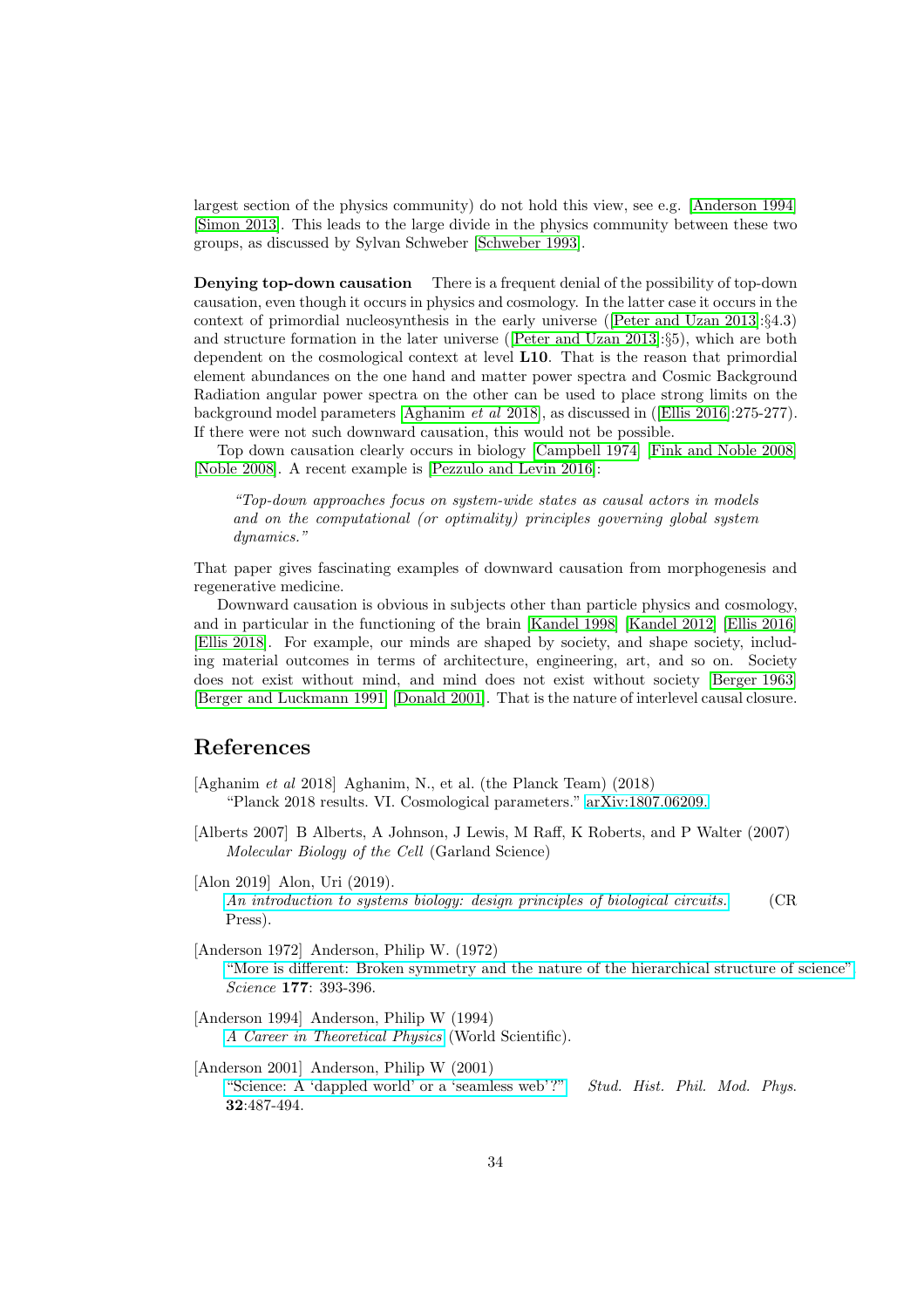[Ashby 2013] Ashby, William Ross (2013) [Design for a Brain The origin of adaptive behaviour](https://books.google.co.za/books?hl=en&lr=&id=Dc4hBQAAQBAJ&oi=fnd&pg=PR5&dq=Design+for+a+Brain+The+origin+of+adaptive+behavi&ots=-nP_sI85dm&sig=wyZSHHfNYV6FaBNSekBZwk-Ckxo#v=onepage&q=Design%20for%20a%20Brain%20The%20origin%20of%20adaptive%20behavi&f=false) (Springer)

[Bechtel 2007] Bechtel, William (2007). ["Biological mechanisms: Organized to maintain autonomy."](http://mechanism.ucsd.edu/~bill/research/bechtel.biologicalmechanismsorganization.pdf) In Systems biology: Philosophical Foundations (Elsevier):269-302.

- <span id="page-34-5"></span>[Berger 1963] Berger, Peter L (1963) Invitation to Sociology: A Humanistic Perspective (Anchor Books)
- [Berger and Luckmann 1991] Berger, Peter L., and Thomas Luckmann (1991). [The social construction of reality: A treatise in the sociology of knowledge](http://newschoolhistories.org/wp-content/uploads/2019/03/Berger-social-construction-of-reality.pdf). (Penguin).
- <span id="page-34-1"></span>[Berridge 2014] M Berridge (2014) Cell Signalling Biology Portland Press, doi:10.1042/csb0001001 <http://www.cellsignallingbiology.co.uk/csb/>
- <span id="page-34-3"></span>[Bich et al 2020] Bich, Leonardo, Matteo Mossio, and Ana M. Soto (2020). ["Glycemia regulation: from feedback loops to organizational closure."](https://www.ncbi.nlm.nih.gov/pmc/articles/PMC7040218/) Frontiers in Physiology 11.
- <span id="page-34-4"></span>[Bishop and Ellis 2020] Bishop, Robert C., and George FR Ellis. ["Contextual Emergence of Physical Properties."](https://philpapers.org/rec/BISCEO-3) Foundations of Physics: 1-30.
- [Bloch 1929] Bloch, Felix (1929). "Uber die Quantenmechanik der Elektronen in Kristallgittern." Z. Physik 52: 555-600.
- [Blundell 2019] Blundell, Stephen J (2019). ["Phase Transitions, Broken Symmetry and the Renormalization Group."](https://www2.physics.ox.ac.uk/contacts/people/blundells/publications/1040097) In [\[Gibb](#page-37-0) et al 2019]:237-247.
- [Booch 2006] Booch, Grady (2006) [Object oriented analysis and design with application](https://www.amazon.com/Object-Oriented-Analysis-Design-Applications-3rd/dp/020189551X) (2nd Edition). (Addison Wesley).
- <span id="page-34-2"></span>[Boogerd et al 2005] Boogerd, F. C., Bruggeman, F. J., Richardson, R. C., Stephan, A., and Westerhoff, H. V. (2005) "Emergence and its place in nature: A case study of biochemical networks"  $Syn$ these 145:131-164.
- [Buchanan et al 2010] Buchanan, Mark, Guido Caldarelli, Paolo De Los Rios, Francesco Rao, and Michele Vendruscolo, eds. (2010) [Networks in cell biology](https://books.google.co.za/books?hl=en&lr=&id=ojMhR2pq7qIC&oi=fnd&pg=PR5&dq=Networks+in+cell+biology+Buchanan&ots=eecSN6Item&sig=IdyBXcCqchHu0Q3NRc0rRs_gx8E#v=onepage&q=Networks%20in%20cell%20biology%20Buchanan&f=false) (Cambridge University Press).
- <span id="page-34-0"></span>[Burgess 2007] Burgess, Cliff P (2007). ["An introduction to effective field theory."](https://www.annualreviews.org/doi/abs/10.1146/annurev.nucl.56.080805.140508) Annu. Rev. Nucl. Part. Sci. 57:329-362.
- [Butterfield 2011] Butterfield, Jeremy (2011). ["Emergence, reduction and supervenience: A varied landscape."](https://arxiv.org/pdf/1106.0704) Foundations of Physics 41: 920-959.
- [Buyanal 1997] Buyana, Theodore (1997). [Molecular Physics](https://www.worldscientific.com/worldscibooks/10.1142/1539) (World Scientific Publishing Co).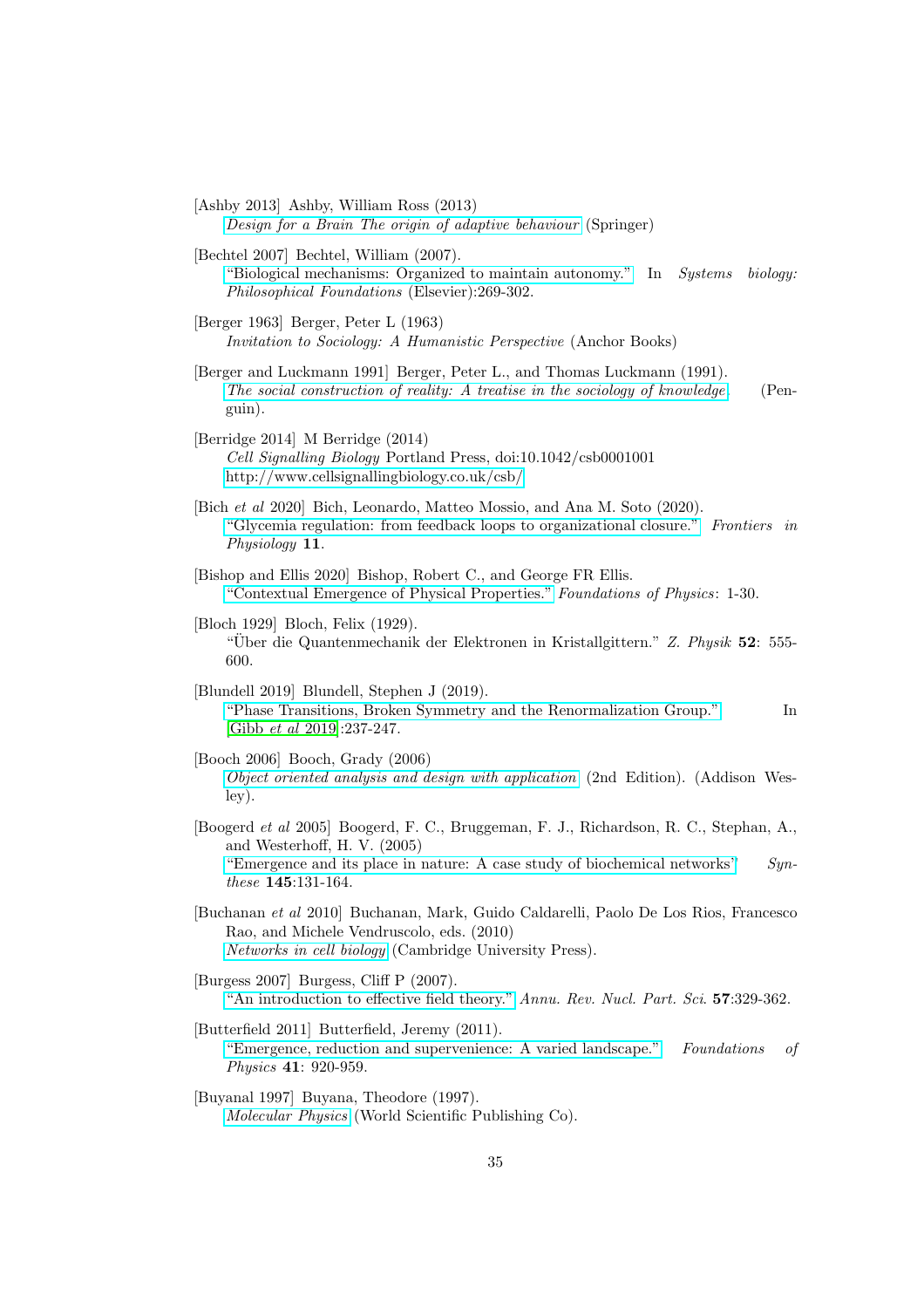<span id="page-35-3"></span>[Campbell 1974] Campbell, Donald T. (1974).

["Downward causation in hierarchically organised biological systems"](https://link.springer.com/chapter/10.1007/978-1-349-01892-5_11) in Studies in the Philosophy of Biology: Reduction and Related Problems, eds F. J. Ayala and T. Dobhzansky (Berkeley, CA: University of California Press), 179-186.

[Campbell and Reece 2005] Campbell, Neil A and Jane B Reece (2005) Biology (San Francisco: Benjamin Cummings).

[Carroll 2005] Carroll, Sean B (2005). [Endless forms most beautiful](https://en.wikipedia.org/wiki/Endless_Forms_Most_Beautiful_(book)). (WW Norton & Company)

<span id="page-35-1"></span>[Castellani 2002] Castellani, Elena (2002)

["Reductionism, emergence, and effective field theories."](https://arxiv.org/abs/physics/0101039) Studies in History and Philosophy of Science Part B: Studies in History and Philosophy of Modern Physics 33: 251-267.

- [Clark 2008] Clark, Andy (2008). [Supersizing the mind: Embodiment, action, and cognitive extension](https://books.google.co.za/books?hl=en&lr=&id=n5wRDAAAQBAJ&oi=fnd&pg=PR9&dq=supersizing+the+mind&ots=_Dpe2b3RlB&sig=D6MBvQH80tnWanvhBZEk_L-ngqc#v=onepage&q=supersizing%20the%20mind&f=false). (Oxford University Press USA).
- [Clayton and Davies 2006] Clayton, Philip C and Paul C W Davies (Eds) (2006) The emergentist hypothesis from science to religion,(Oxford University Press), 79-110
- [Crick 1994] Crick, Francis (1994). [The astonishing hypothesis: the scientific search for the soul](https://en.wikipedia.org/wiki/The_Astonishing_Hypothesis) (New York, Touchstone).

[Davies 2004] Davies, Paul (2004) ["The arrow of time"](https://academic.oup.com/astrogeo/article/46/1/1.26/253257) Astronomy and Geophysics 46:1.26-1.29.

- [Davies 2019] Davies, Paul (2019). [The Demon in the Machine](https://www.penguin.co.uk/books/305/305448/the-demon-in-the-machine/9780141986401.html): How Hidden Webs of Information are Solving the Mystery of Life. (University of Chicago Press).
- <span id="page-35-4"></span>[Del Santo and Gisin 2019] Del Santo, Flavio, and Nicolas Gisin.2019) ["Physics without determinism: Alternative interpretations of classical physics."](https://arxiv.org/pdf/1909.03697)

Physical Review A 100:6 062107.

- [Deritel et al 2016] Deritei, Dávid, William C. Aird, Mária Ercsey-Ravasz, and Erzsébet Ravasz Regan. (2016) ["Principles of dynamical modularity in biological regulatory networks."](https://www.nature.com/articles/srep21957) Scientific reports 6:21957.
- [Donald 2001] Donald, Merlin (2001). [A mind so rare: The evolution of human consciousness](https://www.amazon.com/Mind-So-Rare-Evolution-Consciousness/dp/0393323196). (WW Norton and Company).
- <span id="page-35-0"></span>[Eddington 1929] Eddington, Arthur Stanley (1929) [The nature of the physical world](https://ia600200.us.archive.org/3/items/natureofphysical00eddi/natureofphysical00eddi.pdf). (Cambridge University Press).
- <span id="page-35-2"></span>[Elder-Vass 2010] Elder-Vass, Dave (2010) The Causal Power of Social Structures (Cambridge University Press).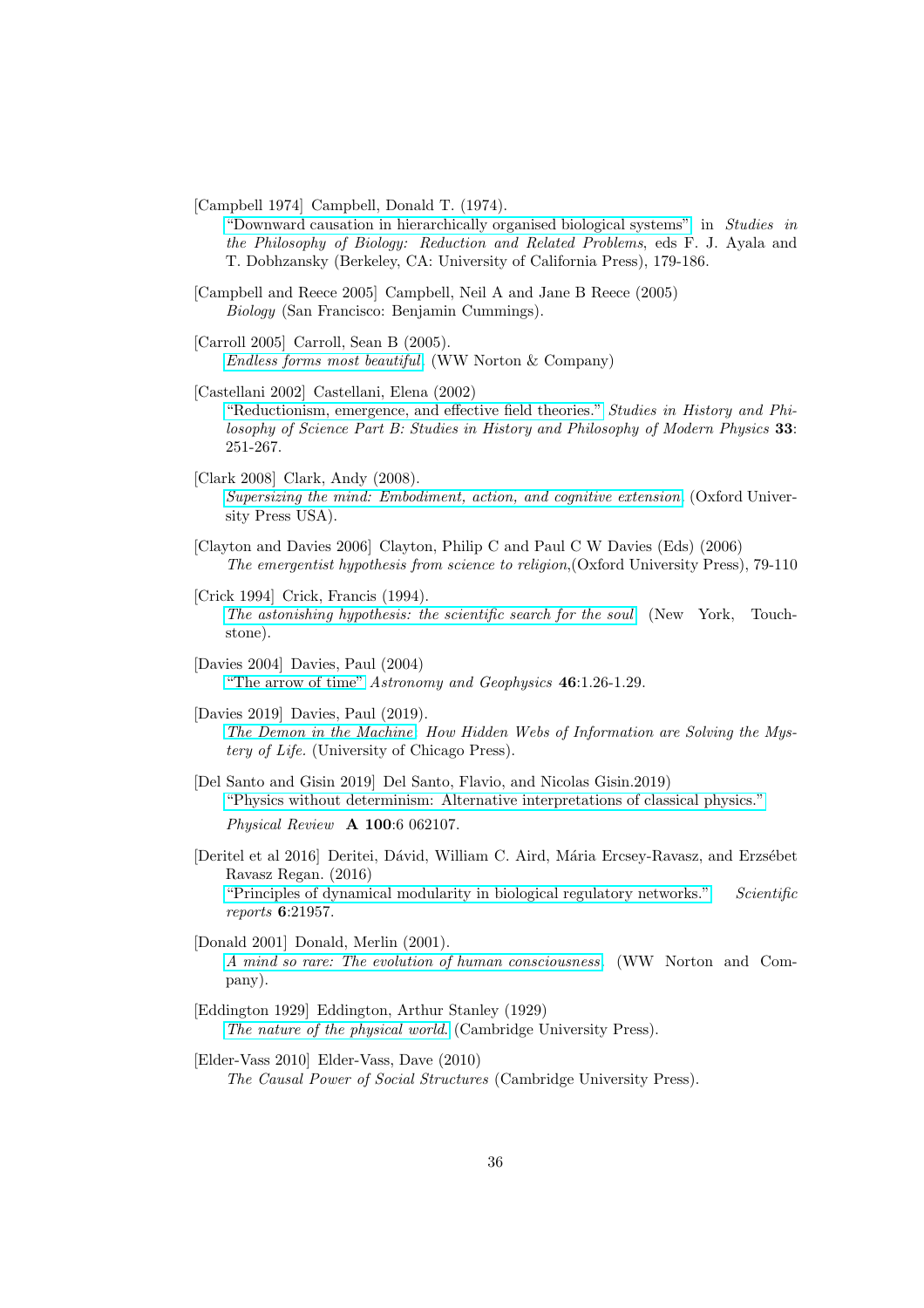- <span id="page-36-4"></span>[Ellis 2002] Ellis, George F R (2002) ["Cosmology and local physics."](https://www.sciencedirect.com/science/article/abs/pii/S1387647302002348) New Astronomy Reviews 46: 645–657. [arXiv:gr-qc/01022017](https://arxiv.org/pdf/gr-qc/0102017)
- [Ellis 2012] Ellis, George F. R. (2012) ["Top-down causation and emergence: some comments on mechanisms.](https://royalsocietypublishing.org/doi/10.1098/rsfs.2011.0062) Interface Focus 2:126 -140.
- [Ellis 2014] Ellis, George F R (2014) ["On the philosophy of cosmology."](http://citeseerx.ist.psu.edu/viewdoc/download?doi=10.1.1.694.576&rep=rep1&type=pdf) Studies in History and Philosophy of Science Part B: Studies in History and Philosophy of Modern Physics 46: 5-23.
- <span id="page-36-1"></span>[Ellis 2016] Ellis, George (2016) [How can physics underlie the mind? Top-down causation in the](https://link.springer.com/book/10.1007/978-3-662-49809-5) human context (Springer-Verlag, Heidelberg.)
- [Ellis 2018] Ellis, George (2018) ["Top-down effects in the brain"](https://www.sciencedirect.com/science/article/pii/S1571064518300794) Physics of life reviews 31: 1-30.
- <span id="page-36-0"></span>[Ellis 2020] Ellis, George F R (2020) ["Emergence in Solid State Physics and Biology"](http://arxiv.org/abs/2004.13591) arXiv:2004.13591.
- [Ellis 2020a] Ellis, George F R (2020) 'Does Physics Deny Free Will?" Aeon Essay, Week 8th June 2020.
- <span id="page-36-2"></span>[Ellis and Drossel 2019] Ellis, George, and Barbara Drossel (2019) ["How Downwards Causation Occurs in Digital Computers."](https://link.springer.com/article/10.1007/s10701-019-00307-6) Foundations of Physics 49: 1253-1277. [https://arxiv.org/pdf/1908.10186](https://arxiv.org/abs/1908.10186)
- <span id="page-36-5"></span>[Ellis and Drossel 2020] Ellis, George, and Barbara Drossel (2020). ["Emergence of time."](https://arxiv.org/pdf/1911.04772) Foundations of Physics 50:161-190.
- <span id="page-36-3"></span>[Ellis and Kopel 2019] Ellis, George and Jonathan Kopel (2019) ["The dynamical emergence of biology from physics"](https://www.frontiersin.org/articles/10.3389/fphys.2018.01966/full) Frontiers in physiology 9: 1966.
- [Ellis et al 2018] Ellis, George FR, Krzysztof A. Meissner, and Hermann Nicolai (2018). ["The physics of infinity."](https://www.nature.com/articles/s41567-018-0238-1) Nature Physics 14: 770-772.
- [Ellis and Stoeger 2009] Ellis, George F. R., and William R. Stoeger (2009). ["The evolution of our local cosmic domain: effective causal limits."](https://academic.oup.com/mnras/article/398/3/1527/1267202) Monthly Notices of the Royal Astronomical Society 398:1527-1536.
- <span id="page-36-7"></span>[Epstude and Roese 2008] Epstude, Kai and Neal J Roese (2008) ["The Functional Theory of Counterfactual Thinking"](https://www.ncbi.nlm.nih.gov/pmc/articles/PMC2408534/) Pers Soc Psychol Rev. 12: 168-192.
- [Farnsworth 2018] Farnsworth, Keith D (2018). ["How organisms gained causal independence and how it might be quantified."](https://www.mdpi.com/2079-7737/7/3/38) Biology 7:38.
- [Feynman 2017] Feynman, Richard (2017). [The character of physical law](https://mitpress.mit.edu/books/character-physical-law) (MIT press).
- <span id="page-36-6"></span>[Fink and Noble 2008] Fink, Martin and Denis Noble (2008) "Noble Model" [Scholarpedia, 3\(2\):1803](http://www.scholarpedia.org/article/Noble_model)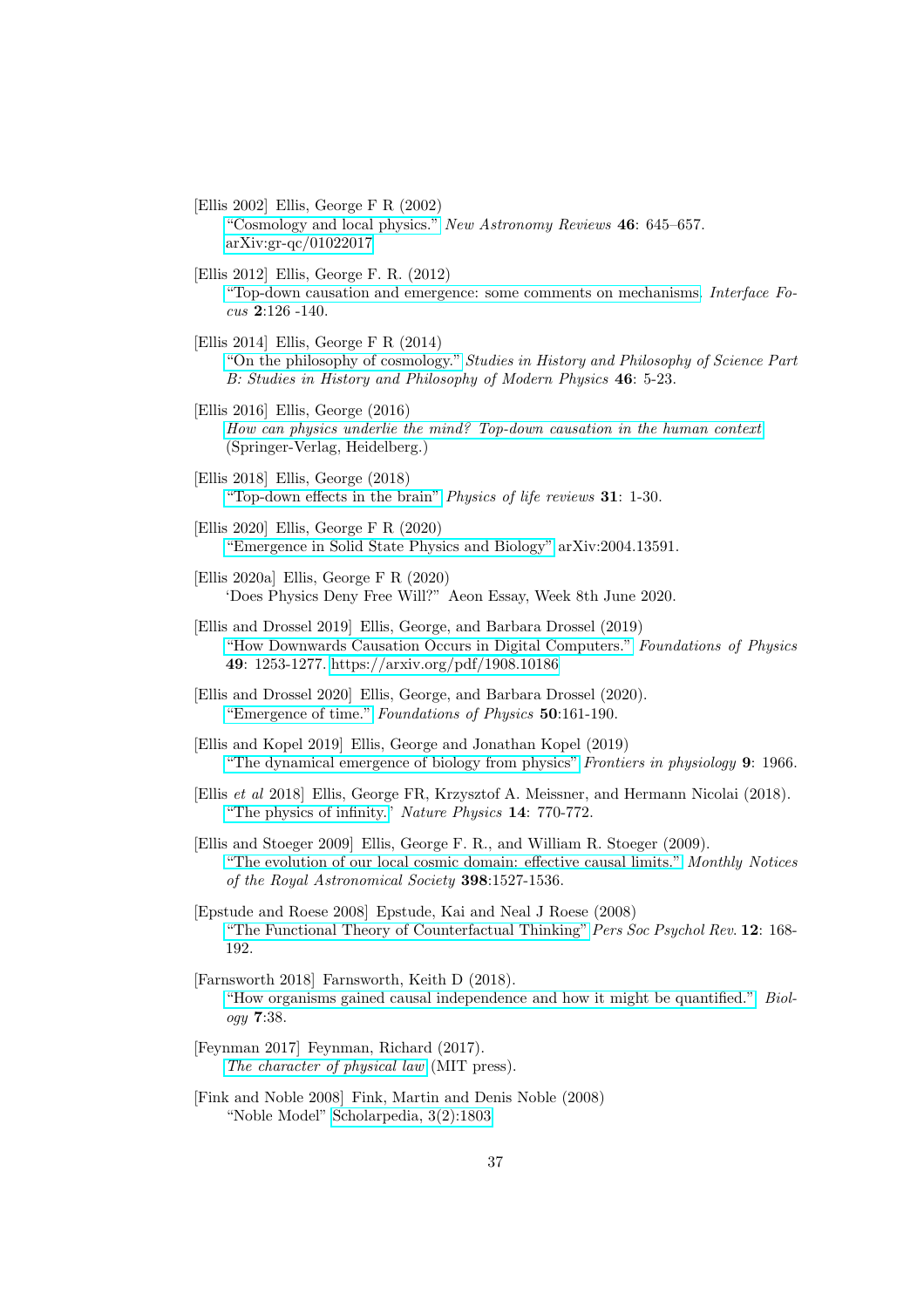<span id="page-37-4"></span>[Franklin and Knox 2018] Franklin A and Knox E (2018)

- ["Emergence without limits: The case of phonons"](https://www.sciencedirect.com/science/article/pii/S1355219817301211) Studies in History and Philosophy of Modern Physics 64: 68e78
- <span id="page-37-5"></span>[Ghirardi 2007] Ghirardi, G. (2007). Sneaking a Look at God's Cards: Unraveling the Mysteries of Quantum Mechanics (Princeton University Press).
- <span id="page-37-0"></span>[Gibb et al 2019] Gibb, S., Hendry, R. F., and Lancaster, T. (Eds.) (2019). [The Routledge Handbook of Emergence](https://www.routledge.com/The-Routledge-Handbook-of-Emergence/Gibb-Hendry-Lancaster/p/book/9781138925083). (Routledge).
- <span id="page-37-2"></span>[Gillett 2019] Gillett, Carl (2019).

"Emergence, Downward Causation and its Alternatives: Critically surveying a foundational issue." The Routledge Handbook of Emergence. (Routledge), 99-110

- <span id="page-37-6"></span>[Gorman et al 1996] Gorman, T. J.et al (1996). "Field testing for cosmic ray soft errors in semiconductor memories". IBM Journal of Research and Development 40:41-50.
- [Green and Batterman 2017 ] Green, Sara, and Robert Batterman (2017) ["Biology meets physics: Reductionism and multi-scale modeling of morphogenesis."](http://philsci-archive.pitt.edu/12711/1/Preprint_Green%20and%20Batterman.pdf) Studies in History and Philosophy of Science Part C: Studies in History and Philosophy of Biological and Biomedical Sciences 61:20-34.
- [Greene 2020] Greene, Brian (2020). Until the End of Time: Mind, Matter, and Our Search for Meaning in an Evolving Universe. (Knopf).
- [Guyton 1977] Guyton, Arthur C (1977) Basic Human Physiology: Normal Functions and Mechanisms of Disease (W B Saunders, Philadelphia)
- [Hartmann 2001] Hartmann, Stephan (2001) ["Effective field theories, reductionism and scientific explanation".](https://sas-space.sas.ac.uk/1075/1/S_Hartmann_Effective.pdf) Studies in History and Philosophy of Science Part B: Studies in History and Philosophy of Modern Physics 32:267-304.
- <span id="page-37-1"></span>[Hartwell et al (1999)] Hartwell, Leland H., John J. Hopfield, Stanislas Leibler, Andrew W. Murray (1999) ["From molecular to modular cell biology."](https://www.nature.com/articles/35011540.pdf) Nature 402: 6761: C47-C52.
- [Hawking and Ellis 1973] Hawkinhg, Stephen W, and George F R Ellis (1973) [The Large Scale Structure of Spacetime](https://books.google.co.za/books?hl=en&lr=&id=QagG_KI7Ll8C&oi=fnd&pg=PR11&dq=The+Large+Scale+Structure+of+Spacetime&ots=GptfjePzV2&sig=7C_aIyTmAwMQmyR6KdnIV5yDUzc) (Cambridge University Press).
- [Haykin 1994] Haykin, Simon (1994). [Neural networks: a comprehensive foundation](https://dl.acm.org/citation.cfm?id=541500) (Prentice Hall PTR).
- [Hewitt 2015] Hewitt, Paul G (2002). [Conceptual physics](https://www.pearson.com/us/higher-education/product/Hewitt-Conceptual-Physics-12th-Edition/9780321909107.html?tab=contents) (Pearson).
- <span id="page-37-3"></span>[Hoffmann 2012] Hoffmann, P (2012) Life's Ratchet: How Molecular Machines Extract Order from Chaos (Basic Books)

[Hofmeyer 2017] Hofmeyr Jan-Hendrik (2017) ["Basic Biological Anticipation"](https://www.researchgate.net/publication/318135985_Basic_Biological_Anticipation) In R. Poli (ed.), Handbook of Anticipation (Springer International Publishing AG)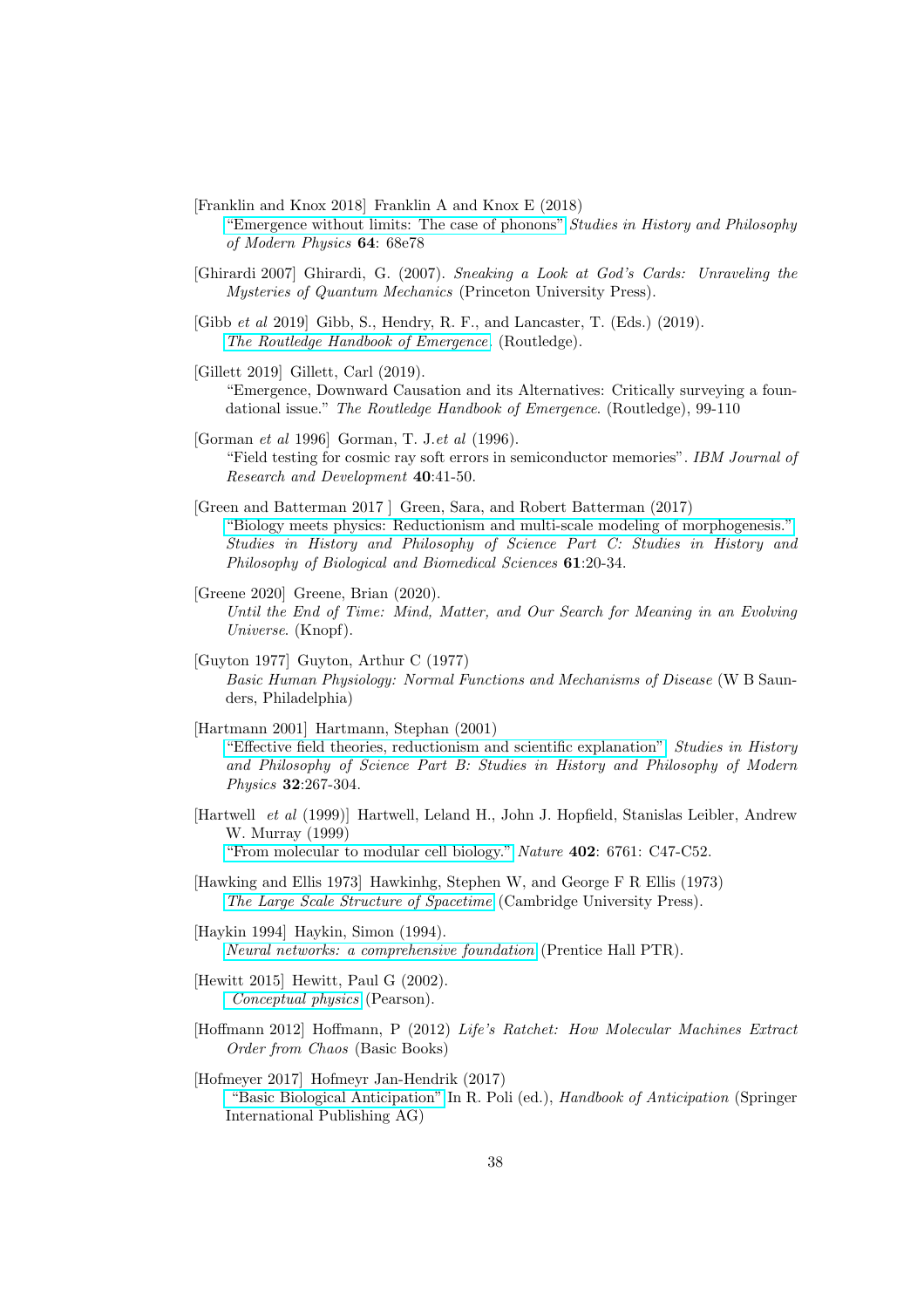- [Hofmeyer 2018] Hofmeyr, Jan-Hendrik (2018) "Causation, Constructors and Codes" [Biosystems](https://www.academia.edu/34700635/Causation_Constructors_and_Codes) 164:121-127.
- [Hohwy and Kallestrup 2008] Hohwy, Jakob, and Jesper Kallestrup, eds. (2008) Being reduced: new essays on reduction, explanation, and causation. (Oxford University Press).
- [Hordijk 2013] Hordijk, W (2013) ["Autocatalytic Sets: From the Origin of Life to the Economy"](https://academic.oup.com/bioscience/article/63/11/877/2389920) BioScience 63:877- 881.
- [Hordijk and Steel] Wim Hordijk and Mike Steel (2018) ["Autocatalytic Networks at the Basis of Life?s Origin and Organization"](https://www.ncbi.nlm.nih.gov/pmc/articles/PMC6315399/) Life 8:62.
- <span id="page-38-2"></span>[Hossenfelder 2019] Hossenfelder, Sabine (2019) ["The Case for Strong Emergence."](https://www.academia.edu/download/59064656/A_Aguirre_B_Foster_Z_Merali_-_What_is_Fundamental_201920190428-80798-pk01ce.pdf#page=90) In What is Fundamental?, Ed. A Aguirre, B Foster, and Z Merali (Springer, Cham): 85-94.
- [Houghton 2009] Houghton, J. (2009). [Global warming: the complete briefing.](https://books.google.co.za/books?hl=en&lr=&id=oUbWnWfnaJ4C&oi=fnd&pg=PR17&dq=Houghton+Global+Warming&ots=0NZm9FZ_fV&sig=BaGNlpgwjRARGLvSDh9hW48e740#v=onepage&q=Houghton%20Global%20Warming&f=false) (Cambridge University Press).
- [Jain et al 1996] Jain, Anil K., Jianchang Mao, and K. Moidin Mohiuddin (1996). ["Artificial neural networks: A tutorial."](http://metalab.uniten.edu.my/~abdrahim/mitm613/Jain1996_ANN%20-%20A%20Tutorial.pdf) Computer 29:31-44.
- [Jones and Bradshaw 2019] Jones, Garth, and David Bradshaw (2019). ["Resonance energy transfer: From fundamental theory to recent applications."](https://www.frontiersin.org/articles/10.3389/fphy.2019.00100/full?utm_source=ad&utm_medium=fb&utm_campaign=ba_sci_fphy) Frontiers in Physics 7 (2019).
- [Junker and Schreiber 2011] Junker, Björn H., and Falk Schreiber (2011). Analysis of biological networks. (John Wiley and Sons).
- [Juarrero 2002] Juarrero, Alicia (2002). [Dynamics in action: Intentional behavior as a complex system.](https://mitpress.mit.edu/books/dynamics-action) (MIT Press).
- [Kandel 1998] Kandel, Eric. R. (1998). ["A new intellectual framework for psychiatry".](https://www.semanticscholar.org/paper/A-new-intellectual-framework-for-psychiatry.-Kandel/8de2875c2d2473f6f40e2b034463a3747f681b72) American journal of psychiatry 155:457-469.
- <span id="page-38-1"></span>[Kandel 2001] Kandel, Eric R (2001) ["The molecular biology of memory storage: a dialogue between genes](http://teachline.ls.huji.ac.il/72336/sphira/Kandelnobellecture.pdf) and synapses" Science:294:1030-1038.
- [Kandel 2012] Kandel, Eric R (2012). [The age of insight: The quest to understand the unconscious in art, mind, and brain,](https://www.penguinrandomhouse.com/books/89556/the-age-of-insight-by-eric-r-kandel/) from Vienna 1900 to the present. (Penguin Random House).
- <span id="page-38-0"></span>[Kandel et al 2013] E Kandel, J H Schwartz, T M Jessell, S A Siegelbaum, and A J Hudspeth (2013) Principles of Neural Science (McGraw Hill Professional).
- [Kim 1998] Kim, Jaegwon (1998). [Mind in a physical world](https://mitpress.mit.edu/books/mind-physical-world). (Boston: MIT Press).
- [Kim 1999] Kim, Jaegwon (1999). ["Supervenient properties and micro-based properties: A reply to](https://www.jstor.org/stable/4545299) Noordhof". Proceedings of the Aristotelian Society 99:115-118.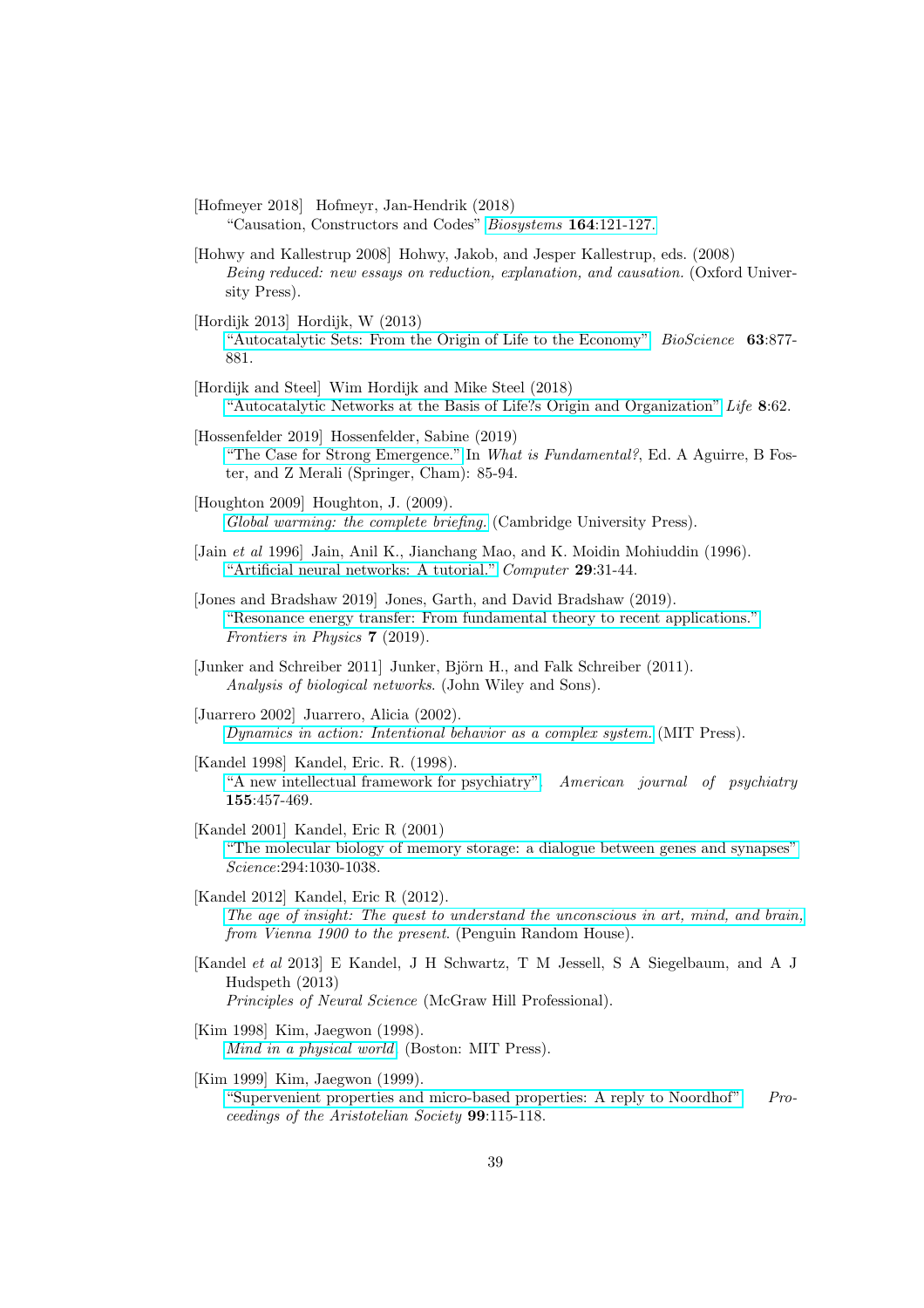- [Kurose 2005] Kurose, James F and Keth W Ross (2005). [Computer networking: A top-down approach featuring the internet](https://www.academia.edu/download/30922776/preface.pdf) (Addison Wesley)
- <span id="page-39-2"></span>[Laughlin and Pines 2000] Laughlin, Robert and David Pines (2000) ["The Theory of Everything".](https://www.pnas.org/content/97/1/28) Proc Nat Acad Sci 97:28-31.
- [Loewenstein 1999] Loewenstein, Werner R (1999). The touchstone of life: Molecular information, cell communication, and the foundations of life. (Oxford University Press).
- <span id="page-39-1"></span>[Luisi 2002] Luisi, P. L. (2002). "Emergence in chemistry: Chemistry as the embodiment of emergence". Foundations of Chemistry 4:183-200.
- <span id="page-39-0"></span>[Luu and Meißner 2019] Luu, Thomas and Ulf-G. Meißner (2019) "On the Topic of Emergence from an Effective Field Theory Perspective" <https://arxiv.org/abs/1910.13770>
- <span id="page-39-3"></span>[MacCormick 2011] MacCormick, John (2011). [Nine algorithms that changed the future](https://press.princeton.edu/books/paperback/9780691158198/nine-algorithms-that-changed-the-future). (Princeton University Press).
- [Macdonald and Macdonald 2010] Macdonald, Graham, and Cynthia Macdonald, eds. (2010) Emergence in mind. (Oxford University Press).
- <span id="page-39-4"></span>[McQuarrie 2008] McQuarrie, Donald A (2008) [Quantum chemistry](http://www.mcquarriegeneralchemistry.com/mcqqc.htm). (University Science Books).
- [Maturana and Varela 1980] Maturana, Humberto and Varela, Francisco (1980). [Autopoiesis and Cognition: The Realization of the Living](https://books.google.co.za/books?id=nVmcN9Ja68kC&dq=Maturana++Varela+Autopoiesis+Cognition&printsec=frontcover&redir_esc=y&hl=en#v=onepage&q&f=false)
- [Mayr 2001] Mayr, Ernst (2001). [What evolution is](https://www.basicbooks.com/titles/ernst-mayr/what-evolution-is/9780465044269/). (Basic books).
- [Menzies 2003] Menzies, Peter (2003) "The causal efficacy of mental states." Physicalism and Mental Causation (Exeter: Imprint Academic): 195-224.
- [Milo et al 2002] Milo, Ron, Shai Shen-Orr, Shalev Itzkovitz, Nadav Kashtan, Dmitri Chklovskii, and Uri Alon. (2002) ["Network motifs: simple building blocks of complex networks."](https://science.sciencemag.org/content/sci/298/5594/824.full.pdf?casa_token=7YpW3aBp8eoAAAAA:0ndDkkGoK_Mz4Q_OHniZSwhIXV-UD6rUdebXaX59pX9mwy8TPQe716ULXLsGXEuIfJa28V1EwA1BymFn) Science 298: 824- 827.
- [Montévil and Mossio 2015] M Montévil and M Mossio  $(2015)$ ["Biological organisation as closure of constraints"](https://hal.archives-ouvertes.fr/hal-01192916) Journal of Theoretical Biology 372:179-191.
- [Moreno and Mosseo 2015] Moreno, Alvaro and Matteo Mosseo (2015) [Biological Autonomy A Philosophical and Theoretical Enquiry](https://www.springer.com/gp/book/9789401798365) (Springer Netherlands)
- [Moss and Nicholson 2012] Moss, Lenny, and Daniel J. Nicholson (2012). ["On nature and normativity:](https://philarchive.org/archive/MOSONA-2) normativity, teleology, and mechanism in biological explanation." Studies in History and Philosophy of Biological and Biomedical Sciences 43:88-91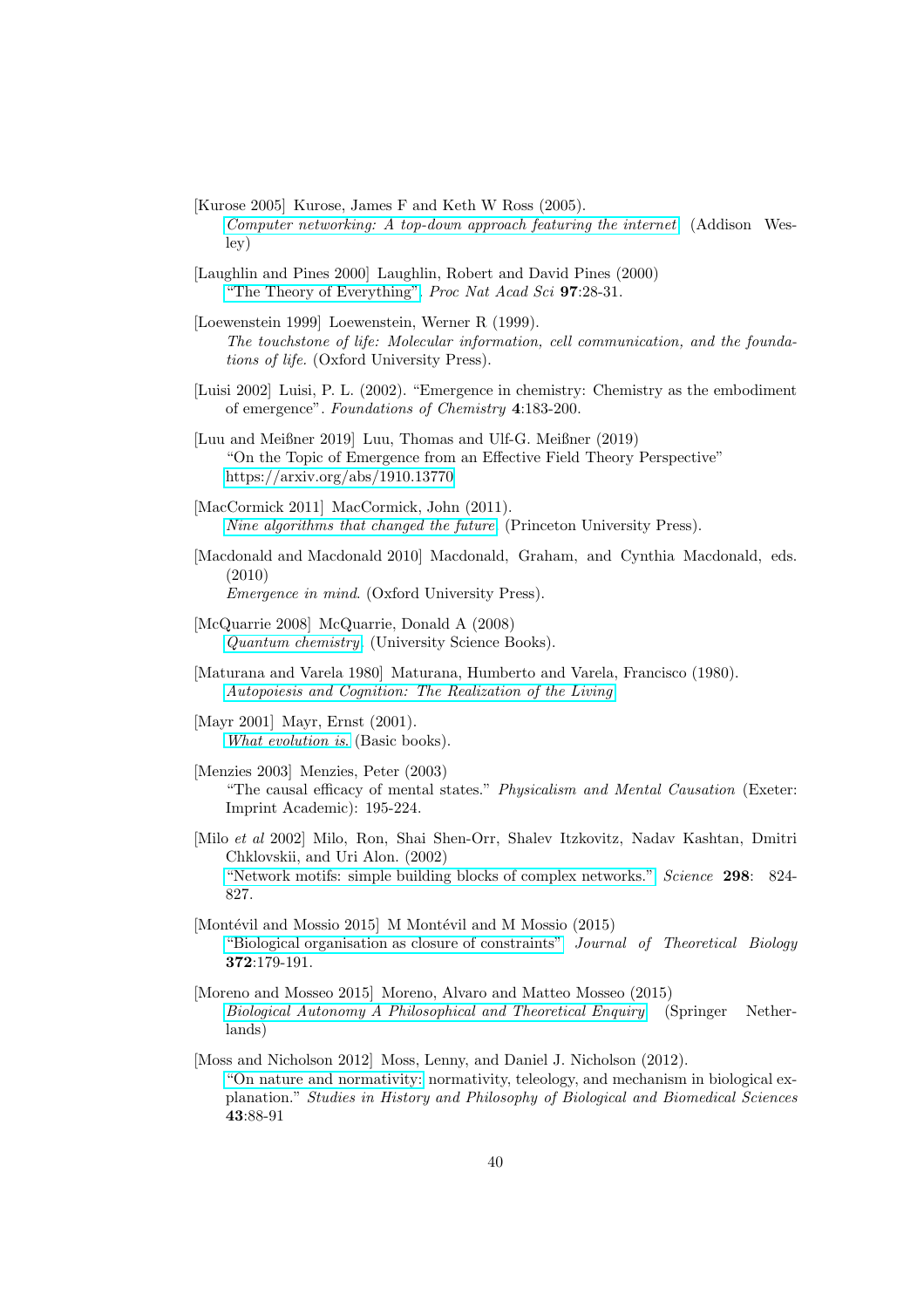[Mossio 2013] Mossio, Matteo (2013).

[Closure, causal.](https://halshs.archives-ouvertes.fr/halshs-00792439/PDF/Closure_causal_2013.pdf) In W. Dubitzky, O. Wolkenhauer, K.-H. Cho, H. Yokota.(Eds) Encyclopedia of Systems Biology (Springer) pp.415-418.

- [Mossio and Bich 2017] Mossio, Matteo, and Leonardo Bich (2017). ["What makes biological organisation teleological?"](http://philsci-archive.pitt.edu/11156/1/Mossio%26Bich_-_What_makes_biological_organisation_teleological_(Synthese).pdf) Synthese 194: 1089-1114.
- [Mossio and Moreno 2010] M Mossio and A Moreno (2010) ["Organisational Closure in Biological Organisms"](https://www.academia.edu/661020/Organisational_Closure_in_Biological_Organisms) Hist. Phil. Life Sci. 32:269-288.

<span id="page-40-1"></span>[Mossio et al 2009] M Mossio, C Saborido, and A Moreno (2009) ["An organizational account of biological functions"](https://academic.oup.com/bjps/article-abstract/60/4/813/1635631?redirectedFrom=fulltext) The British Journal for the Philosophy of Science 60:813-841.

- [Murugan et al 2012] Murugan, Jeff, Amanda Weltman, and George FR Ellis, eds. (2012) [Foundations of Space and Time: Reflections on Quantum Gravity](https://www.cambridge.org/core/books/foundations-of-space-and-time/A2EE254BF7CA0B6D96368A0BAA4A9310). Cambridge University Press, 2012.
- [Noble 2002] Noble, Denis (2002). "Modeling the heart–from genes to cells to the whole organ." Science 295:1678-1682.
- <span id="page-40-0"></span>[Noble 2008] Noble Dennis (2008) [The music of life: biology beyond genes](https://global.oup.com/academic/product/the-music-of-life-9780199295739?cc=us&lang=en&). (Oxford: Oxford University Press).
- [Noble 2012] Noble, Denis (2012) ["A theory of biological relativity: no privileged level of causation."](https://royalsocietypublishing.org/doi/full/10.1098/rsfs.2011.0067?url_ver=Z39.88-2003&rfr_id=ori:rid:crossref.org&rfr_dat=cr_pub%3dpubmed) Interface focus 2: 55-64.
- [Noble and Noble 2018] Noble, Raymond, and Denis Noblem(2018). ["Harnessing stochasticity: How do organisms make choices?."](https://aip.scitation.org/doi/full/10.1063/1.5039668) Chaos: An Interdisciplinary Journal of Nonlinear Science 28:106309.
- [Noble and Noble 2019] Noble, Raymond, and Denis Noble (2019). "A-Mergence of Biological Systems."in [\[Gibb](#page-37-0) et al 2019], 387=399.
- [Noble et al 2019] Noble, Ray, Kazuyo Tasaki, Penelope Noble, and Denis Noble. (2019). ["Biological Relativity requires circular causality but not symmetry of](https://www.researchgate.net/publication/334544377_Biological_Relativity_Requires_Circular_Causality_but_Not_Symmetry_of_Causation_So_Where_What_and_When_Are_the_Boundaries) causation: so, where, what and when are the boundaries?" Frontiers in physiology 10:827.
- [Nurse 2008] Nurse, Paul (2008). ["Life, logic and information."]( http://brown.edu/Departments/Engineering/Labs/Rose/papers/nurse_bioinfoflow.pdf) Nature 454:424-426.
- [Oerter 2005] Oerter, Robert (2005). [The theory of almost everything:](https://books.google.co.za/books?hl=en&lr=&id=KAMlsa8jjt4C&oi=fnd&pg=PT2&dq=The+Theory+of+almost+everything+Oerter&ots=OIKO5ajDOc&sig=70FRBOkOs74S9AsQeyuSB-4Kssg#v=onepage&q=The%20Theory%20of%20almost%20everything%20Oerter&f=false) The standard model, the unsung triumph of modern physics. (Penguin).
- [Papin et al 2004] Papin, Jason A., Jennifer L. Reed, and Bernhard O. Palsson (2004). ["Hierarchical thinking in network biology: the unbiased modularization of biochemical networks."](http://www.academia.edu/download/49071369/j.tibs.2004.10.00120160923-4646-tk788g.pdf) Trends in biochemical sciences 29: 641-647.

[Peacocke 1990] Peacocke, Arthur (1990) An Introduction to the Physical Chemistry of Biological Organization (Oxford University Press)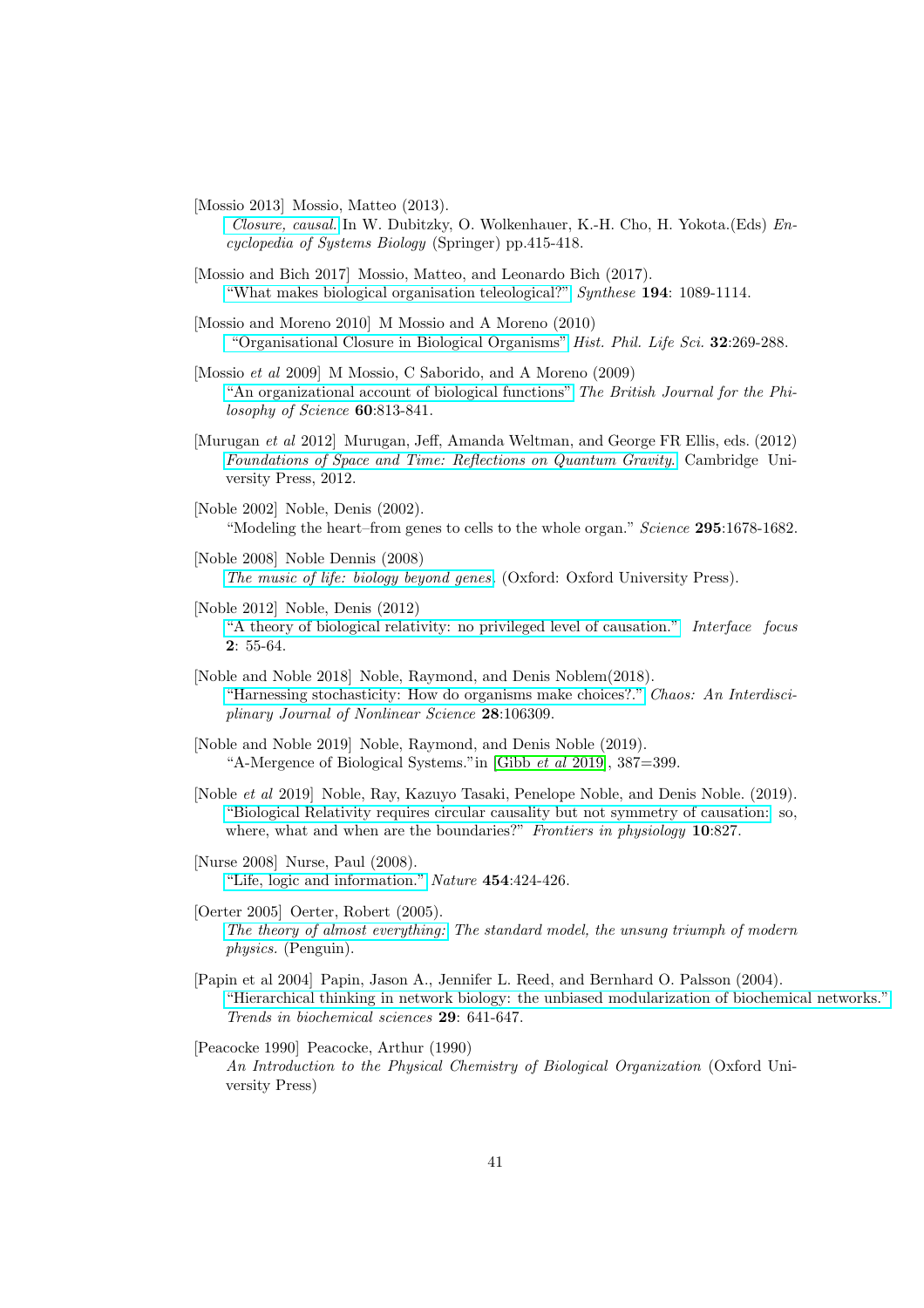[Pearl 2009] Pearl, Judea (2009).

[Causality: Models, Reasoning, and Inference](http://bayes.cs.ucla.edu/BOOK-2K/neuberg-review.pdf). Cambridge university press, 2009.

- <span id="page-41-0"></span>[Pearl and Mackenzie 2018] Pearl, Judea, and Dana Mackenzie (2018). [The book of why: the new science of cause and effect](http://cdar.berkeley.edu/wp-content/uploads/2017/04/Lisa-Goldberg-reviews-The-Book-of-Why.pdf). (Basic Books).
- [Penrose 1990] Penrose, Roger (1990) [The Emperor's New Mind](https://global.oup.com/academic/product/the-emperors-new-mind-9780198784920) (Oxford University Press, New York).
- <span id="page-41-4"></span>[Percival 1991] Percival, Ian (1991) "Schrödinger's quantum cat". Nature: 351:357.
- [Peter and Uzan 2013] Peter, Patrick, and Jean-Philippe Uzan (2013). [Primordial Cosmology.](https://books.google.co.za/books?hl=en&lr=&id=WlgLgUfZaTwC&oi=fnd&pg=PP2&dq=Peter+and+Uzan&ots=mFyXVlsife&sig=JW5DTsPc_kQgAmdbqwSZoi5kmag#v=onepage&q=Peter%20and%20Uzan&f=false) (Oxford University Press).
- [Petri et al 2014] Petri, Giovanni, Paul Expert, Federico Turkheimer, Robin Carhart-Harris, David Nutt, Peter J. Hellyer, and Francesco Vaccarino (2014). ["Homological scaffolds of brain functional networks."](https://royalsocietypublishing.org/doi/pdf/10.1098/rsif.2014.0873) Journal of The Royal Society Interface 11: 20140873.
- [Pezzulo and Levin 2016] Pezzulo, Giovanni, and Michael Levin (2016). ["Top-down models in biology: explanation and control of complex living](https://royalsocietypublishing.org/doi/pdf/10.1098/rsif.2016.0555) systems above the molecular l Journal of The Royal Society Interface 13: 20160555.
- <span id="page-41-1"></span>[Randall et al 2002] D Randall, W Burggren and K French (2002) Eckert Animal Physiology: Mechanisms and Adaptations (W H Freeman)
- [Ravasz et al 2002] Ravasz, Erzsébet, Anna Lisa Somera, Dale A. Mongru, Zoltán N. Oltvai, and A-L. Barabási (2002). ["Hierarchical organization of modularity in metabolic networks."](https://science.sciencemag.org/content/sci/297/5586/1551.full.pdf?casa_token=nLQLg9mzWUQAAAAA:8OwxxWpiM_kqJjRcCzwCS4r3a1iAnJT7j71hCTK-eEpy7kwZefq1QZPQCr8nw5N7GoK3LztHToK0F87W) Science 297: 1551- 1555.
- <span id="page-41-2"></span>[Rhoades and Pflanzer 1989] R Rhoades and R Pflanzer (1989) Human physiology (Fort Worth: Saunders College Publishing)
- [Ruiz-Mirazo and Moreno 2012] Ruiz-Mirazo, Kepa, and Alvaro Moreno (2012). ["Autonomy in evolution: from minimal to complex life."](https://www.ias-research.net/wp-content/uploads/2018/02/ruizmirazo_moreno_2012.pdf) Synthese 185:21-52.
- [Schweber 1993] Schweber, Silvan S (1993) ["Physics, community, and the crisis in physical theory."](https://www.researchgate.net/profile/Silvan_Schweber/publication/243389441_Physics_Community_and_the_Crisis_in_Physical_Theory/links/0deec53aa581cd3b8f000000/Physics-Community-and-the-Crisis-in-Physical-Theory.pdf) Physics Today 46: 34-34.
- [Sciama 2012] Sciama, Dennis William (2012). [The unity of the universe](https://books.google.co.za/books?hl=en&lr=&id=SMTsFskM1-MC&oi=fnd&pg=PP1&dq=Sciama+the+unity+of+the+universe&ots=i24SQFQoag&sig=HX_BZdgIsS4t9enV7cSzo9DS6jo#v=onepage&q=Sciama%20the%20unity%20of%20the%20universe&f=false) (Courier Corporation)
- [Simon 2019] Simon, Herbert A (2019) [The sciences of the artificial](https://books.google.co.za/books?hl=en&lr=&id=lSNoAgAAQBAJ&oi=fnd&pg=PP1&dq=Simon+Oxford+solid+state+phyiscs&ots=miyyWOZyly&sig=nkP2m-8XJY9KUpjJsQ03W3_N5ZE). (MIT press).
- [Simon 2013] Simon, Steven H (2013) [The Oxford solid state basics](https://books.google.co.za/books?hl=en&lr=&id=lSNoAgAAQBAJ&oi=fnd&pg=PP1&dq=Simon+Oxford+solid+state+phyiscs&ots=miyyWOZyly&sig=nkP2m-8XJY9KUpjJsQ03W3_N5ZE). (OUP Oxford).
- <span id="page-41-3"></span>[Sloan et al 2020] Sloan, David, Rafael Batista, Michael Hicks, and Roger Davies (Eds) (2020)

Fine Tuning in the Physical Universe (Cambrodge University Press)

[Smith and Szathmary 1997] Smith, J Maynard, and Eors Szathmary (1997). [The major transitions in evolution](https://books.google.co.za/books?hl=en&lr=&id=Qts6FAcGGaIC&oi=fnd&pg=PP1&dq=Maynard+Smith+Szamary&ots=nqqRB13DB1&sig=hZABp4Nsh_JlsCHYCR-lD6FR49A#v=onepage&q=Maynard%20Smith%20Szamary&f=false). (Oxford University Press).